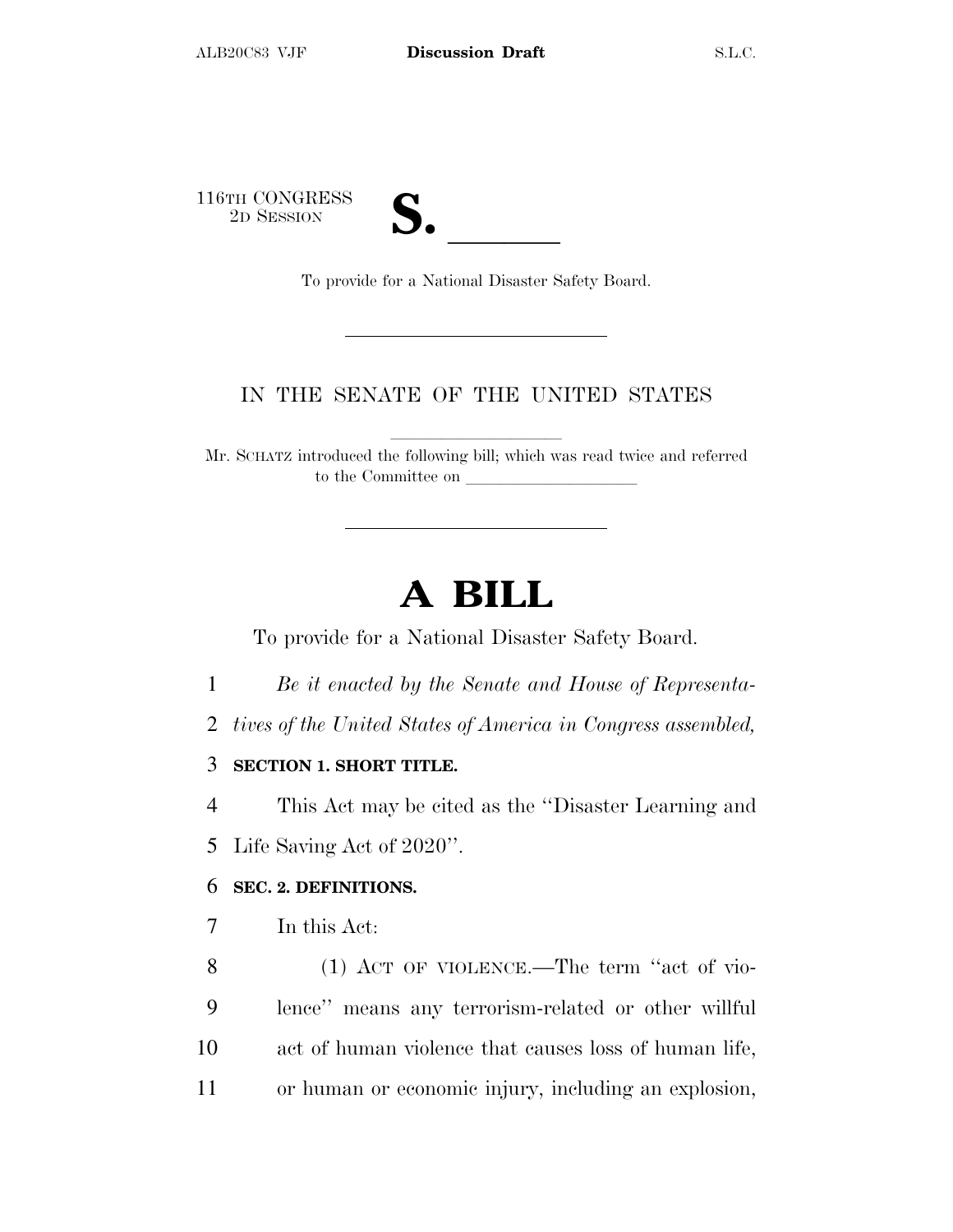| $\mathbf{1}$   | arson, mass shooting, or attack by a hostile force, as |
|----------------|--------------------------------------------------------|
| $\overline{2}$ | determined by the Board.                               |
| 3              | (2) BOARD.—The term "Board" means the Na-              |
| $\overline{4}$ | tional Disaster Safety Board established under sec-    |
| 5              | tion 3.                                                |
| 6              | (3) CHAIRPERSON.—The term "Chairperson"                |
| 7              | means the Chairperson of the Board appointed           |
| 8              | under section 3.                                       |
| 9              | (4) ECONOMIC INJURY.—The term "economic                |
| 10             | injury" has the meaning given the term "substantial"   |
| 11             | economic injury" in section $7(b)$ of the Small Busi-  |
| 12             | ness Act $(15 \text{ U.S.C. } 636(b))$ .               |
| 13             | (5) INCIDENT.—The term "incident" means a              |
| 14             | natural hazard, public health incident, or other cir-  |
| 15             | cumstance that the Board decides to review.            |
| 16             | (6) INSTITUTION OF HIGHER EDUCATION AND                |
| 17             | RESEARCH INSTITUTION.—The term "institution of         |
| 18             | higher education and research institution" means—      |
| 19             | (A) an institution of higher education (as             |
| 20             | defined in section 101 of the Higher Education         |
| 21             | Act $(20 \text{ U.S.C. } 1001);$                       |
| 22             | (B) a National Laboratory (as defined in               |
| 23             | section 2 of the Energy Policy Act of 2005 (42)        |
| 24             | $U.S.C. 15801$ );                                      |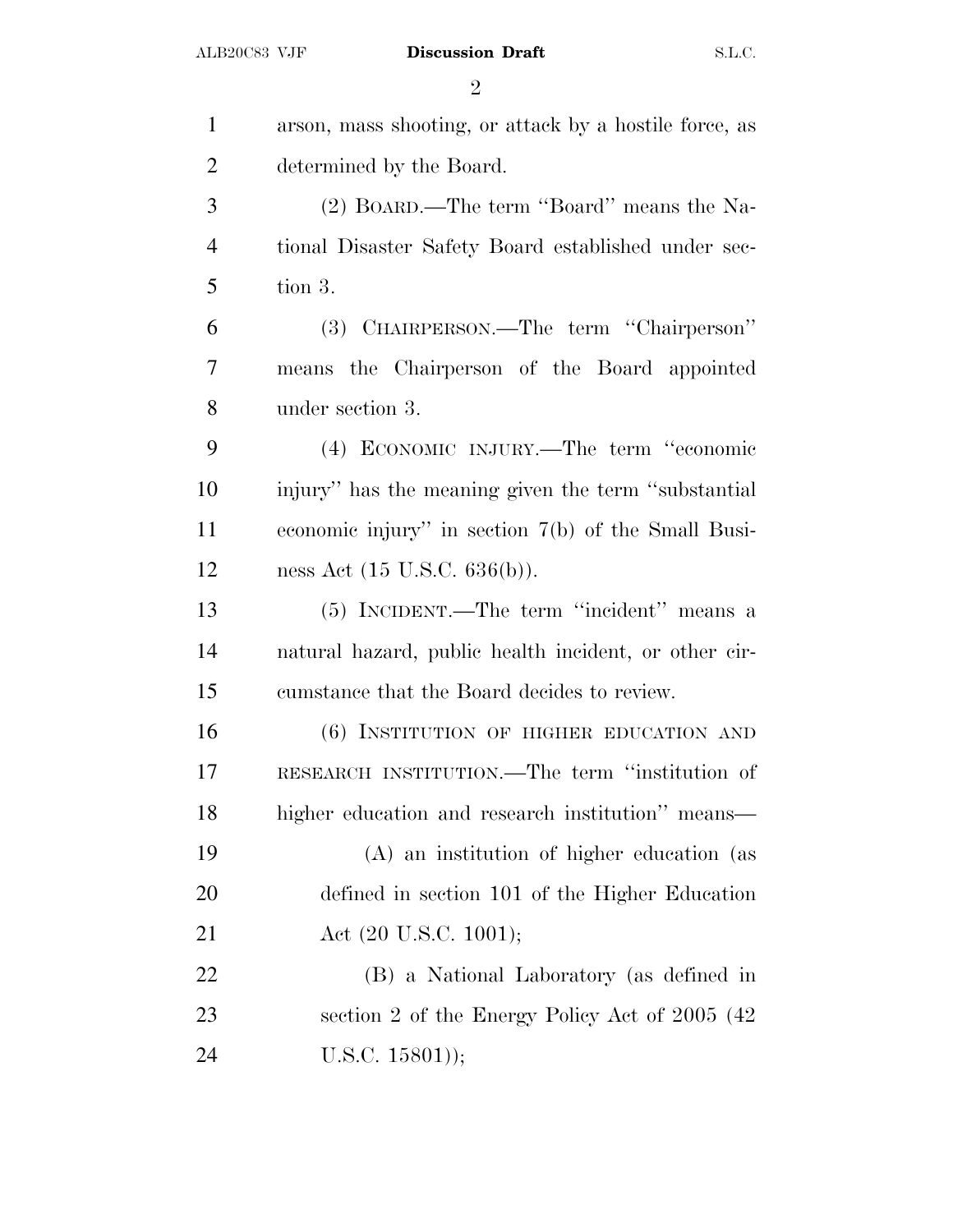(C) a laboratory described in section  $308(e)(2)$  of the Homeland Security Act of 3 2002 (6 U.S.C.  $188(c)(2)$ ); (D) the National Domestic Preparedness Consortium established under section 1204 of the Implementing Recommendations of the 9/11 Commission Act of 2007 (6 U.S.C. 1102) and the members of such Consortium; and (E) a research institution associated with an institution of higher education. (7) NATURAL HAZARD.—The term ''natural hazard'' means any naturally occurring hurricane, tornado, storm, heat wave, flood, high water, wind- driven water, wind storm, wildfire, wildland urban interface fire, urban conflagration fire, tidal wave, tsunami, earthquake, volcanic eruption, landslide, mudslide, snowstorm, dust storm, drought, or com- bination thereof, that causes or threatens to cause loss of human life, or human or economic injury, as determined by the Board. (8) PUBLIC HEALTH INCIDENT.—The term ''public health incident'' means any infectious dis- ease outbreak or the public health and safety con-sequences of chemical, radiological, and biological

events, as determined by the Board.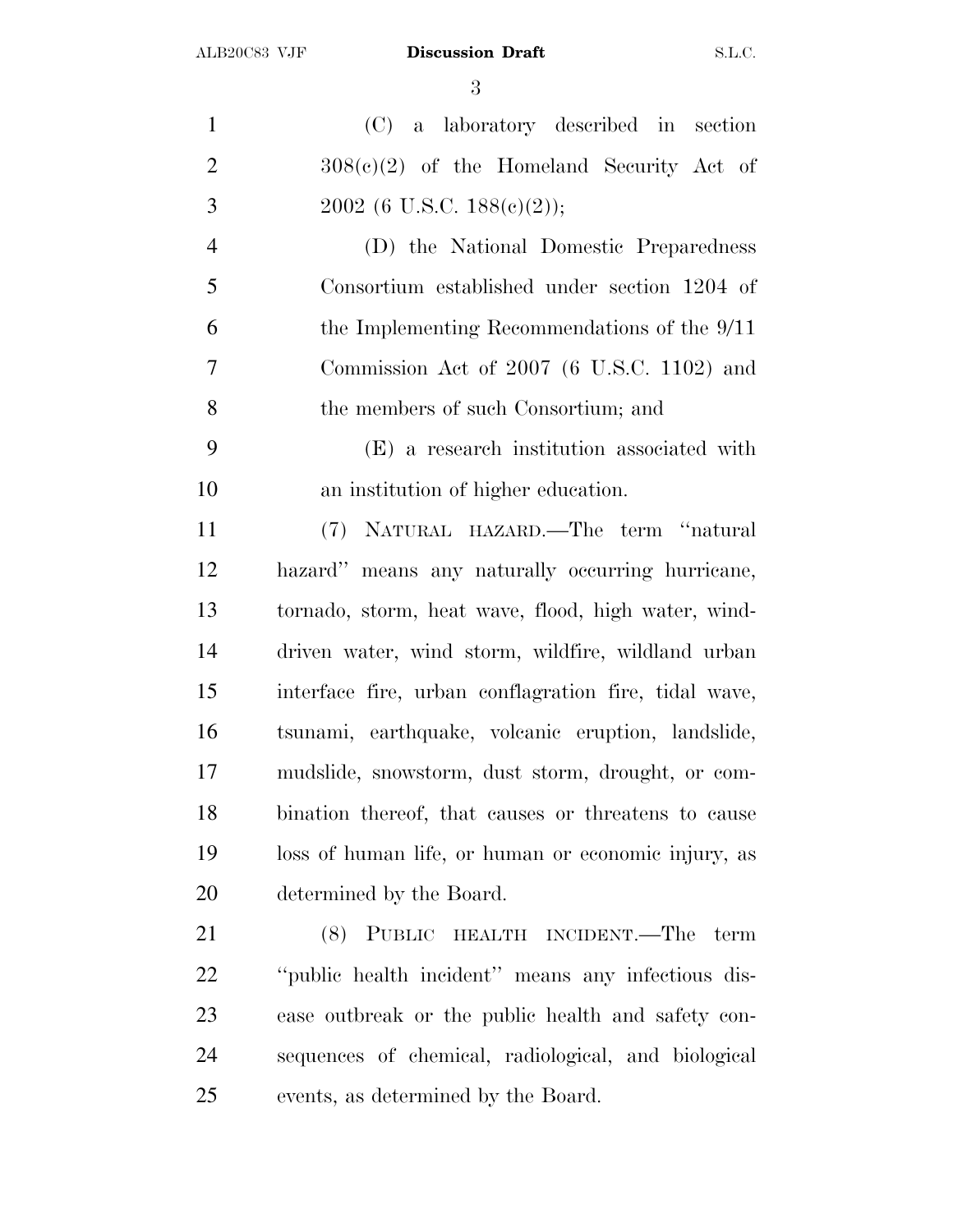(9) STATE.—The term ''State'' has the mean- ing given the term in section 102 of the Robert T. Stafford Disaster Relief and Emergency Assistance Act (42 U.S.C. 5122). (10) TECHNOLOGICAL DISASTER.—The term ''technological disaster'' means an incident that— (A) is caused by human error or malfunc- tion in technology, including a dam or struc- tural failure, a fire (other than a naturally oc- curring wildfire, wildland urban interface fire, urban conflagration fire, or arson), a hazardous material incident, a nuclear accident, and a power and telecommunications failure; and (B) causes loss of human life, or human or economic injury, as determined by the Board. (11) TERRORISM.—The term ''terrorism'' has the meaning given the term in section 2 of the Homeland Security Act of 2002 (6 U.S.C. 101). (12) TRIBAL GOVERNMENT.—The term ''Tribal government'' means the governing body of any In- dian or Alaska Native tribe, band, nation, pueblo, village, or community that the Secretary of the Inte- rior acknowledges to exist as an Indian tribe under the Federally Recognized Indian Tribe List Act of 1994 (25 U.S.C. 5130 et seq.).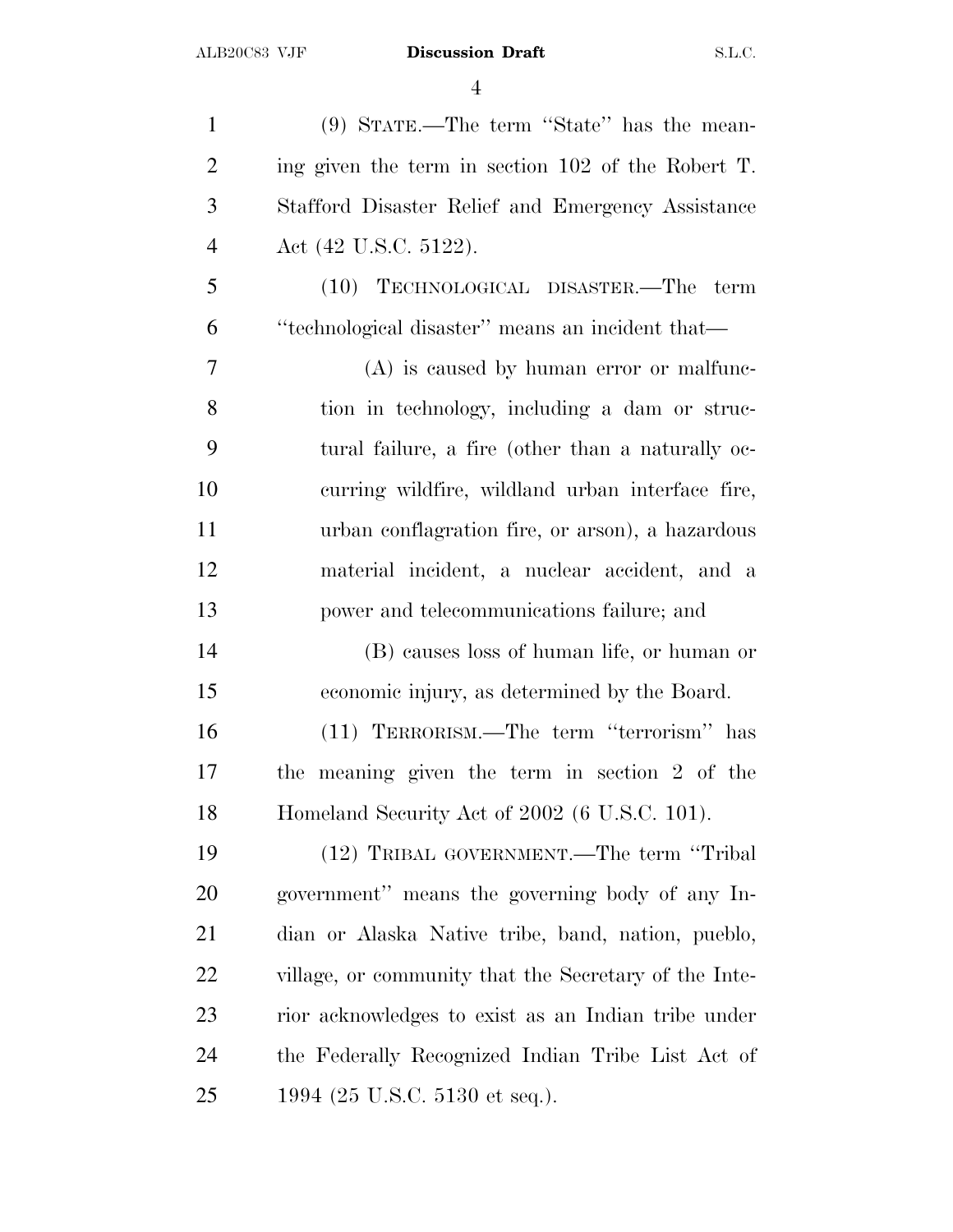## **SEC. 3. ESTABLISHMENT AND PURPOSE.**

 (a) ORGANIZATION.—There is established in the exec- utive branch a National Disaster Safety Board, which shall be an independent establishment, as defined in sec-tion 104 of title 5, United States Code.

(b) PURPOSE.—The purposes of the Board are—

 (1) to reduce loss of life, injury, and economic injury caused by future incidents by learning from natural hazards and public health incidents, includ- ing the impacts and underlying factors of such inci-dents, in a standardized way;

 (2) to maintain a focus that is future-looking and national in scope, by applying what the Board learns through the trends that emerge from the inci- dents the Board reviews nationally to prevent loss of life, or human or economic injury, not only in the af- fected jurisdiction, but nationally, as the Board de-termines relevant;

 (3) in carrying out reviews, analyses, and rec- ommendations, is not to be accusatory in nature and the Board shall not seek to find blame in any indi- vidual or organization, or second-guess any relevant authorities;

 (4) to address systemic causes behind the loss of life and human or economic injury in incidents, including by recommending the augmentation of re-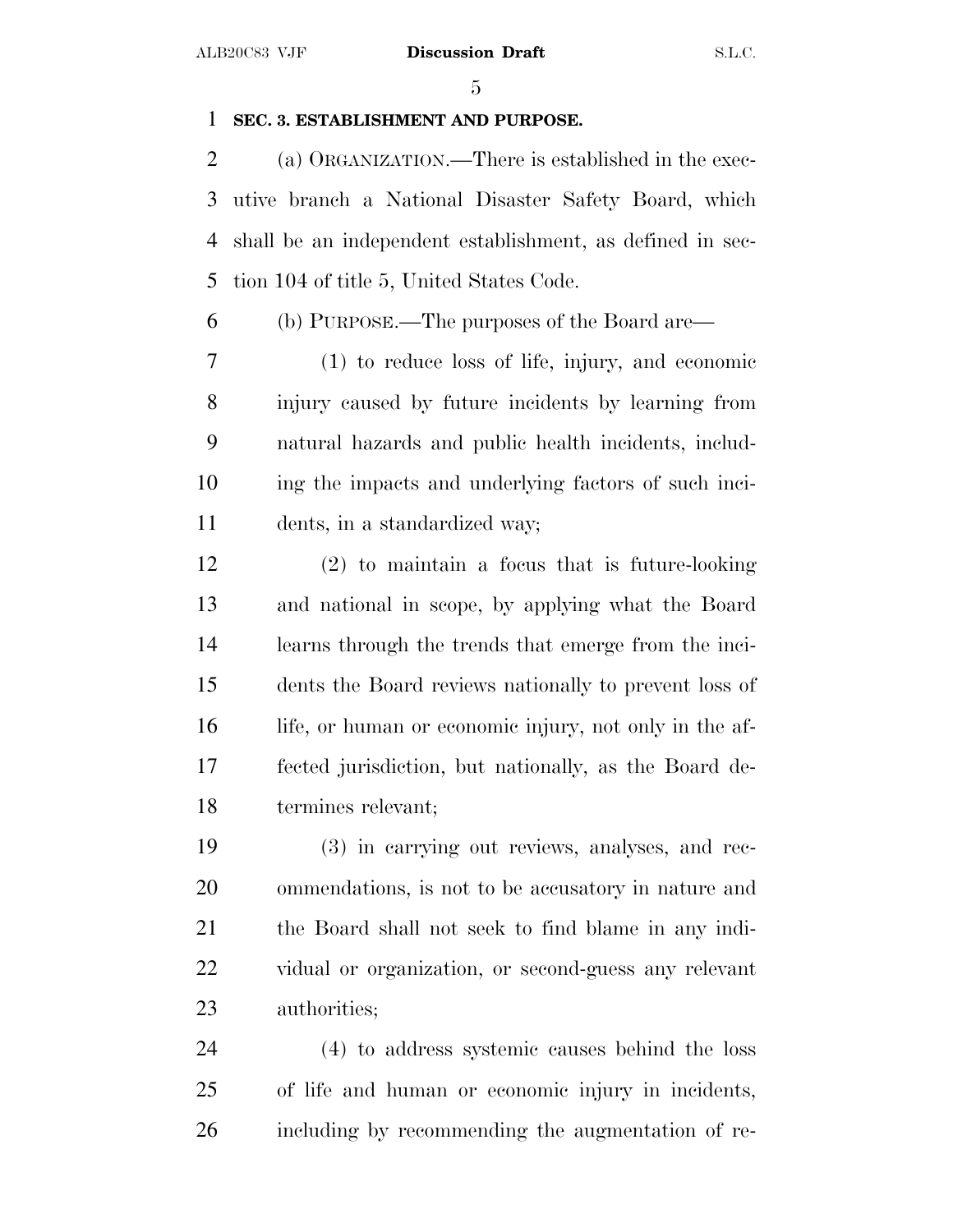sources available to entities responsible for man- aging incident consequences; and (5) while preventing economic injury as part of the mission of the Board, when relevant, to prioritize efforts that focus on lifesaving and injury preven- tion, especially in disproportionately impacted com- munities, as its work determines them to be. **SEC. 4. GENERAL AUTHORITY.** (a) AUTHORITY T<sup>O</sup> REVIEW.— (1) IN GENERAL.—Subject to subsection (b), the Board shall review and establish the facts, cir- cumstances, and cause or probable cause of the loss of life, human injury, and economic injury due to a natural hazard or public health incident with 10 or more fatalities or that meets the requirements de- scribed in paragraph (5) or (6) of subsection (b) that occurs after the date of enactment of this Act. (2) DUE TO A NATURAL HAZARD OR PUBLIC HEALTH INCIDENT DEFINED.—For purposes of paragraph (1), the term ''due to a natural hazard or public health incident'' means a fatality that, if not for the natural hazard or public health incident, as the case may be, would not have occurred within the time frame of the incident, as defined by standards developed by the Board.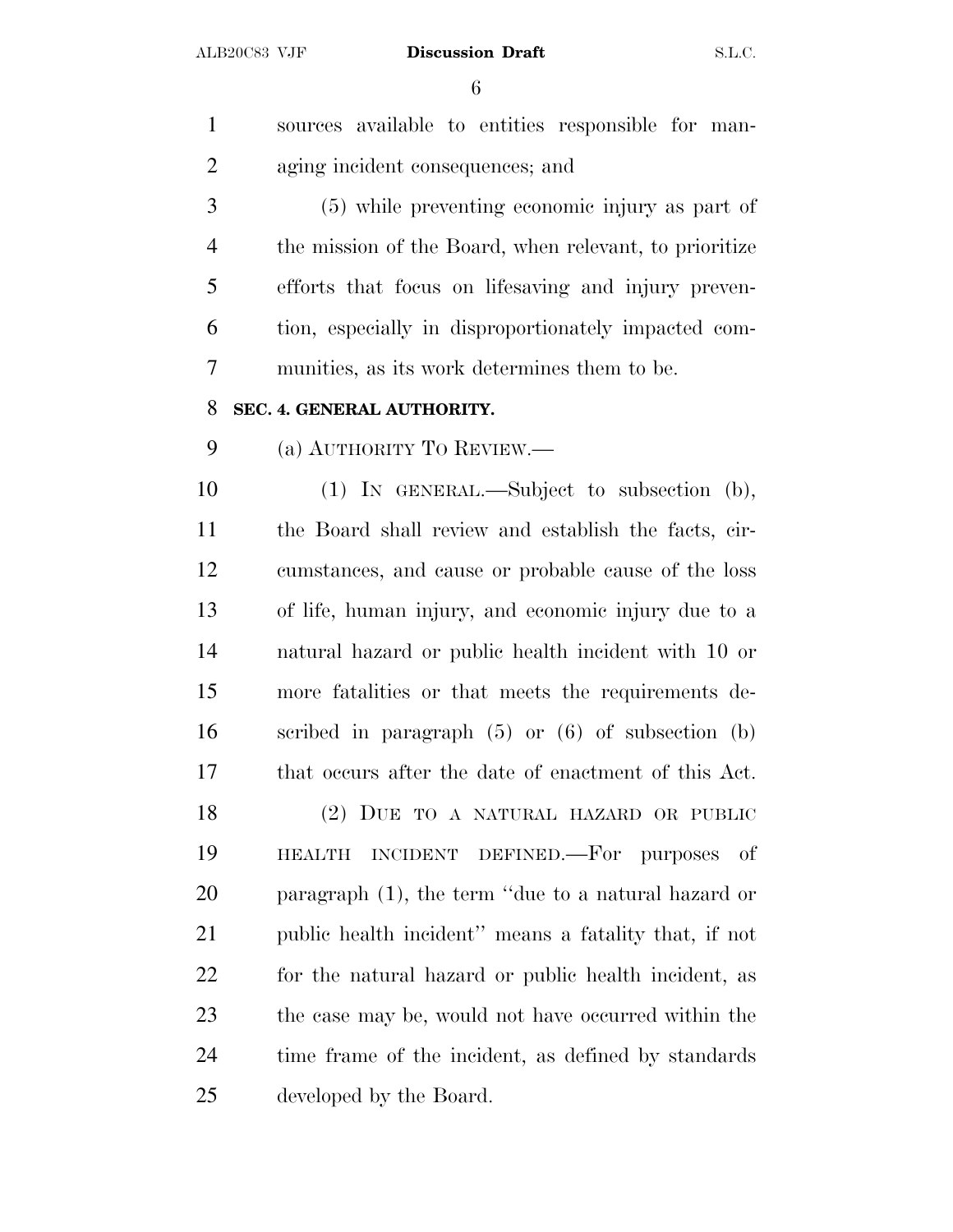(b) DETERMINATION OF WHETHER INCIDENT WAR- RANTS BOARD REVIEW.—In carrying out subsection (a), the Board—

 (1) may begin the review of an incident, includ- ing by monitoring the natural hazard or public health incident and collecting facts, before the total number of fatalities is known if the Board deter- mines that the natural hazard or public health inci- dent has the potential to cause 10 or more fatalities at its onset, in accordance with the policies and pro-cedures established by the Board;

 (2) may, by a two-thirds vote, decide that an in- cident that caused 10 or more fatalities does not re- quire a review and shall issue a public statement ex-plaining the determination;

 (3) may, by a majority vote, decide to review any natural hazard or public health incident that oc- curs after the date of enactment of this Act upon re- quest from a representative of an affected State, Tribal government, or unit of local government, re-gardless of the number of fatalities;

 (4) may, by a majority vote, decide to review any natural hazard or public health incident that oc- curs after the date of enactment of this Act upon recommendation by the Office for the Protection of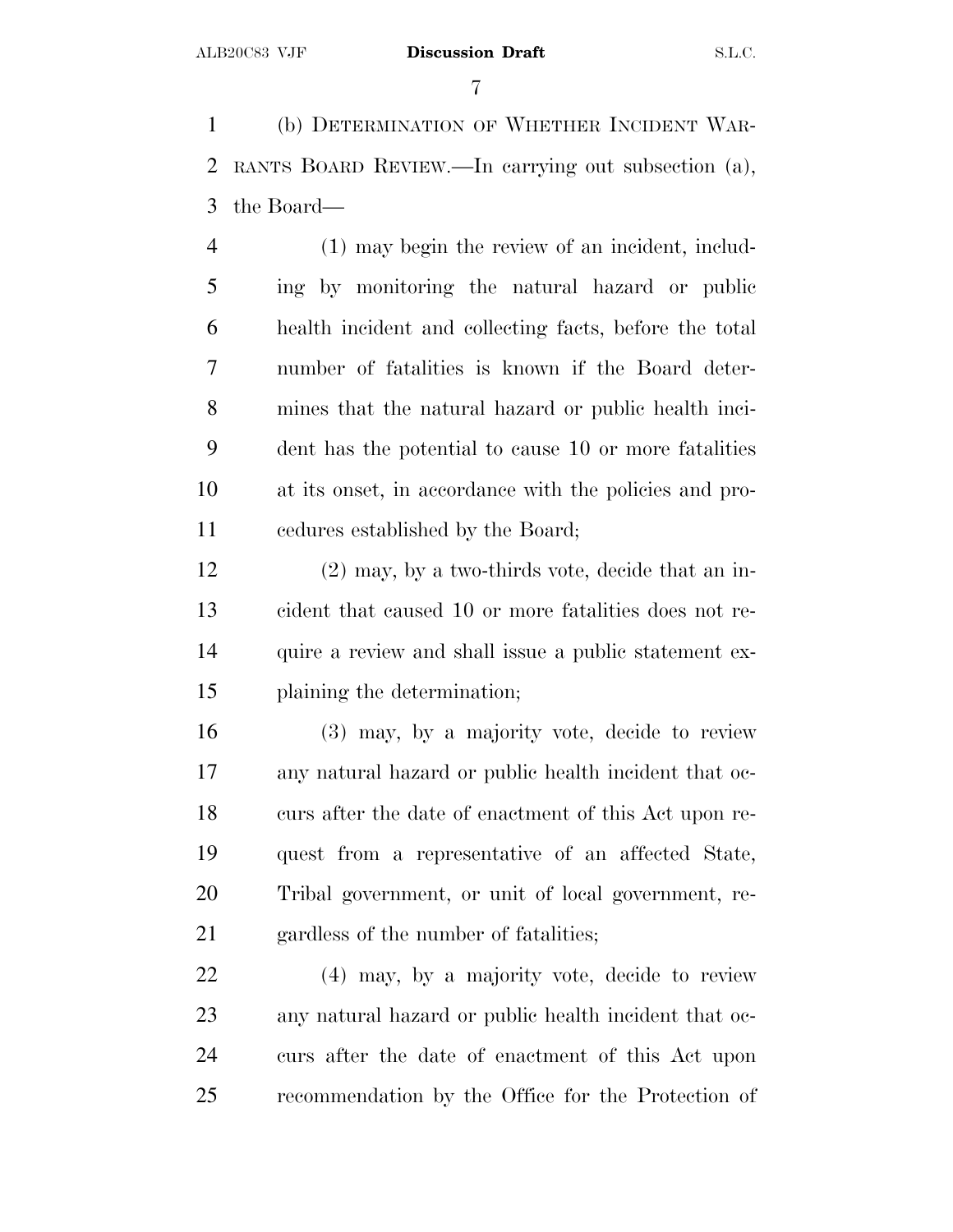| $\mathbf{1}$   | Disproportionately Impacted Communities of the       |
|----------------|------------------------------------------------------|
| $\overline{2}$ | Board, which the Office may make because of the      |
| 3              | incident's impacts on populations that are socially, |
| $\overline{4}$ | medically, or economically vulnerable, as decided by |
| 5              | the Office; and                                      |
| 6              | (5) may, by a majority vote, decide to review a      |
| 7              | natural hazard or public health incident that occurs |
| 8              | after the date of enactment of this Act if—          |
| 9              | (A) the Board determines that information            |
| 10             | may be gained by the review that will be useful      |
| 11             | in reducing systemic causes behind the loss of       |
| 12             | life and human or economic injury; and               |
| 13             | (B) the incident—                                    |
| 14             | (i) did not result in 10 or more fatali-             |
| 15             | ties; and                                            |
| 16             | $(ii)(I)$ could have resulted in a large             |
| 17             | number of fatalities if not for swift inter-         |
| 18             | vention or a shift in the course of events;          |
| 19             | <b>or</b>                                            |
| 20             | (II) resulted in, as determined by the               |
| 21             | Board—                                               |
| 22             | (aa) a significant amount of eco-                    |
| 23             | nomic or infrastructure damage;                      |
| 24             | (bb) significant human displace-                     |
| 25             | ment; or                                             |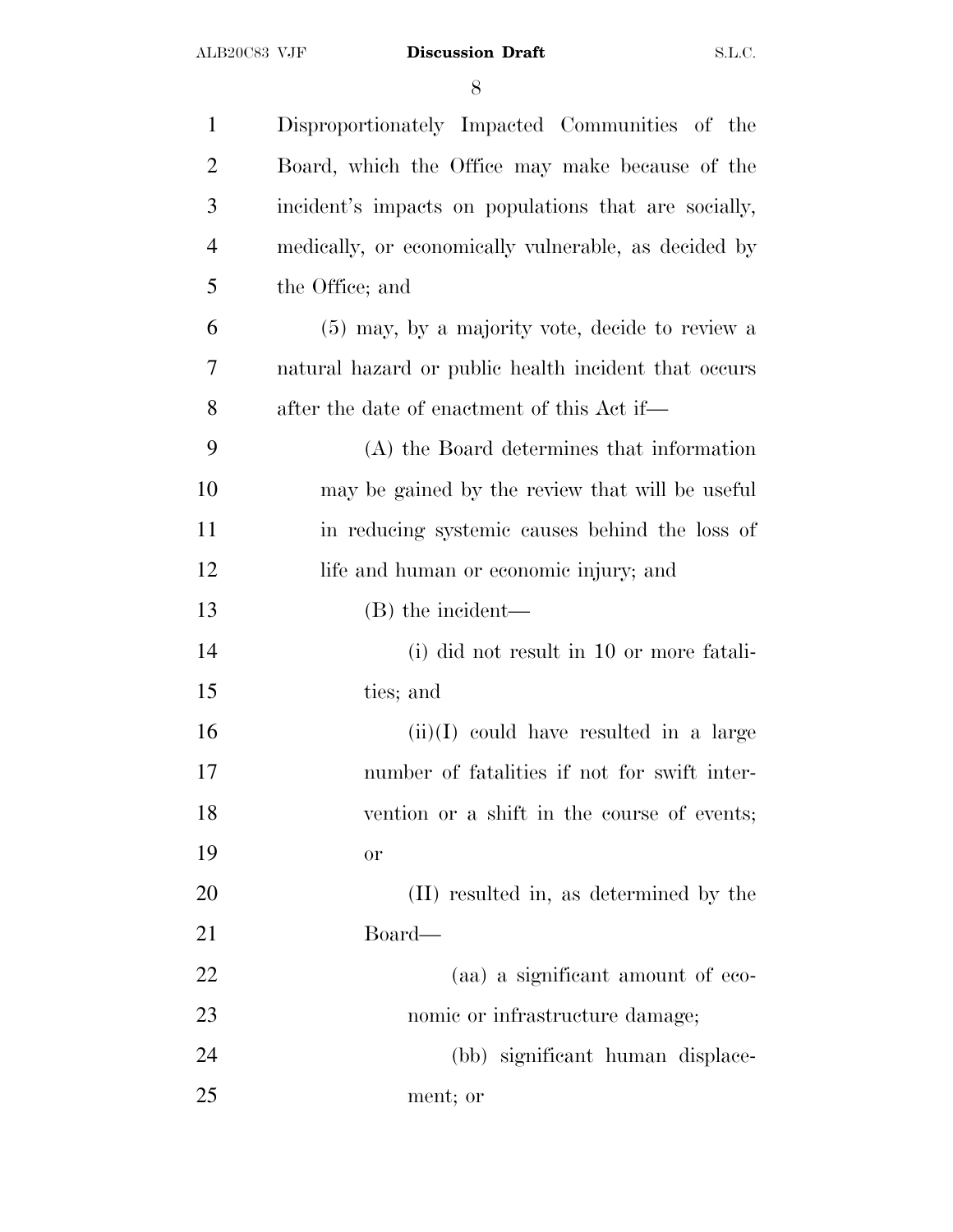| $\mathbf{1}$   | (cc) a significant number of se-                     |
|----------------|------------------------------------------------------|
| $\overline{2}$ | vere non-fatal injuries or cases of se-              |
| 3              | vere illness; and                                    |
| $\overline{4}$ | (6) shall, by majority vote, determine whether       |
| 5              | each incident for which the President issues a major |
| 6              | disaster declaration under section 401 of the Robert |
| 7              | T. Stafford Disaster Relief and Emergency Assist-    |
| 8              | ance Act (42 U.S.C. 5170) meets the criteria for re- |
| 9              | view under paragraph (5).                            |
| 10             | (c) NATURE OF REVIEW.—                               |
| 11             | (1) IN GENERAL.—In carrying out a review             |
| 12             | under this Act, the Board shall—                     |
| 13             | (A) conduct the review to determine the              |
| 14             | facts, conditions, and circumstances relating to     |
| 15             | the loss of life, human injury, and economic in-     |
| 16             | jury due to an incident;                             |
| 17             | (B) following an initial assessment of an            |
| 18             | incident by the Board, notify any individual or      |
| 19             | organization that the Board anticipates will be      |
| 20             | affected by the review as to the extent of the       |
| 21             | expected review response of the Board;               |
| 22             | (C) use the results of the review under              |
| 23             | subparagraph $(A)$ to —                              |
| 24             | (i) determine how and why people die                 |
| 25             | and are injured during an incident; and              |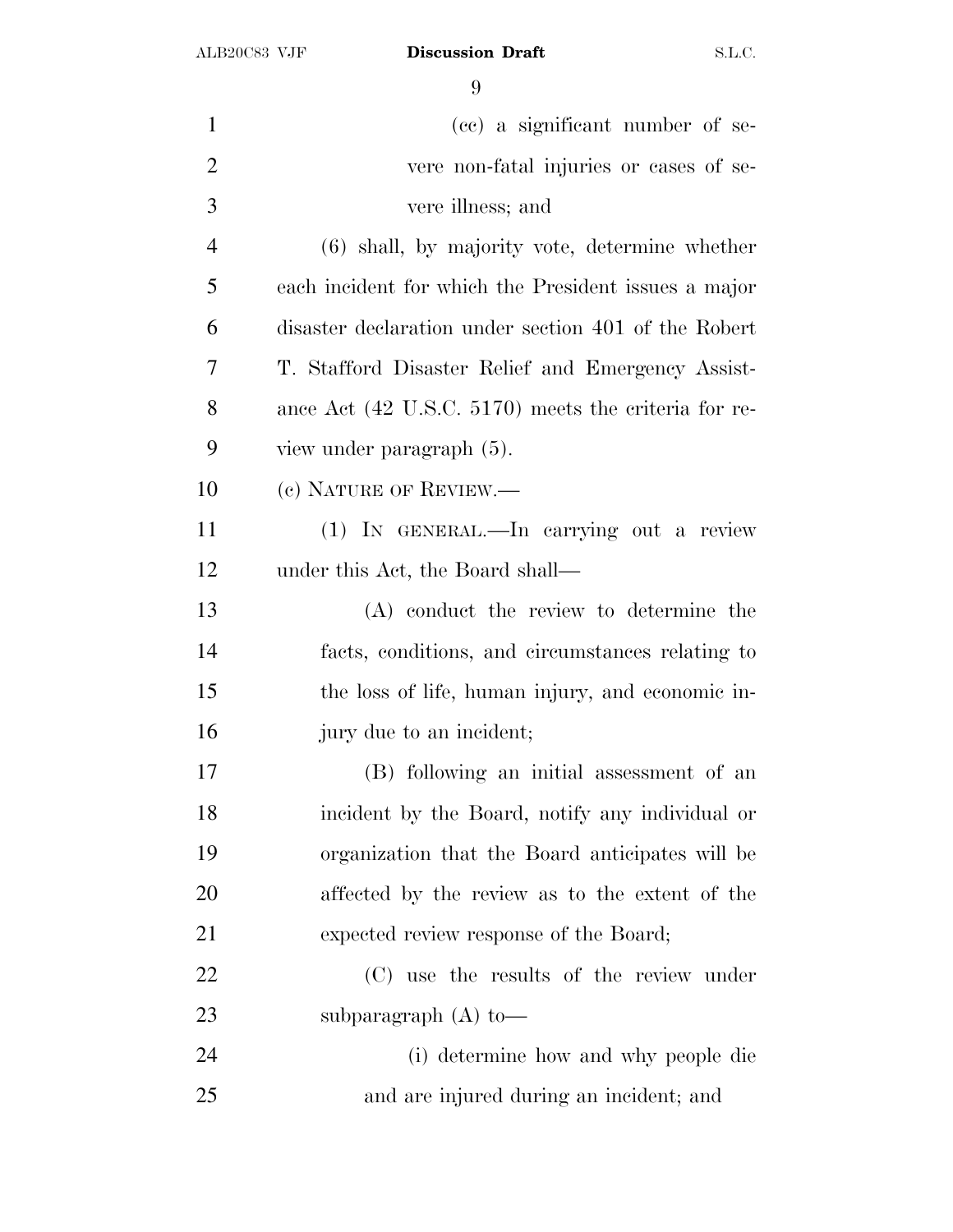| $\mathbf{1}$   | (ii) issue recommendations to prevent               |
|----------------|-----------------------------------------------------|
| $\overline{2}$ | or mitigate the loss of life, human injury,         |
| 3              | or economic injury due to similar incidents;        |
| $\overline{4}$ | and                                                 |
| 5              | (D) report on the facts and circumstances           |
| 6              | of the incident review, including the pre-inci-     |
| 7              | dent resilience or vulnerabilities of the incident  |
| 8              | area or population.                                 |
| 9              | (2) GENERALIZED NATURE OF REVIEWS.-- A              |
| 10             | review of loss of life and injury conducted by the  |
| 11             | Board shall-                                        |
| 12             | $(A)$ be generalized;                               |
| 13             | (B) focus on trends across an incident; and         |
| 14             | (C) not aim to determine the exact indi-            |
| 15             | vidual cause of death or injury of any affected     |
| 16             | people.                                             |
| 17             | (3) FACT-FINDING PROCEEDING. Any review             |
| 18             | of an incident by the Board under this Act shall be |
| 19             | a fact-finding proceeding with no adverse parties.  |
| 20             | (4) LIMITATION OF APPLICABILITY OF OTHER            |
| 21             | ACTS.                                               |
| 22             | (A) ADMINISTRATIVE PROCEDURE ACT.                   |
| 23             | Any review proceedings of the Board under this      |
| 24             | Act shall not be—                                   |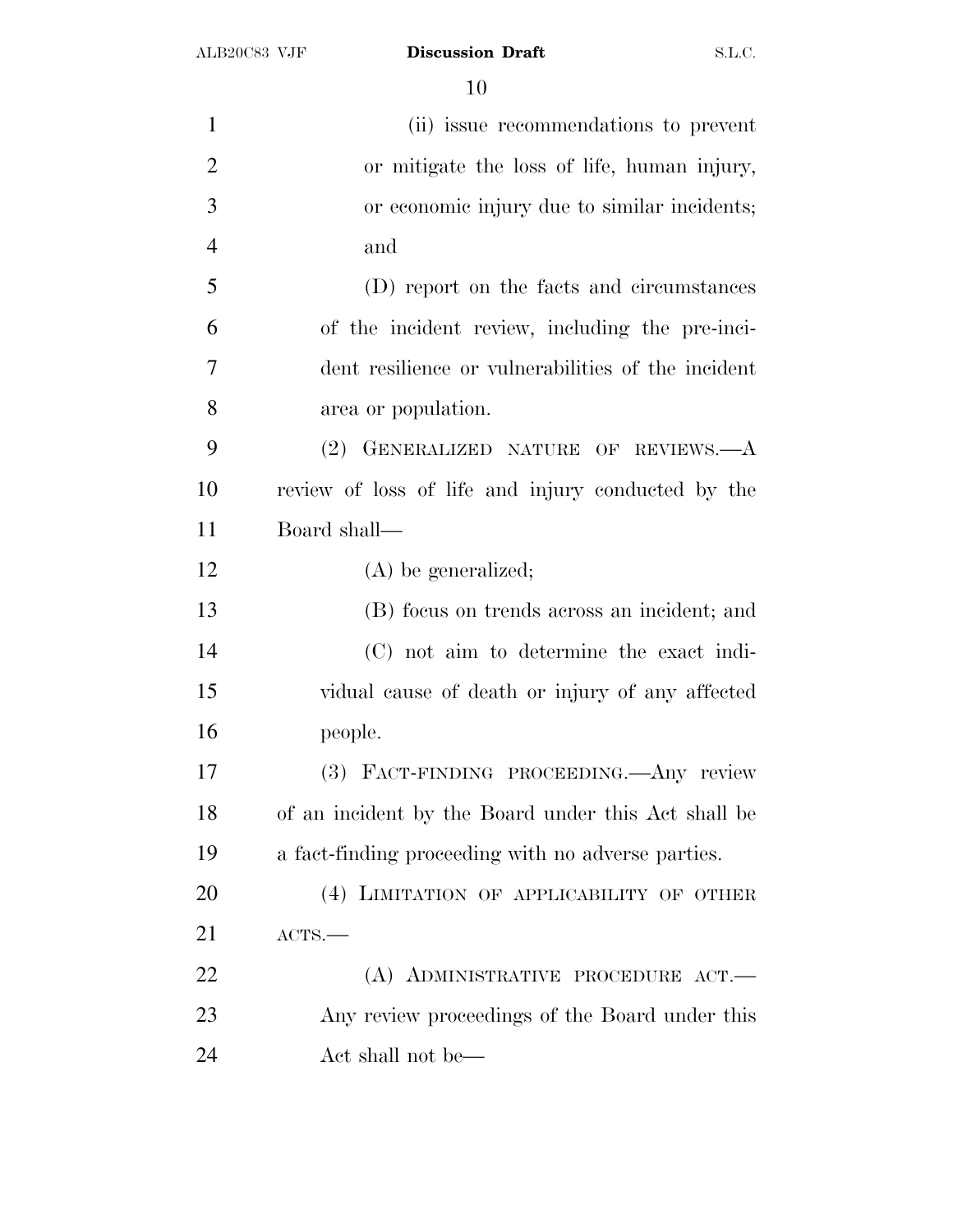| $\mathbf{1}$   | (i) subject to the Administrative Pro-                   |
|----------------|----------------------------------------------------------|
| $\overline{2}$ | cedure Act $(5 \text{ U.S.C. } 551 \text{ et seq.});$ or |
| 3              | (ii) conducted for the purpose of de-                    |
| $\overline{4}$ | termining the rights, liabilities, or blame of           |
| 5              | any person, as the review is not an adju-                |
| 6              | dicatory proceeding.                                     |
| 7              | (B) PAPERWORK REDUCTION ACT.-Chap-                       |
| 8              | ter 35 of title 44, United States Code (com-             |
| 9              | monly known as the "Paperwork Reduction"                 |
| 10             | Act"), shall not apply to the review proceedings         |
| 11             | of the Board under this Act.                             |
| 12             | FEDERAL ADVISORY COMMITTEE<br>(C)                        |
| 13             | ACT.—The Federal Advisory Committee Act (5               |
| 14             | U.S.C. App.) shall not apply to the Board.               |
| 15             | (5) INITIATING REVIEWS.—The Board shall ini-             |
| 16             | tiate a review of an incident by monitoring the situa-   |
| 17             | tion and assessing available facts to determine the      |
| 18             | appropriate review response, without interfering in      |
| 19             | any ongoing lifesaving and life sustaining efforts un-   |
| <b>20</b>      | derway by other entities.                                |
| 21             | (6) ALIGNMENT AND COORDINATION. - In car-                |
| <u>22</u>      | rying out this Act, the Board shall coordinate with      |
| 23             | Federal, State, local, and Tribal entities to—           |
| 24             | (A) establish or adopt standard methods of               |
| 25             | measuring the impacts of natural hazards and             |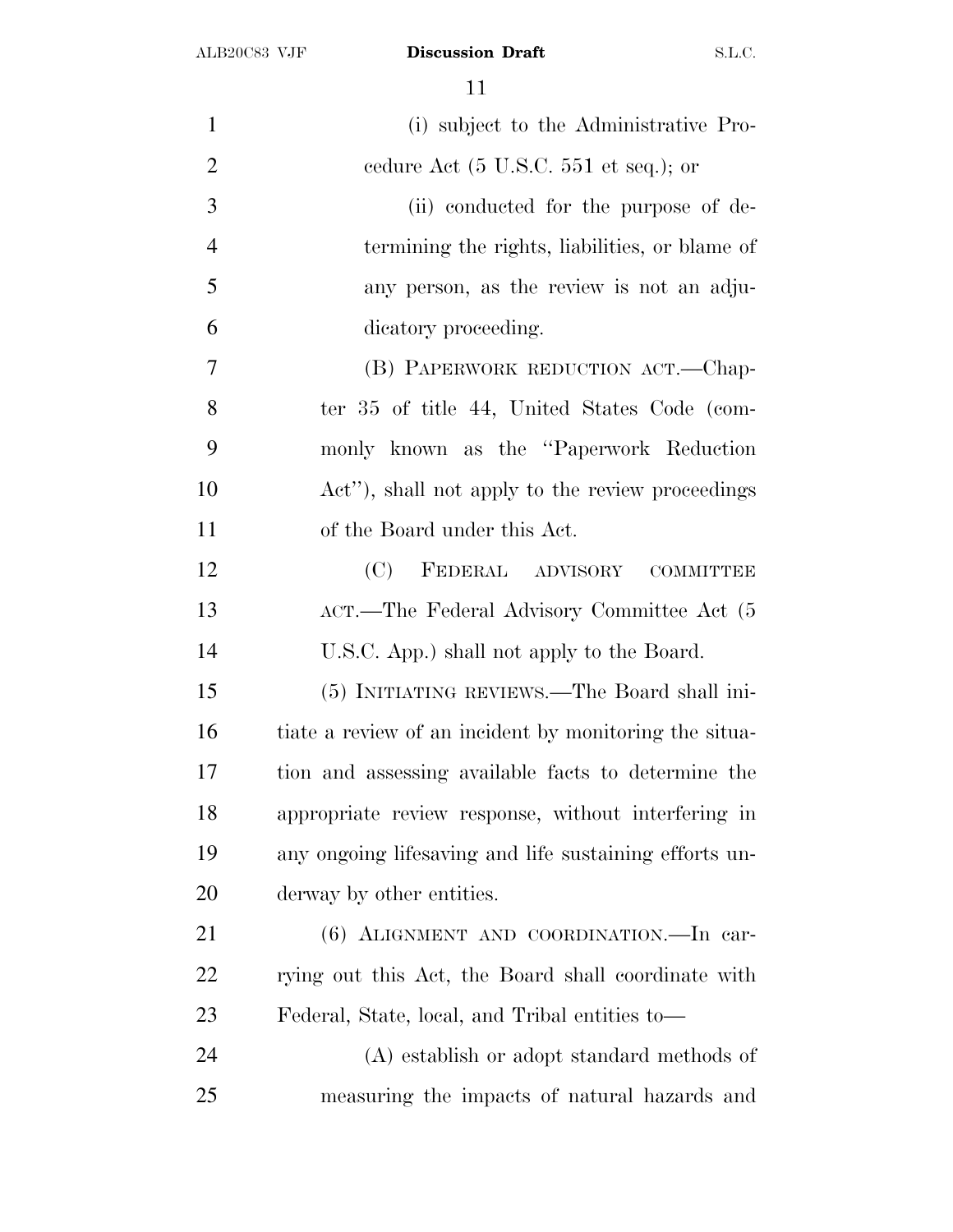accessing response capacity and capabilities to maintain consistency and allow for the analysis of trends over time; (B) ensure that the standard data sets and formats necessary for reviews developed under subparagraph (A) are propagated among Fed- eral, State, local, and tribal entities that may be involved in response operations; (C) leverage, to the extent practicable, data collected using standard data sets and for- mats established under subparagraph (B) by Federal entities involved in response operations to avoid any duplication of data collection; (D) during incident response operations, coordinate with partners active in the operation to collect data remotely or take other actions that the Board finds necessary to align and co- ordinate the requirements of the review with ongoing operations, including through the re-20 quirements of paragraph  $(7)$ . (7) INCIDENT COMMAND.—The Board shall— (A) recognize the role of incident command systems to address incidents; (B) participate in the incident command system to identify and coordinate review needs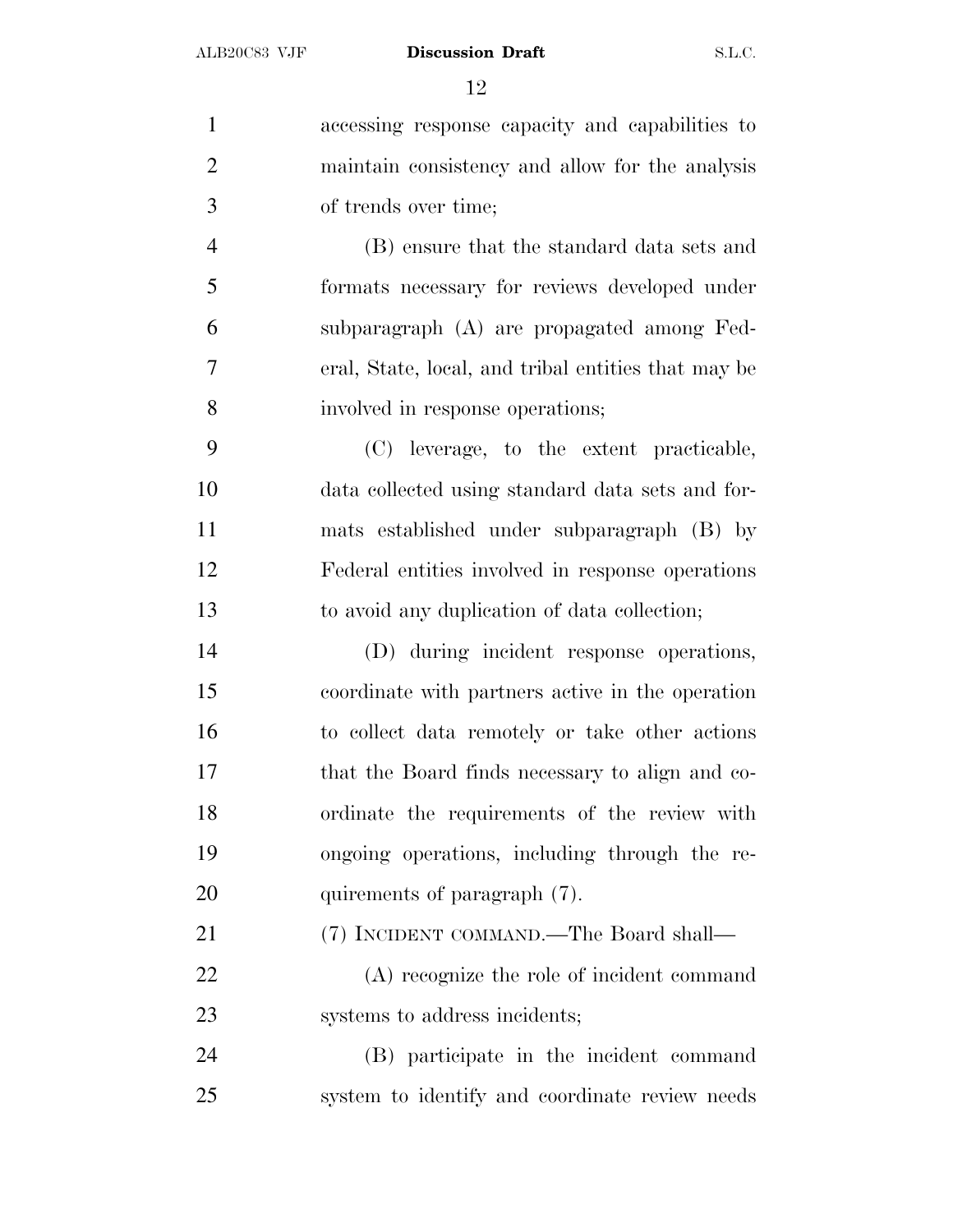| $\mathbf{1}$   | related to the preservation and collection of in-  |
|----------------|----------------------------------------------------|
| $\overline{2}$ | formation and evidence; and                        |
| 3              | (C) shall collect information and evidence         |
| $\overline{4}$ | from the incident command in a timely and rea-     |
| 5              | sonable manner so as not to interfere with the     |
| 6              | operations of the incident command.                |
| 7              | (8) PARTIES TO THE REVIEW.                         |
| 8              | (A) PARTICIPANTS.—Subject to subpara-              |
| 9              | graph $(B)$ , the Board may invite 1 or more en-   |
| 10             | tities to serve as a party in a review on a vol-   |
| 11             | untary basis, and any party participant shall be   |
| 12             | required to follow all directions and instructions |
| 13             | from the Board.                                    |
| 14             | (B) ELIGIBLE ENTITY.—In designating an             |
| 15             | entity to serve as a party under subparagraph      |
| 16             | (A), the Board may designate only a Federal,       |
| 17             | State, or local government agency or private or-   |
| 18             | ganization whose employees, functions, activi-     |
| 19             | ties, or products were involved in the incident,   |
| 20             | including responsible parties, and that can pro-   |
| 21             | vide suitable qualified technical personnel to ac- |
| 22             | tively assist in the review.                       |
| 23             | (C) REPRESENTATIVES OF ELIGIBLE ENTI-              |
| 24             | TIES.—To the extent practicable, a representa-     |
| 25             | tive proposed by an entity designated as a party   |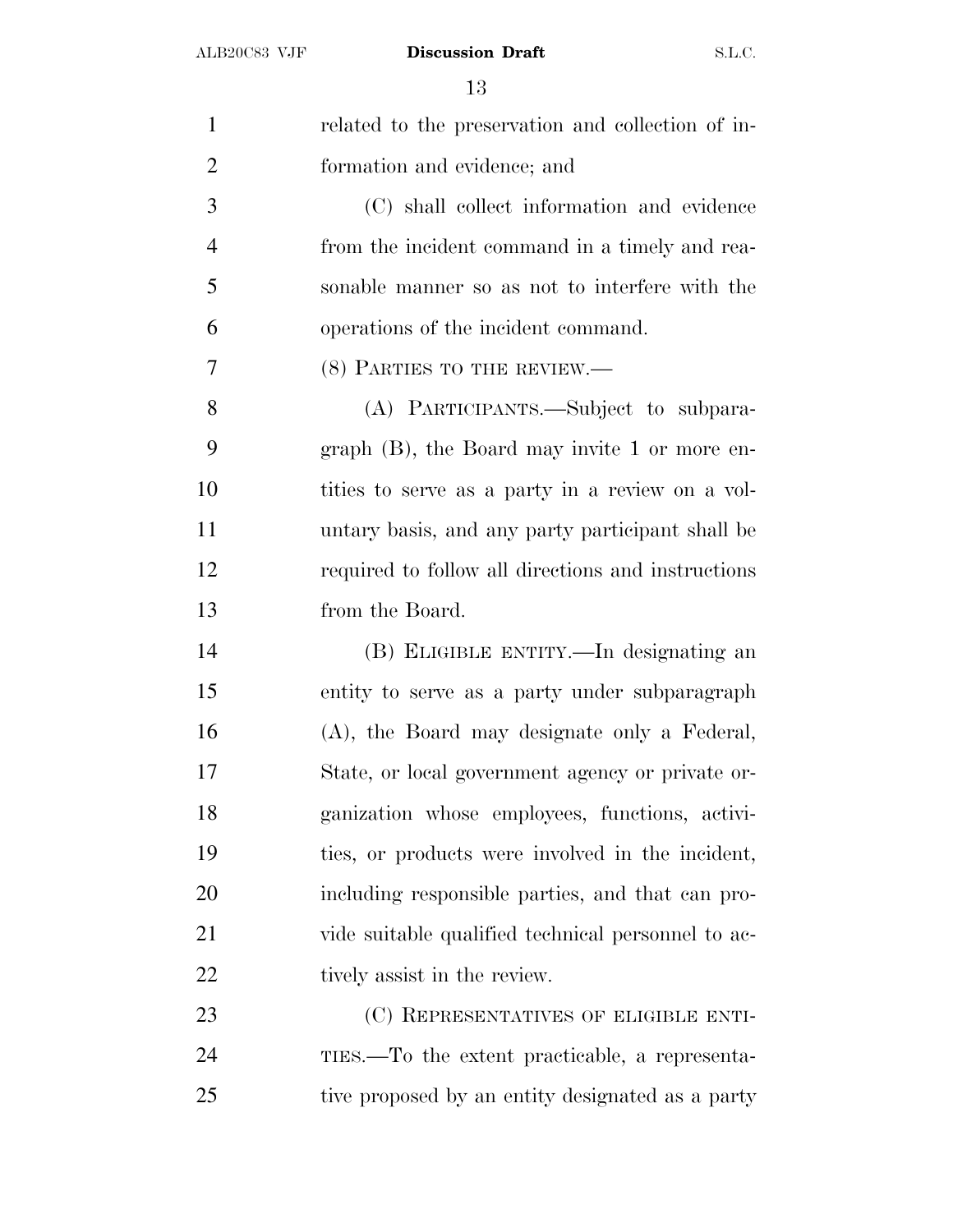under subparagraph (A) to participate in the review may not be an individual who had direct involvement in the incident under review. (D) REVOCATION OF PARTY STATUS.—A designation as a party under subparagraph (A) may be revoked or suspended by the Board if the party fails to comply with assigned duties and instructions, withholds information, or oth- erwise acts in a manner prejudicial or disrup-10 tive to a review. (E) RULE OF CONSTRUCTION.—Nothing in this paragraph shall be construed to establish a right for any entity to participate in a Board review as a party. (F) INTERNAL REVIEW BY A PARTY.—To assure coordination of concurrent efforts, a party to a review that conducts or authorizes an internal review of the processes and procedures of the party as a result of an incident that the Board is reviewing shall— (i) inform the Board of the nature of 22 the review; and (ii) provide to the Board findings 24 from the review.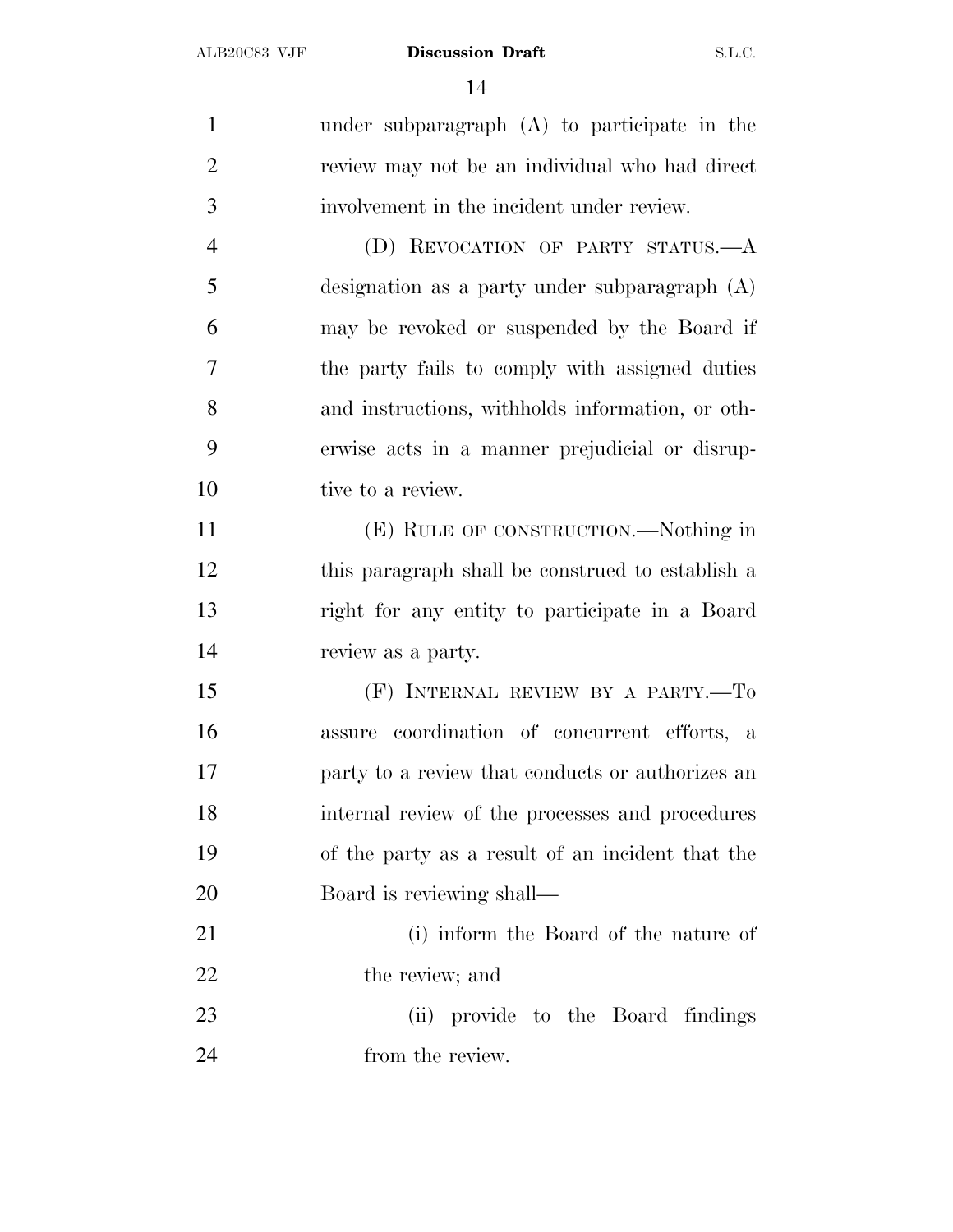(9) REVIEW PROCEDURES.—In addition to any procedures required under this Act, the Board shall determine and publish detailed review procedures as the Board determines necessary.

 (10) PRODUCTS.—The Board may use any me- dium that will effectively convey the findings and recommendations of the Board to the targeted audi-ence of such findings or recommendations.

9 (d) REVIEW BY AFFECTED AUTHORITIES.—

 (1) IN GENERAL.—When the Board has com- pleted the findings and recommendations or other products as a result of a review under this Act, the Board shall provide all affected States, Tribal Gov- ernments, and units of local government, or their designees, an opportunity to review and comment not later than 30 days before the publication of the findings or recommendations.

 (2) REQUIREMENT.—The Board shall make every reasonable effort, within its discretion, to re- spond to requests for additional information and context that an affected jurisdiction may make and 22 to edit their findings and recommendations with any useful additional information or context provided by any affected jurisdiction in its comments without af-fecting the integrity or independence of the review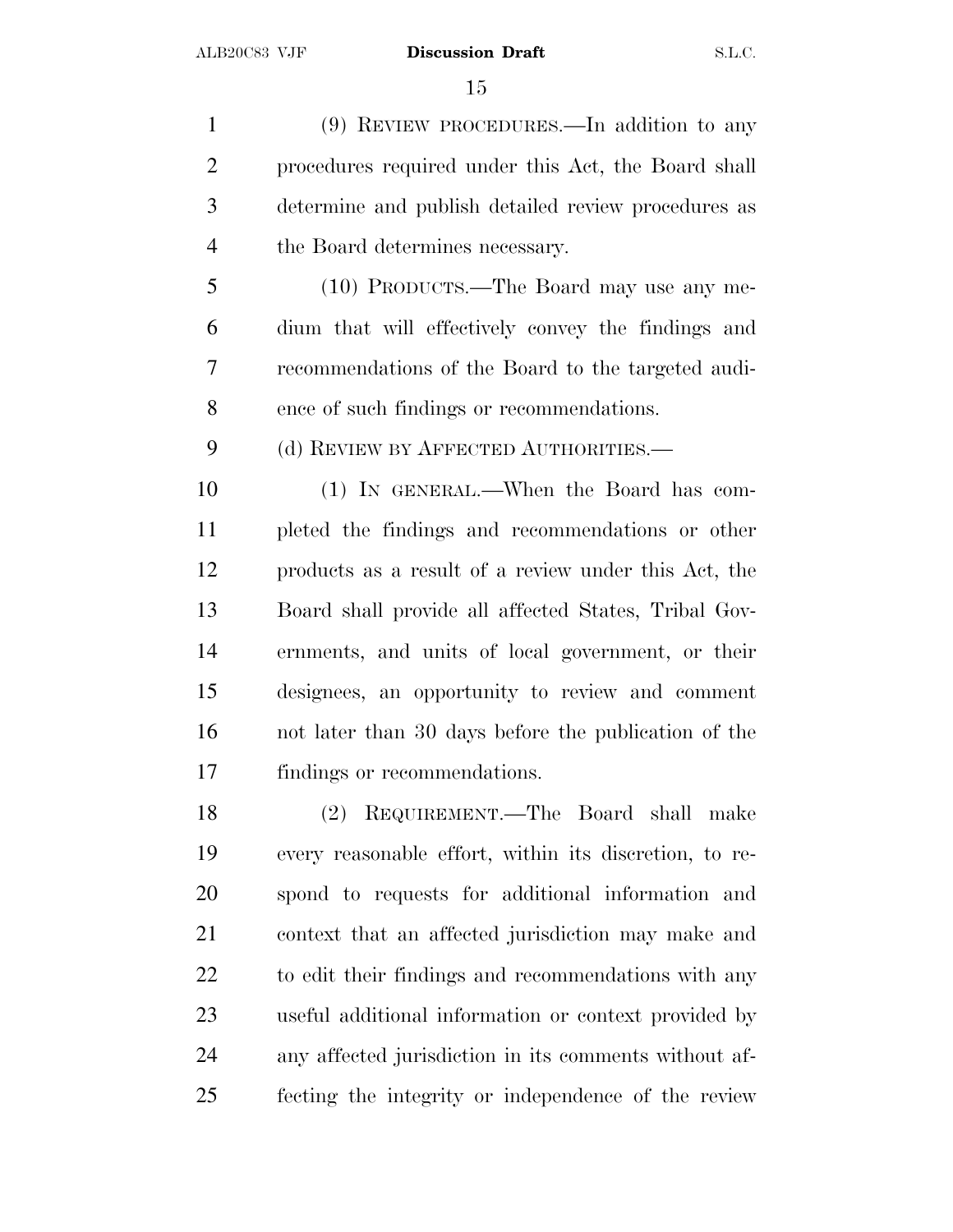and its findings and recommendations, as the Board shall determine.

 (e) DISPROPORTIONATELY IMPACTED COMMU-NITIES.—

 (1) IN GENERAL.—In carrying out a review of an incident under this section, including in deter- mining whether to launch a review, the Board shall ensure the potential development of findings that would benefit the prevention of loss of life and human or economic injury to populations that are socially, medically, or economically vulnerable, as de-cided by the Board.

 (2) DATA REQUIREMENT.—To forward the analysis and identification of trends of fatalities and injuries as a result of incidents, the Board shall pub- lish information regarding the number of fatalities and injuries, and the facts and circumstances sur- rounding them, disaggregated by race, color or eth- nicity, religion, nationality, sex, age, disability, English proficiency, occupation, or economic status, and other demographic characteristics that the Board may determine appropriate.

23 (f) COORDINATION WITH OTHER REVIEWS AND IN-VESTIGATIONS.—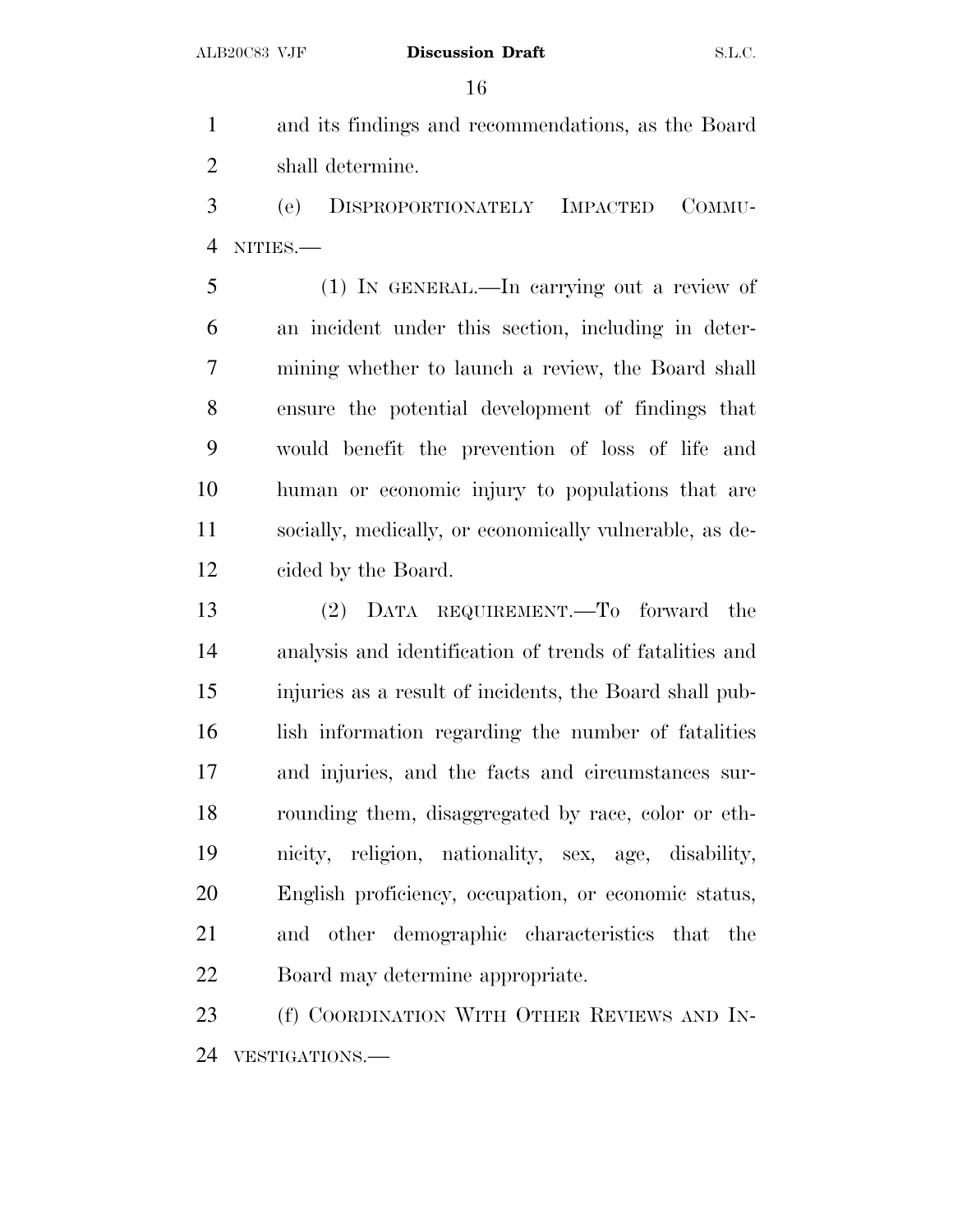(1) IN GENERAL.—Subject to the requirements of this section, a review of a natural hazard incident by the Board under subsection (a)(1) shall have pri- ority over any investigation by another department, agency, or instrumentality of the Federal Govern-ment or a State, Tribal, or local government.

 (2) PARTICIPATION BY OTHER AGENCIES.—The Board shall provide for appropriate participation by other departments, agencies, or instrumentalities in a review conducted by the Board, except that an- other department, agency, or instrumentality may not influence the final findings of the Board.

 (3) COORDINATION.—The Board shall coordi- nate with all other Federal, State, Tribal, or local le- gally mandated investigations or reviews and may share information with those entities, according to policies and procedures that the Board will provide, to ensure that appropriate findings and rec- ommendations to reduce loss of life, injury, and eco- nomic injury caused by future incidents are pro-duced as efficiently as possible.

 (4) MEMORANDA OF UNDERSTANDING.—Not later than 1 year after the date of enactment of this Act, and biennially thereafter, the Chairman of the Board shall enter into memoranda of understanding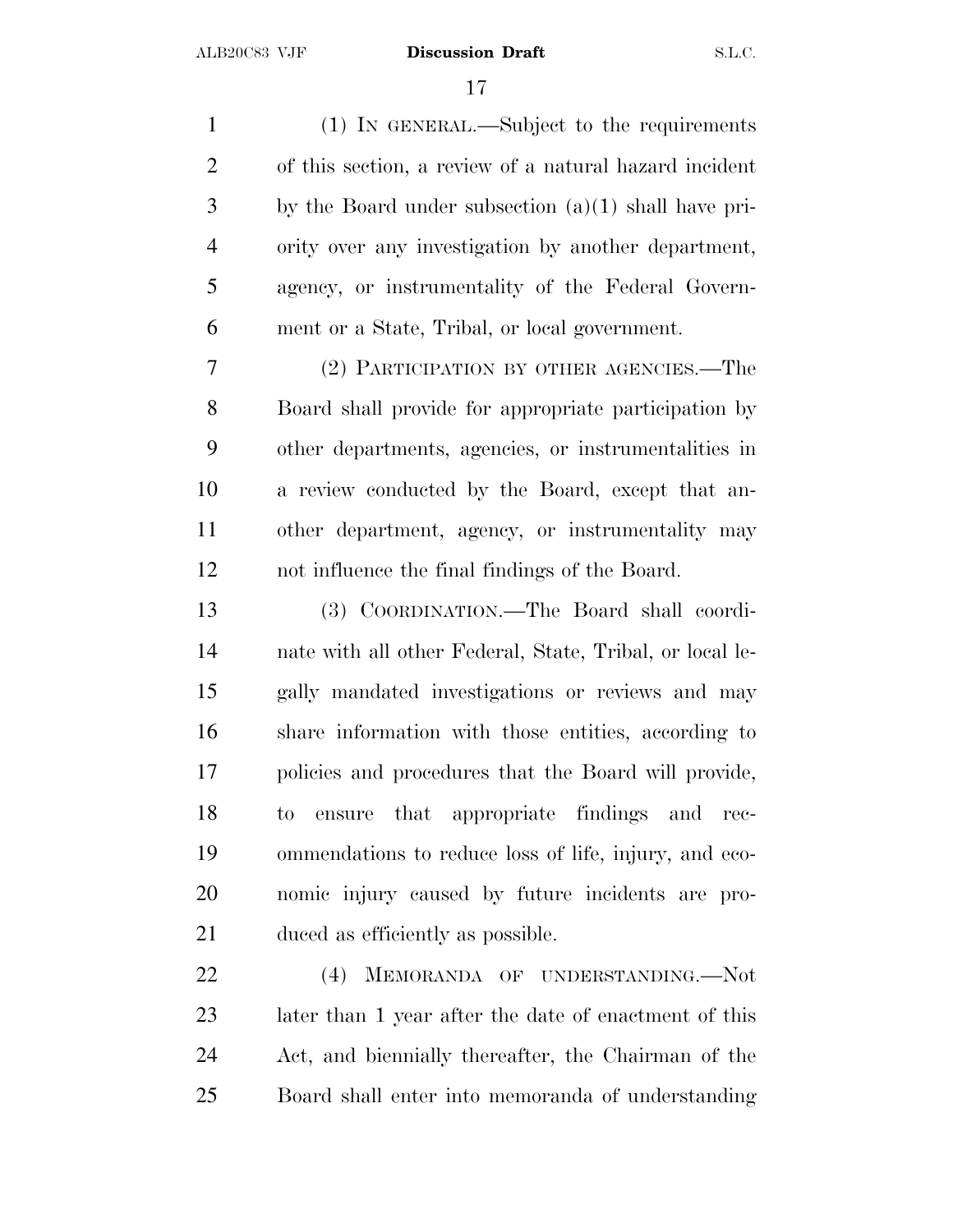| $\mathbf{1}$   | with the Director of the National Institute of Stand- |
|----------------|-------------------------------------------------------|
| $\overline{2}$ | ards and Technology, the Administrator of the Fed-    |
| 3              | eral Emergency Management Agency, the Chairman        |
| $\overline{4}$ | of the Chemical Safety Board, and the Chairman of     |
| 5              | the National Transportation Safety Board, respec-     |
| 6              | tively, and may enter into additional memoranda of    |
| 7              | understanding with any other Federal entity that re-  |
| 8              | quests such due to the relationship that the require- |
| 9              | ments of the Federal entity may have with the re-     |
| 10             | quirements with the Board, in order to—               |
| 11             | (A) determine the appropriate roles and re-           |
| 12             | sponsibilities of the Board with respect to the       |
| 13             | other agency or board;                                |
| 14             | (B) avoid any duplication of effort; and              |
| 15             | (C) ensure that appropriate findings and              |
| 16             | recommendations to reduce loss of life, injury,       |
| 17             | and economic injury caused by future incidents        |
| 18             | are provided.                                         |
| 19             | (g) PARTICIPATION IN SUPPORT OF ANOTHER AGEN-         |
| 20             | CY.                                                   |
| 21             | $(1)$ In GENERAL.—                                    |
| 22             | (A) INVESTIGATION OF ACTS OF VIO-                     |
| 23             | LENCE.—The Board may participate in an in-            |
| 24             | vestigation of an act of violence in support of       |
| 25             | another Federal department or agency, or other        |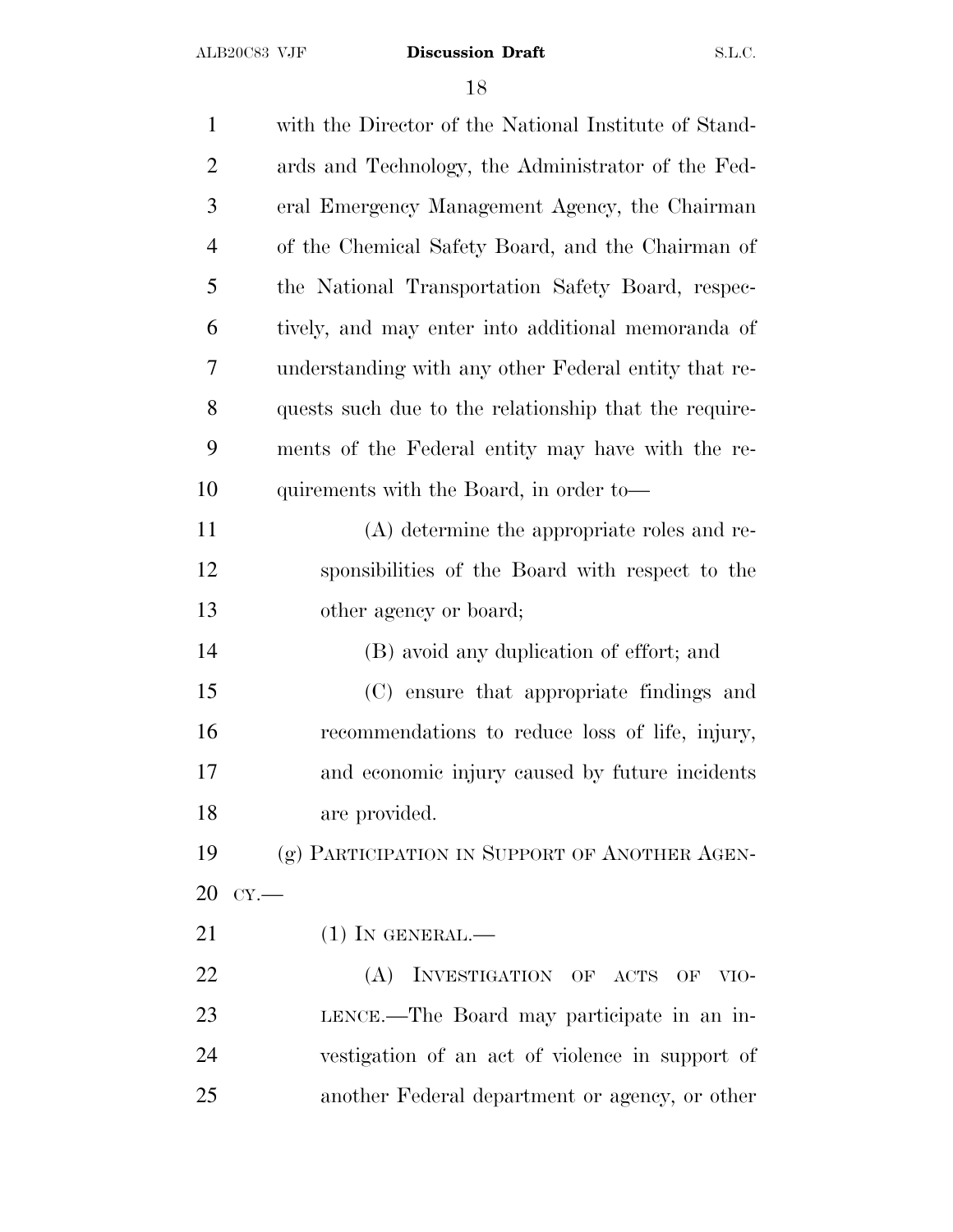| $\mathbf{1}$   | Federal investigative body with statutory au-       |
|----------------|-----------------------------------------------------|
| $\overline{2}$ | thority to lead such an investigation, if the head  |
| 3              | of the lead investigative agency determines that    |
| $\overline{4}$ | the participation of the Board would be bene-       |
| 5              | ficial to reduce the likelihood of the loss of life |
| 6              | and human or economic injury, for future simi-      |
| 7              | lar incidents.                                      |
| 8              | (B) INVESTIGATION OF TECHNOLOGICAL                  |
| 9              | INCIDENTS.-                                         |
| 10             | (i) IN GENERAL.—The Board may                       |
| 11             | participate in an investigation of a techno-        |
| 12             | logical incident—                                   |
| 13             | (I) in support of another Federal                   |
| 14             | department or agency, or other Fed-                 |
| 15             | eral investigative body with statutory              |
| 16             | authority to lead such an investiga-                |
| 17             | tion, if the head of the lead investiga-            |
| 18             | tive agency determines that the par-                |
| 19             | ticipation of the Board would be bene-              |
| 20             | ficial to reduce the likelihood of the              |
| 21             | loss of life and human or economic in-              |
| 22             | jury, for future similar incidents; or              |
| 23             | (II) in the case of no statutory                    |
| 24             | authority for another Federal depart-               |
| 25             | ment or agency, or other Federal in-                |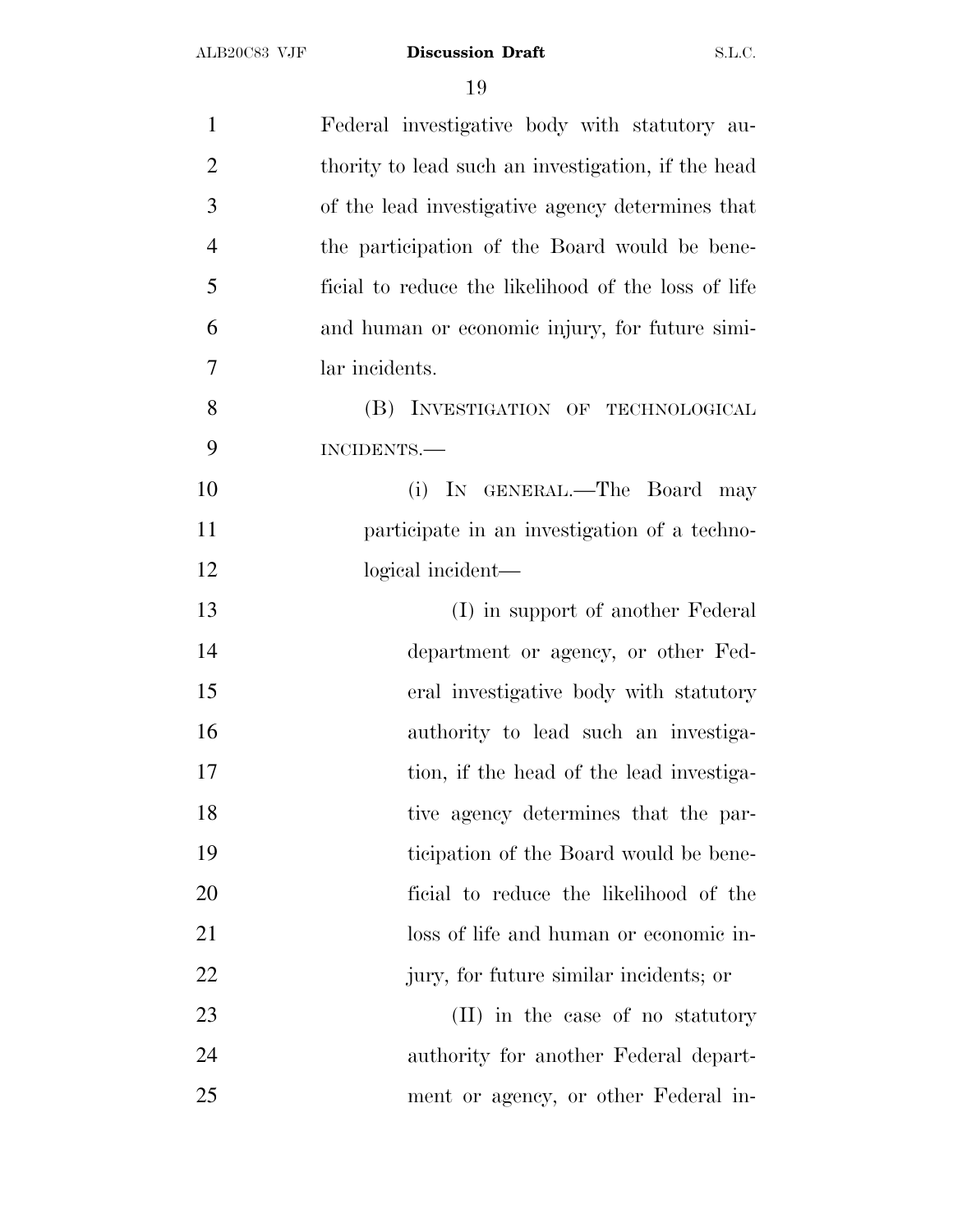vestigative body, to lead such an in- vestigation, as the lead investigative entity. (ii) MEMORANDA OF UNDER- STANDING.—Not later than 1 year after the date of enactment of this Act, and bi- ennially thereafter, the Chairman of the Board shall enter into memoranda of un- derstanding with the heads of appropriate Federal agencies in order to— (I) determine the appropriate roles and responsibilities of the Board in investigating technological incidents 14 with respect to the other agency; 15 (II) avoid any duplication of ef- fort; and (III) ensure that appropriate findings and recommendations to re- duce loss of life, injury, and economic injury caused by future incidents are 21 provided. (2) FINDINGS.—If the Board participates in an act of violence or technological incident investigation under subparagraph (A), the Board may issue inde-

pendent findings and recommendations notwith-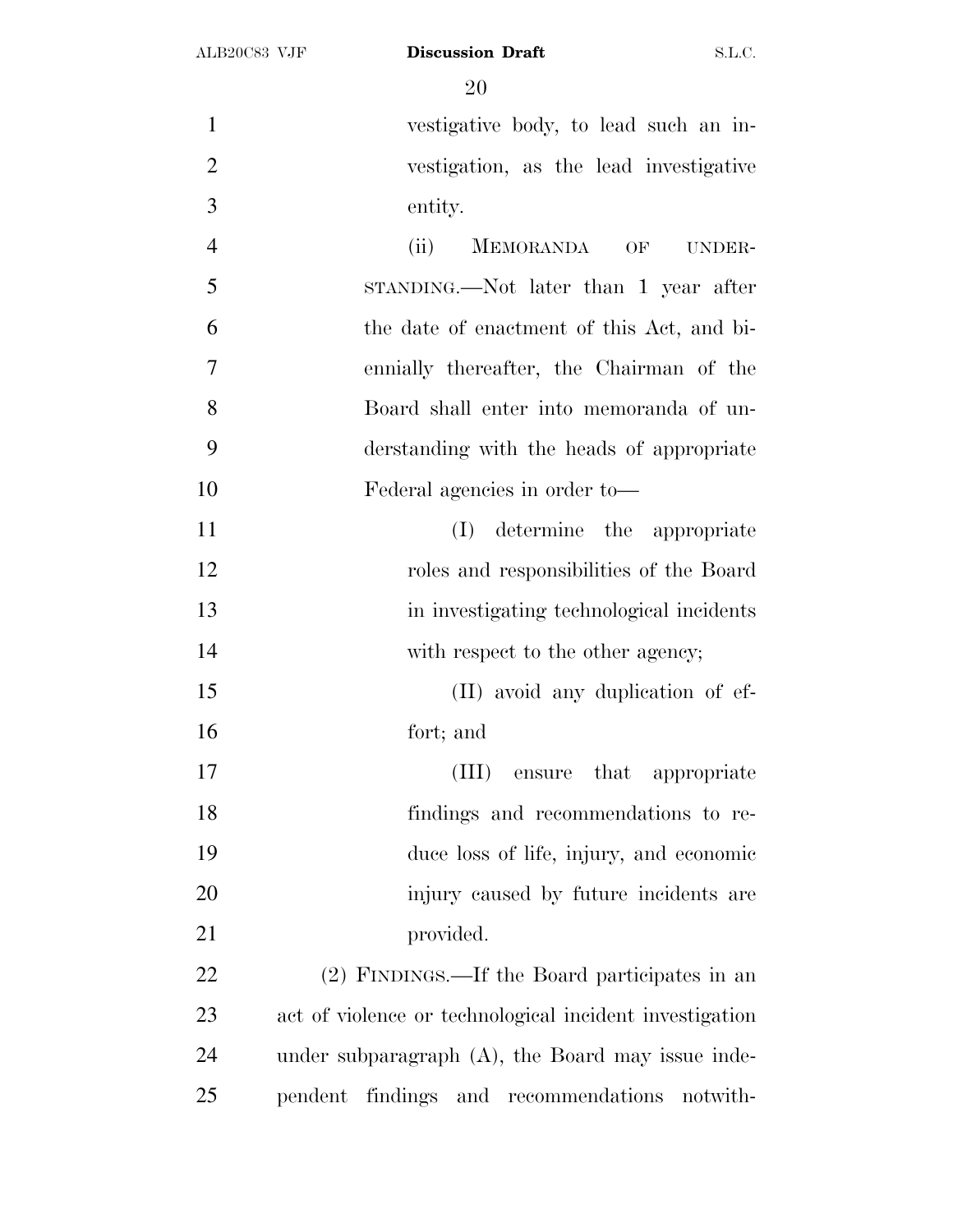standing the outcome of any investigation conducted by another Federal agency or other Federal inves-tigative body.

 (3) CRIMINAL CIRCUMSTANCES.—If the Attor- ney General, in consultation with the Chairperson, determines and notifies the Board that cir- cumstances reasonably indicate that the act of vio- lence or technological incident described in subpara- graph (A) may have been caused by an intentional criminal act, the Board shall relinquish investigative priority to the responsible Federal law enforcement entity.

 (4) RULE OF CONSTRUCTION.—This section shall not be construed to affect the authority of an- other department, agency, or instrumentality of the Federal Government to investigate an incident under applicable law or to obtain information directly from the parties involved in, and witnesses to, the inci- dent. The Board and other departments, agencies, and instrumentalities shall ensure that appropriate information developed about the incident is ex-changed in a timely manner.

 (h) TECHNICAL ASSISTANCE.—The Board may make the following types of technical assistance available to Federal, State, Tribal, and local government agencies and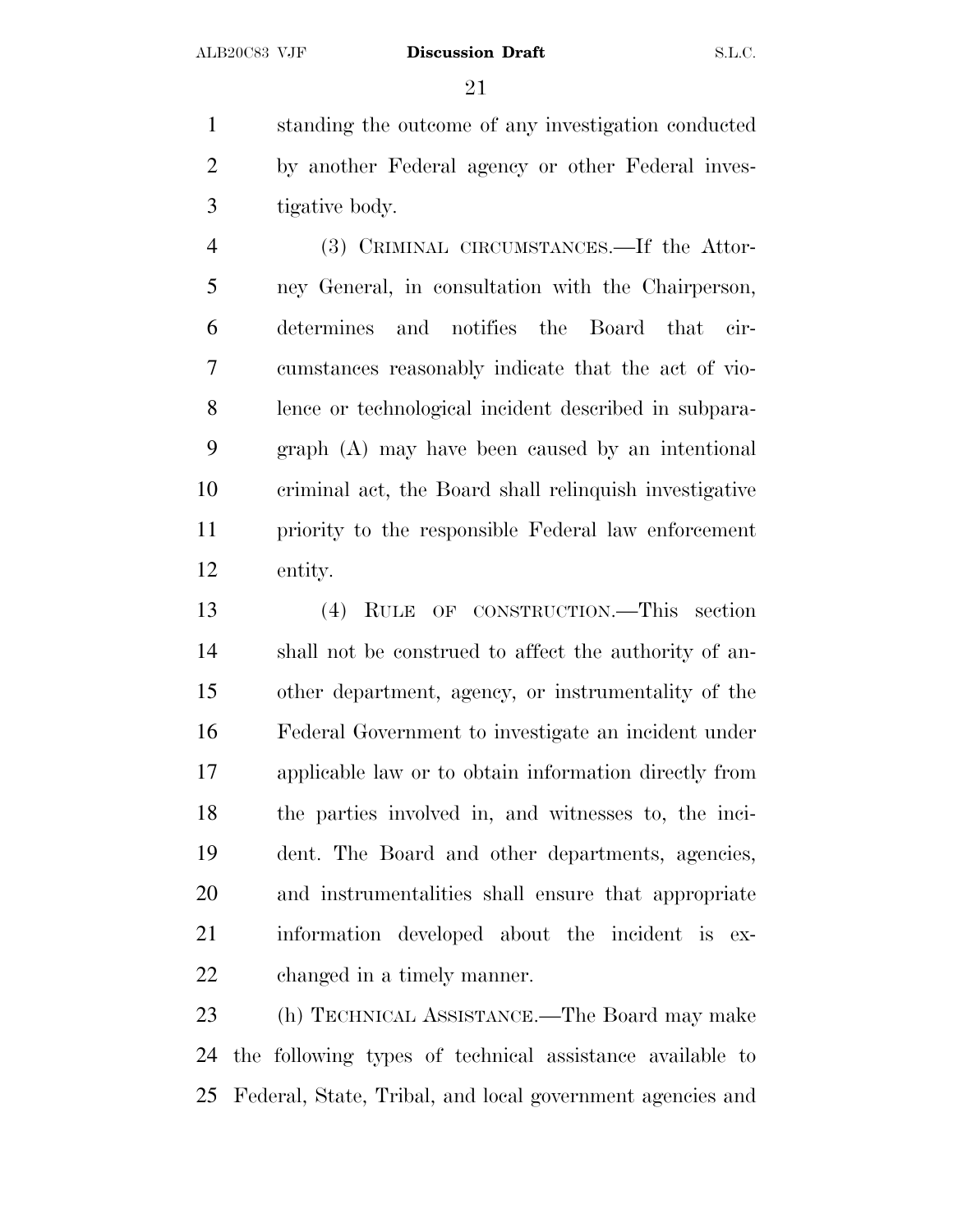to private entities as designated by a Federal, State, Trib- al, or local government agency: (1) INDEPENDENT REVIEW.—The Board shall disseminate best practices for the development of in- ternal review organizations within State, Tribal, and local governments. (2) IMPLEMENTATION OF RECOMMENDA- TIONS.—The Board— (A) may provide technical assistance to any entity identified as responsible for imple- menting a recommendation under section  $12 \t\t 5(a)(1)$  to assist the entity in implementing the recommendation; and (B) to the extent possible, shall provide the technical assistance described in subparagraph (A) in coordination with technical assistance of- fered by another Federal department or agency. (3) PRIORITIZATION.—In offering technical as- sistance under this subsection, the Board shall use a risk-based method of prioritization, as the Board determines appropriate. (i) FINDINGS.— 23 (1) IN GENERAL.—Except as provided in para- graph (2), not later than 1 year after the date on which the Board initiates a review conducted under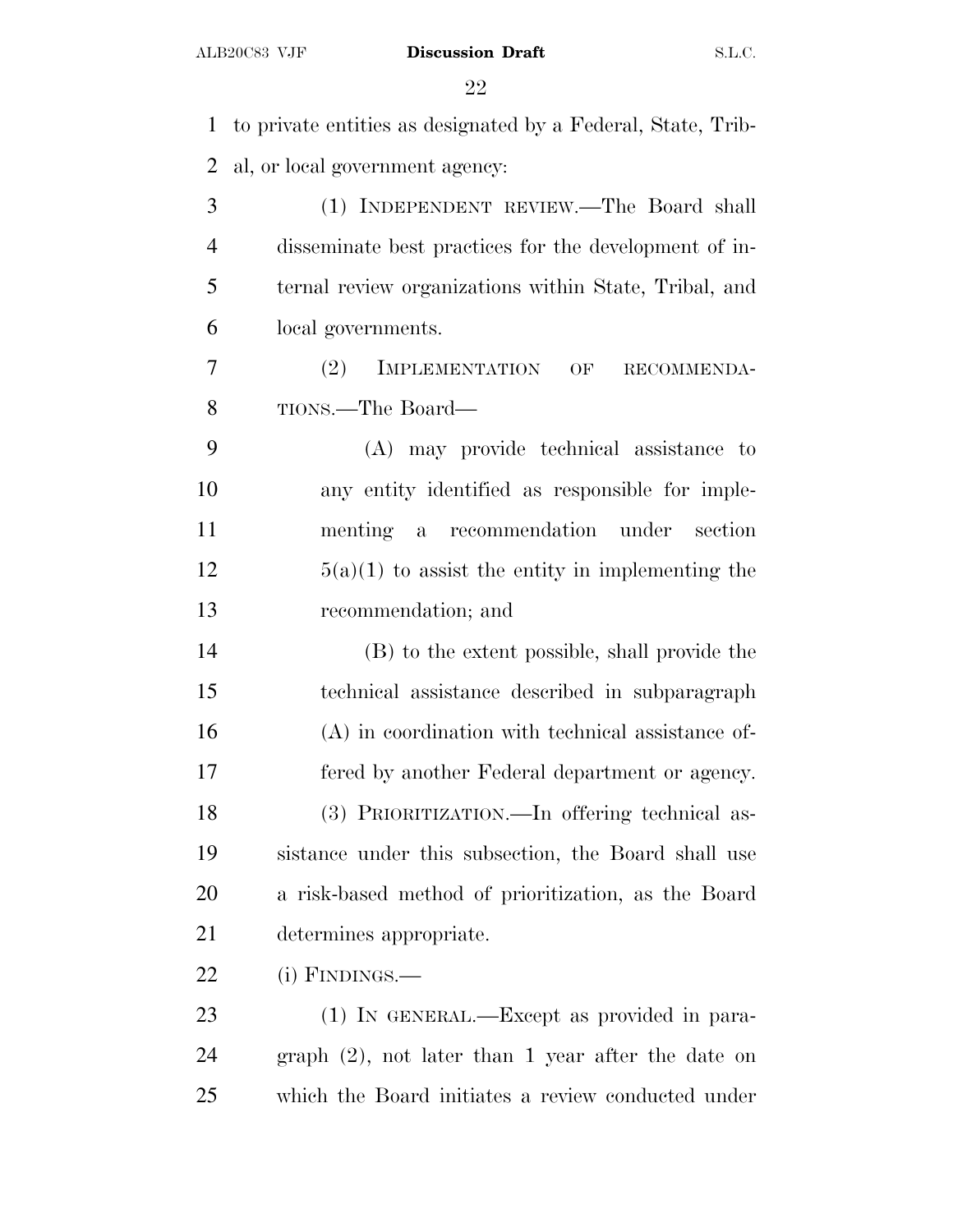| $\mathbf{1}$   | this section, the Board shall make the findings and         |
|----------------|-------------------------------------------------------------|
| $\overline{2}$ | relevant underlying data of the review available to         |
| 3              | the public.                                                 |
| $\overline{4}$ | (2) EXTENSION OF DEADLINE.—The Chair-                       |
| 5              | person of the Board may extend the 1-year period            |
| 6              | described in paragraph (1) if the Chairperson, before       |
| 7              | the end of such 1-year period—                              |
| 8              | (A) provides an explanation for the exten-                  |
| 9              | sion; and                                                   |
| 10             | (B) make available to the public all avail-                 |
| 11             | able interim findings and underlying data.                  |
| 12             | SEC. 5. RECOMMENDATIONS AND RESPONSES.                      |
| 13             | (a) IN GENERAL.—If the Board issues<br>$\mathbf{a}$<br>rec- |
| 14             | ommendation about an incident, the Board shall—             |
| 15             | (1) explain the relationship between any rec-               |
| 16             | ommendation and the results of a fact-finding re-           |
| 17             | view;                                                       |
| 18             | (2) identify each relevant entity responsible for           |
| 19             | making the change called for in the recommenda-             |
| 20             | tion, including State, local, or private entities, as ap-   |
| 21             | propriate;                                                  |
| 22             | (3) publish any responses to the recommenda-                |
| 23             | tion publicly; and                                          |
| 24             | (4) assess whether the responses adequately                 |
| 25             | lower the likelihood that a future similar incident         |
|                |                                                             |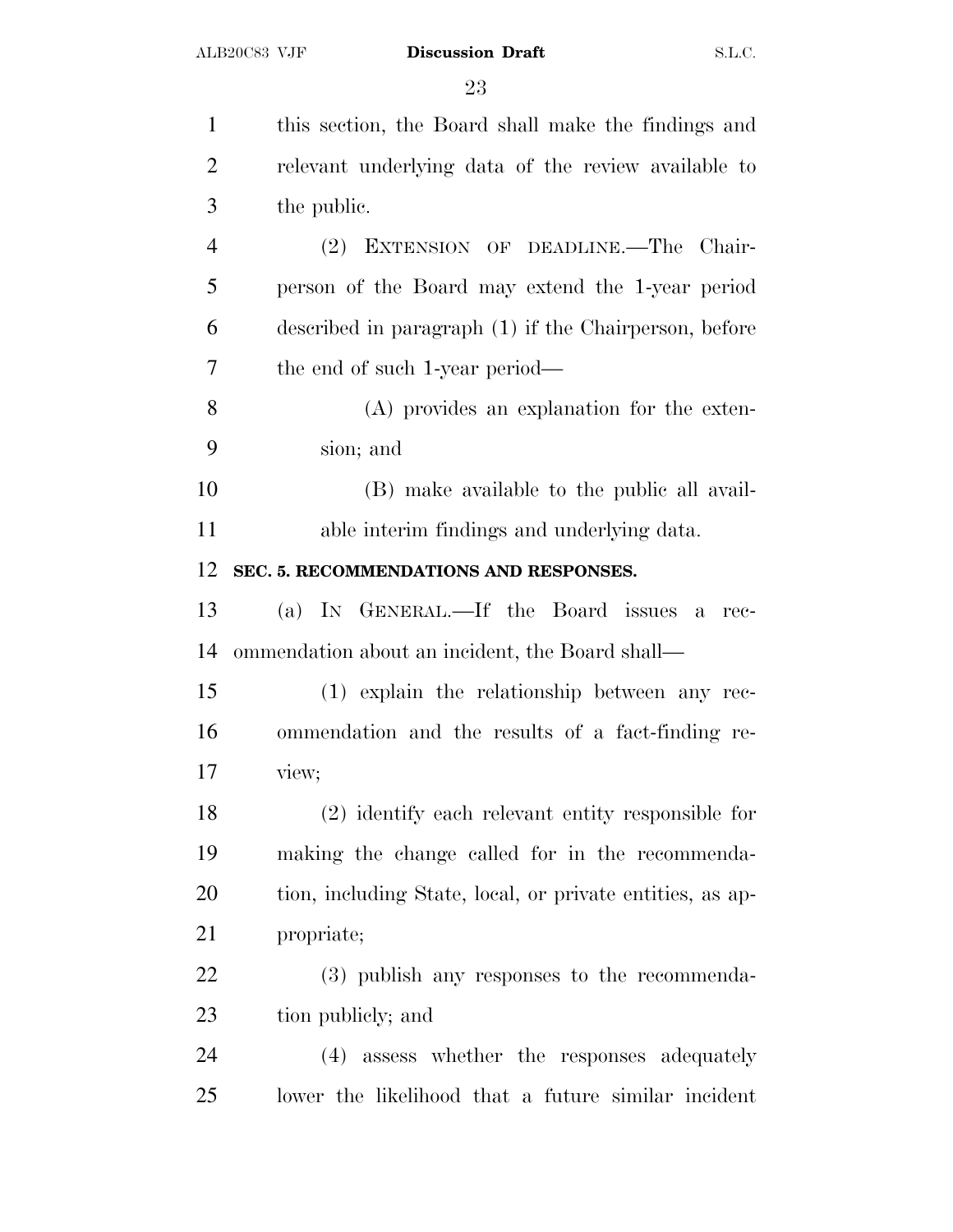| $\mathbf{1}$   | will result in loss of life, or human or economic in- |
|----------------|-------------------------------------------------------|
| $\overline{2}$ | jury in the view of the Board.                        |
| 3              | (b) FEDERAL RESPONSES TO RECOMMENDATIONS.-            |
| $\overline{4}$ | (1) IN GENERAL.—All Federal departments and           |
| 5              | agencies identified in a recommendation made by the   |
| 6              | Board shall reply to the recommendations not later    |
| 7              | than 90 days after the date on which the rec-         |
| 8              | ommendation is published by the Board.                |
| 9              | (2) RESPONSE DESCRIBED.—A response under              |
| 10             | paragraph (1) made by a Federal department or         |
| 11             | agency shall include—                                 |
| 12             | (A) whether the department or agency in-              |
| 13             | tends to adopt the recommendation in whole, in        |
| 14             | part, or not at all;                                  |
| 15             | (B) an explanation of the reasons for only            |
| 16             | adopting the recommendation in part or not at         |
| 17             | all; and                                              |
| 18             | (C) a proposed timetable for completing               |
| 19             | the action the Federal department or agency           |
| 20             | has agreed to.                                        |
| 21             | (3) PROGRESS UPDATES.—A Federal depart-               |
| 22             | ment or agency that agrees to adopt a recommenda-     |
| 23             | tion of the Board shall—                              |
| 24             | (A) track the progress of the department              |
| 25             | or agency toward completion; and                      |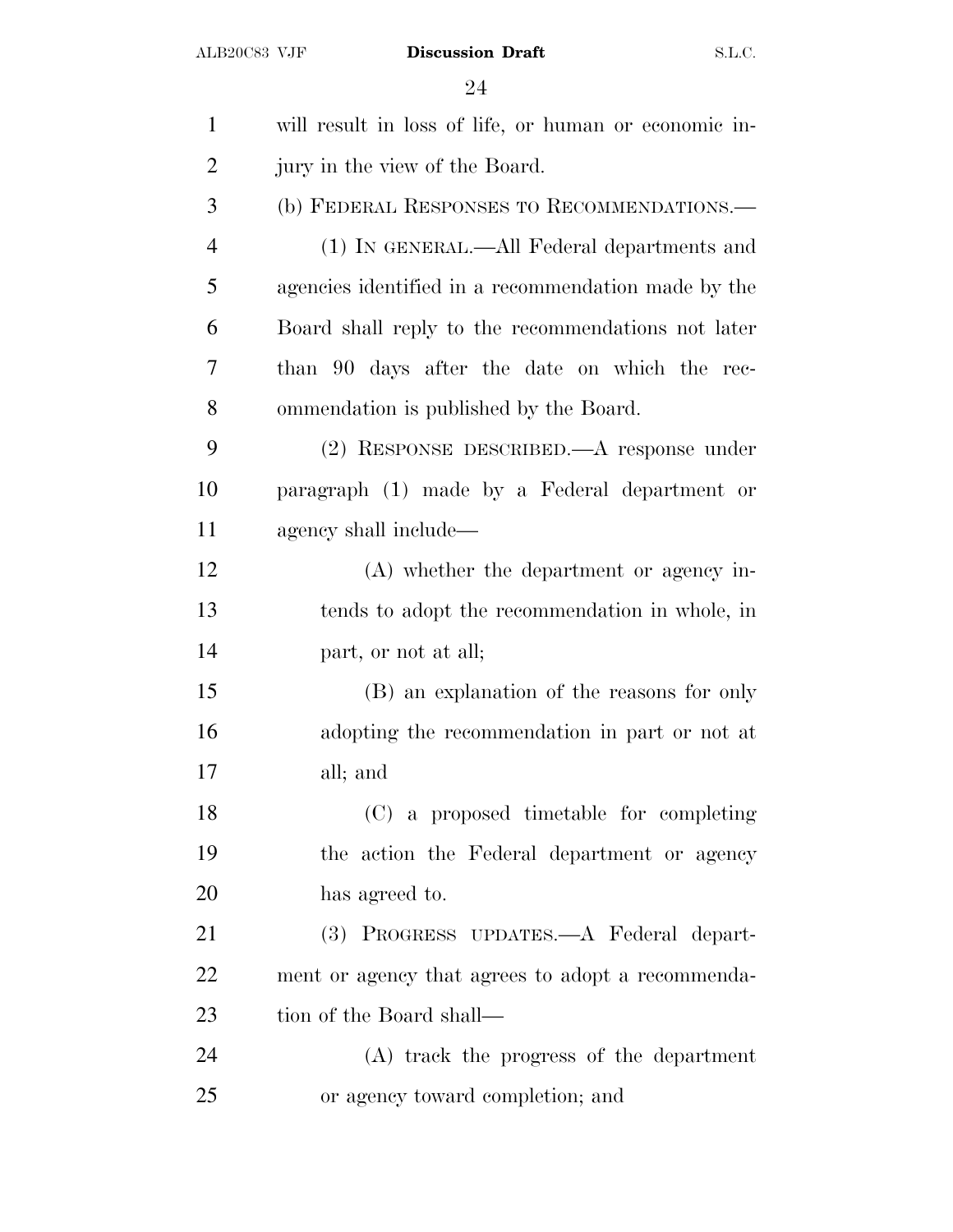(B) provide an update to the Board, to be published publicly, periodically and not less fre- quently than annually. (c) PUBLIC AVAILABILITY.— (1) IN GENERAL.—Not later than 1 year after the date on which a final determination is made on a recommendation under this section, the Board shall make a copy of the recommendation and re- sponse to the recommendation available to the pub- lic. (2) EXTENSION OF DEADLINE.—The Chair- person of the Board may extend the 1-year period described in paragraph (1) if the Chairperson, before the end of such 1-year period— (A) provides an explanation for the exten- sion; and (B) make available to the public any avail- able interim response to the recommendation and underlying data. (d) DISSEMINATION.—The Board shall propagate each recommendation issued under this section, including by— (1) incorporating the recommendation, and any related findings, into training material used by Fed-eral, State, Tribal, and private training facilities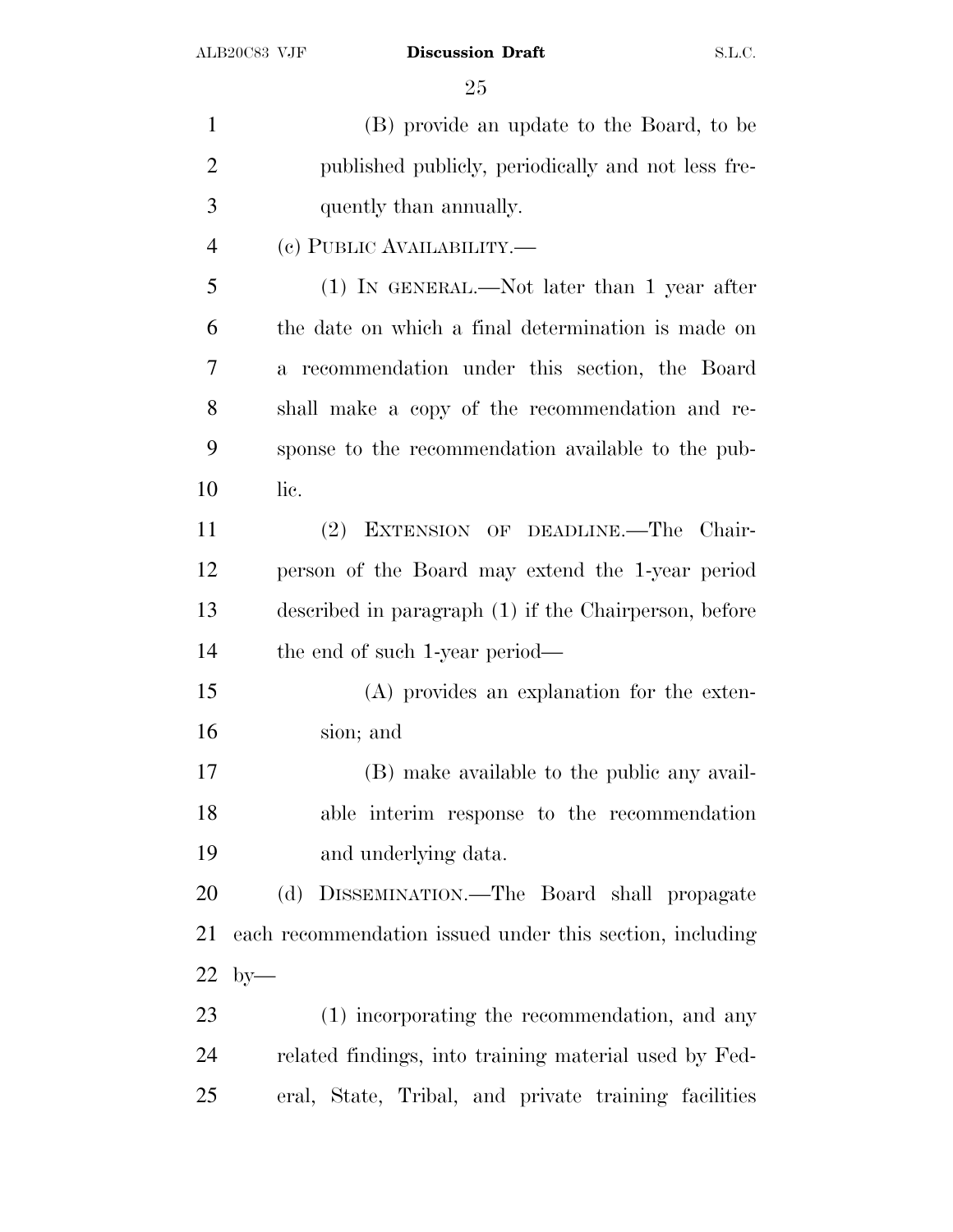| $\mathbf{1}$   | specializing in building resilience to and responding |
|----------------|-------------------------------------------------------|
| $\overline{2}$ | to and recovering from natural hazards and public     |
| 3              | health incidents, as the Board deems appropriate;     |
| $\overline{4}$ | (2) coordinating with professional associations       |
| 5              | related to building resilience to and responding to   |
| 6              | and recovering from natural hazards and public        |
| 7              | health incidents;                                     |
| 8              | (3) collaborating with relevant Federal, State,       |
| 9              | and Tribal authorities and private organizations;     |
| 10             | and                                                   |
| 11             | (4) coordinating with private and public institu-     |
| 12             | tions of higher education and research institutions.  |
| 13             | SEC. 6. REPORTS AND STUDIES.                          |
| 14             | (a) STUDIES AND OTHER REPORTS.—                       |
| 15             | (1) IN GENERAL.—The Board shall periodically          |
| 16             | submit a report containing the information described  |
| 17             | in paragraph $(2)$ to —                               |
| 18             | $(A)$ Congress;                                       |
| 19             | (B) any department, agency, or instrumen-             |
| 20             | tality of the Federal Government concerned            |
| 21             | with natural hazards and public health safety;        |
| 22             | (C) all State and Tribal governments; and             |
| 23             | (D) the general public.                               |
| 24             | (2) INFORMATION DESCRIBED.—The informa-               |
| 25             | tion described in this paragraph is—                  |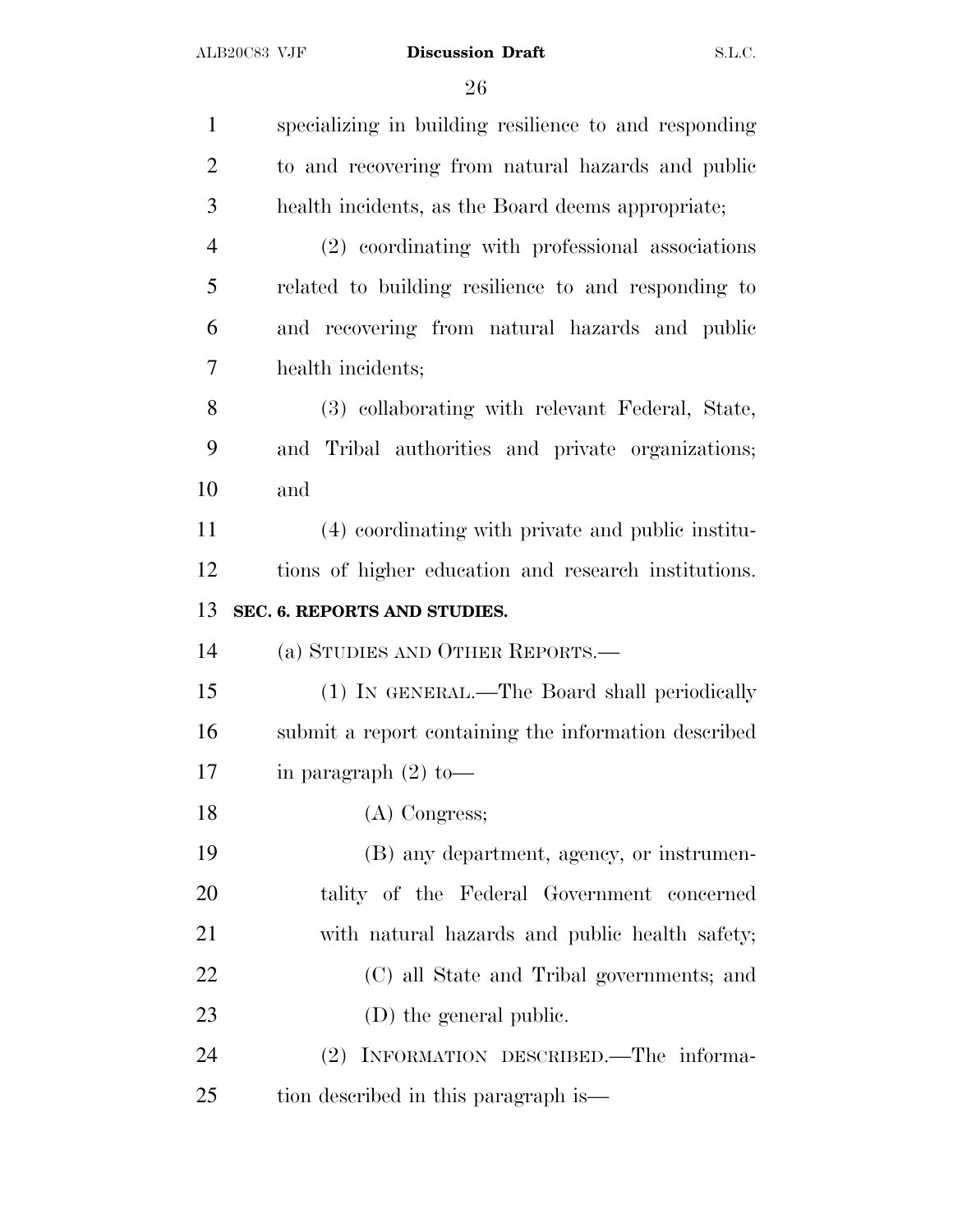(A) the results of special studies on how to reduce morbidity and mortality from incidents; (B) an examination of techniques and methods of evaluating measures to protect the public from incidents and periodically publish recommended procedures for reviews; (C) evaluation and examination of the ef- fectiveness of the findings of the Board about the natural hazard and public health resilience of other departments, agencies, and instrumen- talities of the Federal Government and their ef- fectiveness in preventing loss of life, or human or economic injury; and (D) recommend meaningful responses to reduce the likelihood of loss of life, or human or economic injury, according to the findings of the above-mentioned research, including na- tional and regional policies and programs. (b) BIENNIAL REPORT.—Not later than June 1, 2022, and once every 2 years thereafter, the Board shall submit a report to Congress, which shall include— (1) a statistical and analytical summary of the reviews conducted and reviewed by the Board during the prior 2 calendar years;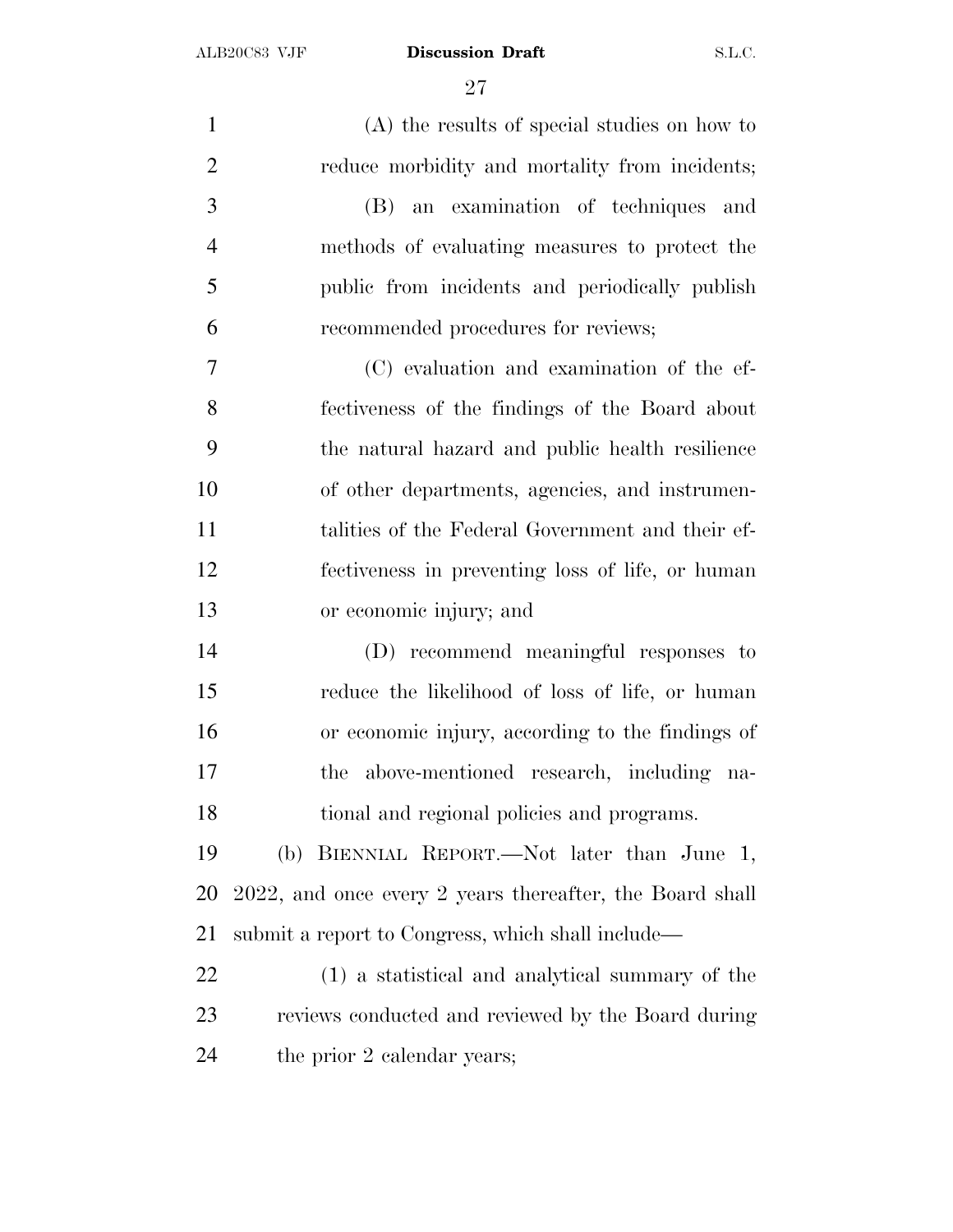| $(2)$ a survey and summary of the recommenda-         |
|-------------------------------------------------------|
| tions made by the Board and the observed response     |
| to each recommendation, including the classification, |
| containing a written justification and explanation of |
| each recommendation as—                               |
| $(A)$ open, if, in the determination of the           |
| Board, sufficient action to fulfill the intent of     |
| the recommendation has not been taken and             |
| still should be;                                      |
| (B) closed, if, in the determination of the           |
| Board, sufficient action to fulfill the intent of     |
| the recommendation has been taken and no fur-         |
| ther action is necessary; and                         |
| (C) outdated, if, in the determination of             |
| the Board, the recommendation is no longer rel-       |
| evant because of any change in circumstances          |
| or actions by parties other than the intended         |
| recipient of the recommendation;                      |
| (3) an assessment of efforts of Federal, State,       |
| Tribal, and local governments to respond to rec-      |
| ommendations made by the Board, if such entities      |
| have voluntarily provided information to the Board    |
| on the progress of the entity;                        |
|                                                       |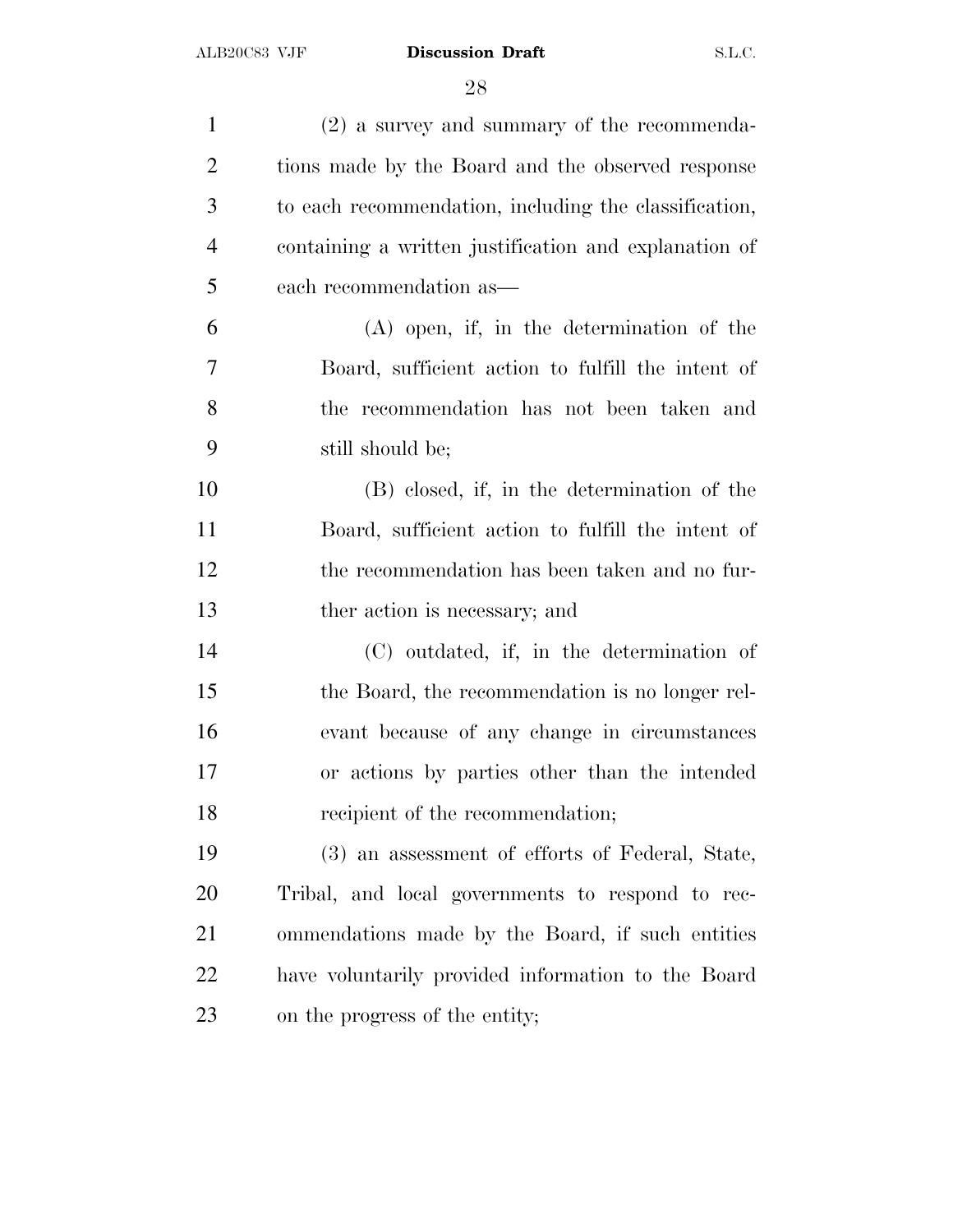(4) a description of the training undertaken by the Board and its staff and persons sponsored by the Board; (5) a list of natural hazards and public health incidents that caused 10 or more fatalities that the Board did not review and a recommendation with justification by the Board of whether similar inci- dents should be reviewed in the future; (6) a recommendation on how, if at all, the thresholds and triggers for a review by the Board should change; (7) an assessment of the sufficiency of Federal resources provided to State, Tribal, and local gov- ernments in aggregate relative to any vulnerabilities that the Board determines the governments have; (8) a list of all requests for review from Gov- ernors of States and territories and chief executives of Tribal governments or recommended by the office established under section 7(f)(2) that the Board re-jected, including comments and recommendations

 from the Board regarding whether similar incidents should be reviewed in the future; and

 (9) a list of ongoing reviews that have exceeded the expected time allotted for completion by Board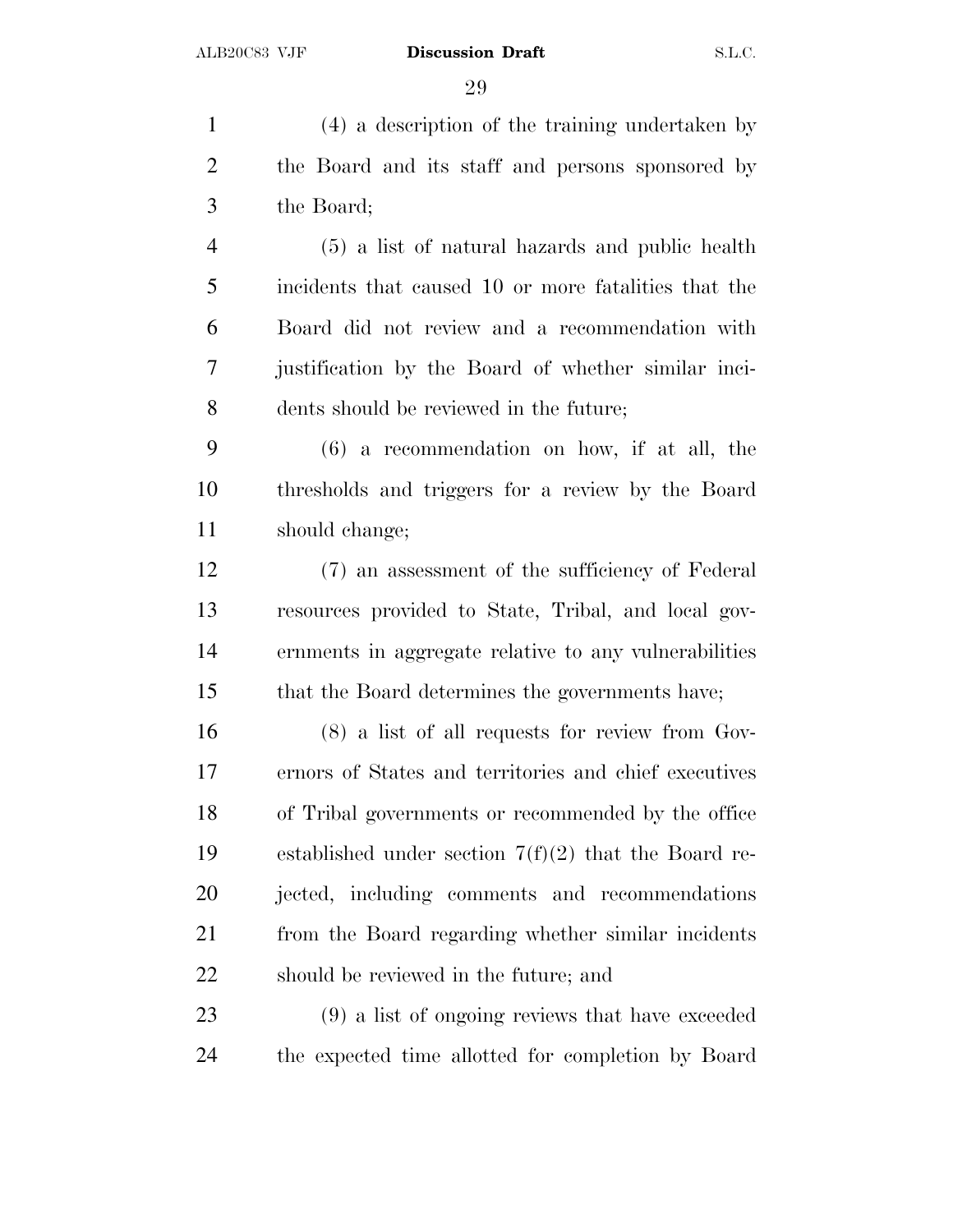| $\mathbf{1}$   | order and an explanation for the additional time re-         |
|----------------|--------------------------------------------------------------|
| $\overline{2}$ | quired to complete each such review.                         |
| 3              | (c) DISSEMINATION.—The Board shall propagate the             |
| $\overline{4}$ | information described in subsection $(a)(2)$ , including by— |
| 5              | (1) incorporating the information into training              |
| 6              | material used by Federal, State, Tribal, and private         |
| 7              | training facilities specializing in building resilience      |
| 8              | to and responding to and recovering from natural             |
| 9              | hazards and public health incidents, as the Board            |
| 10             | deems appropriate;                                           |
| 11             | (2) coordinating with professional associations              |
| 12             | related to building resilience to and responding to          |
| 13             | and recovering from natural hazards and public               |
| 14             | health incidents;                                            |
| 15             | (3) collaborating with relevant Federal, State,              |
| 16             | and Tribal authorities and private organizations;            |
| 17             | and                                                          |
| 18             | (4) coordinating with private and public institu-            |
| 19             | tions of higher education and research institutions.         |
| 20             | SEC. 7. APPOINTMENT AND ORGANIZATION.                        |
| 21             | (a) APPOINTMENT OF MEMBERS.—                                 |
| 22             | (1) IN GENERAL.—The Board shall be com-                      |
| 23             | posed of 7 members, who shall, in accordance with            |
| 24             | paragraph $(2)$ and subject to paragraph $(3)$ , be ap-      |
|                |                                                              |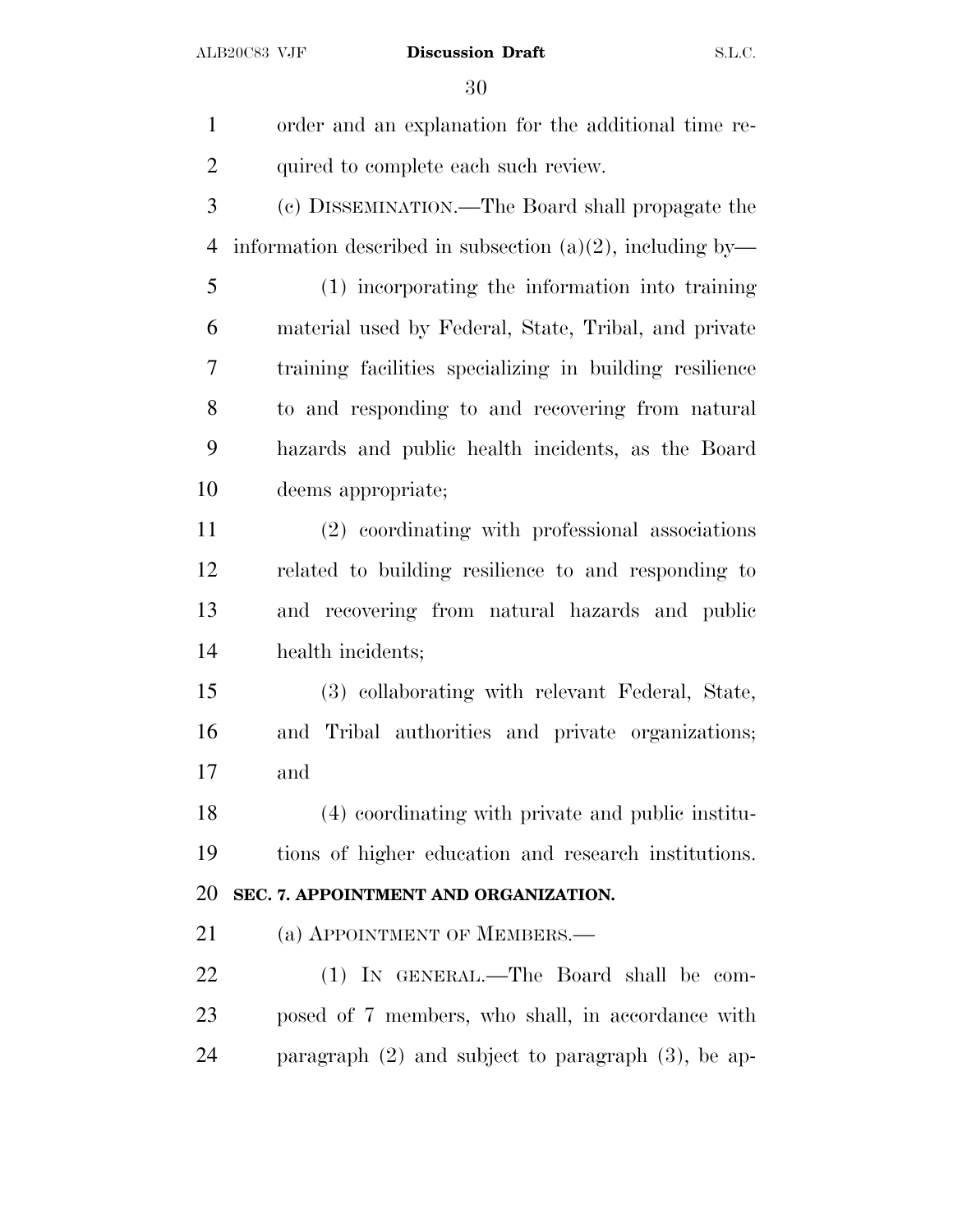| $\mathbf{1}$   | pointed by the President, by and with the advice and |
|----------------|------------------------------------------------------|
| $\overline{2}$ | consent of the Senate.                               |
| 3              | $(2)$ Procedure.—                                    |
| $\overline{4}$ | (A) INITIAL APPOINTMENTS.—The Presi-                 |
| 5              | dent shall appoint the initial 7 members of the      |
| 6              | Board from among a list of 14 individuals pro-       |
| 7              | vided by both houses of Congress, of which—          |
| 8              | (i) the majority leader of the Senate                |
| 9              | shall provide the names of 4 individuals;            |
| 10             | (ii) the minority leader of the Senate               |
| 11             | shall provide the names of 3 individuals;            |
| 12             | (iii) the Speaker of the House of Rep-               |
| 13             | resentatives shall provide the names of 4            |
| 14             | individuals; and                                     |
| 15             | (iv) the minority leader of the House                |
| 16             | of Representatives shall provide the names           |
| 17             | of 3 individuals.                                    |
| 18             | (B) CONSULTATION.—In making appoint-                 |
| 19             | ments under this paragraph, the President shall      |
| 20             | consult with the National Academies of Science,      |
| 21             | Medicine, and Engineering and relevant profes-       |
| 22             | sional associations and leaders in the private       |
| 23             | sector.                                              |
| 24             | SUBSEQUENT APPOINTMENTS.- Any<br>(C)                 |
| 25             | vacancy of the Board shall be filled in the same     |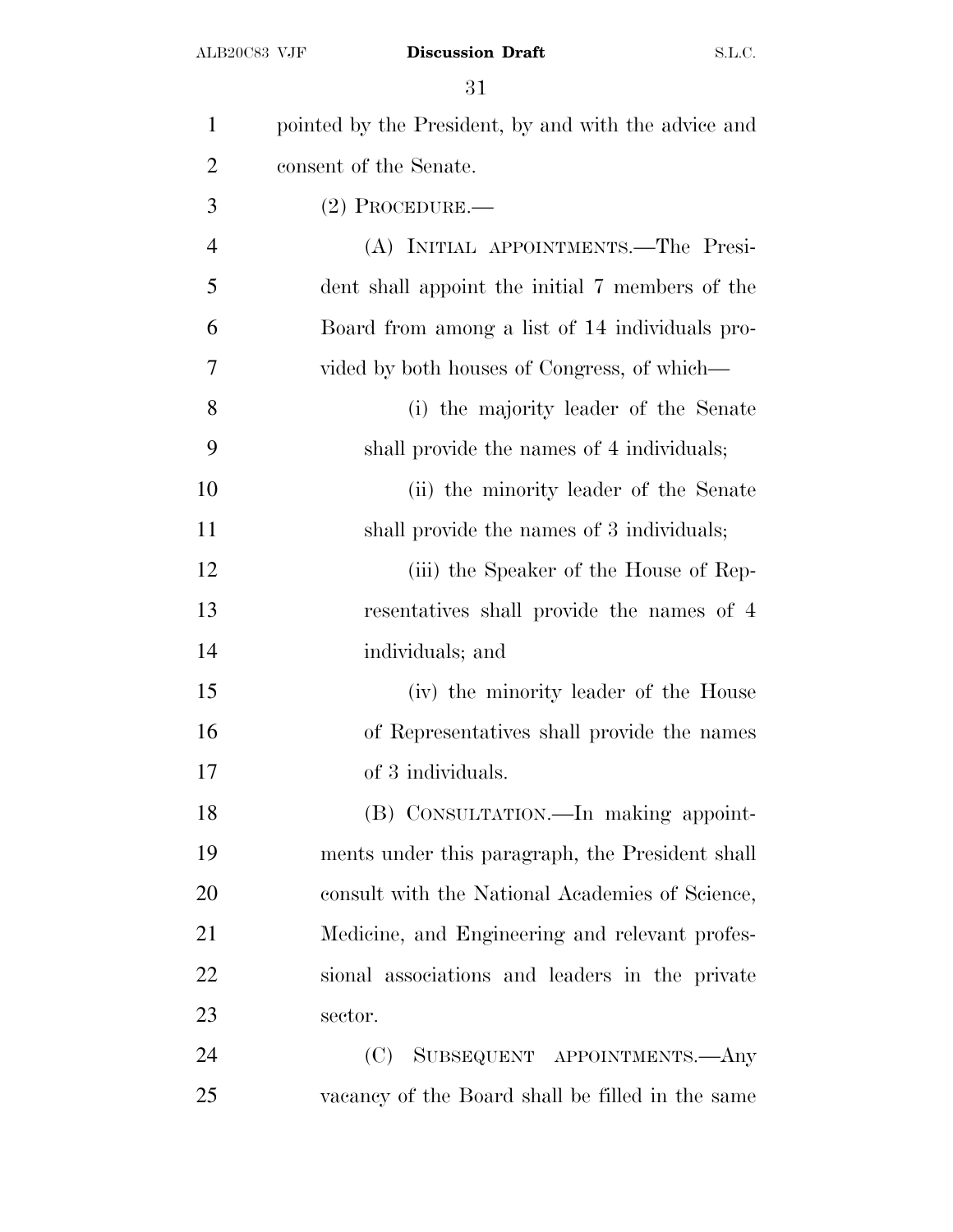| $\mathbf{1}$   | manner as the original appointment, except       |
|----------------|--------------------------------------------------|
| $\overline{2}$ | that subparagraph (A) shall not apply.           |
| 3              | (3) REQUIREMENTS.—Of the 7 members ap-           |
| $\overline{4}$ | pointed under paragraph $(1)$ —                  |
| 5              | $(A)$ not more than 4 members may be ap-         |
| 6              | pointed from the same political party;           |
| 7              | (B) all members shall be appointed on the        |
| 8              | basis of technical qualification, professional   |
| 9              | standing, and demonstrated knowledge in emer-    |
| 10             | gency management, fire management, emer-         |
| 11             | gency medical services, public-health, engineer- |
| 12             | ing, social science, or behavioral science;      |
| 13             | (C) a minimum of 2 members shall have            |
| 14             | experience working at the State or municipal     |
| 15             | level in 1 of the fields described in subpara-   |
| 16             | $graph(B);$ and                                  |
| 17             | (D) a minimum of 2 members shall have            |
| 18             | demonstrated professional experience working     |
| 19             | with populations that have historically been     |
| 20             | more vulnerable to incidents because of their    |
| 21             | race, color, nationality, sex, age, disability,  |
| 22             | English proficiency, or economic status.         |
| 23             | (b) TERMS OF OFFICE AND REMOVAL.-                |
|                |                                                  |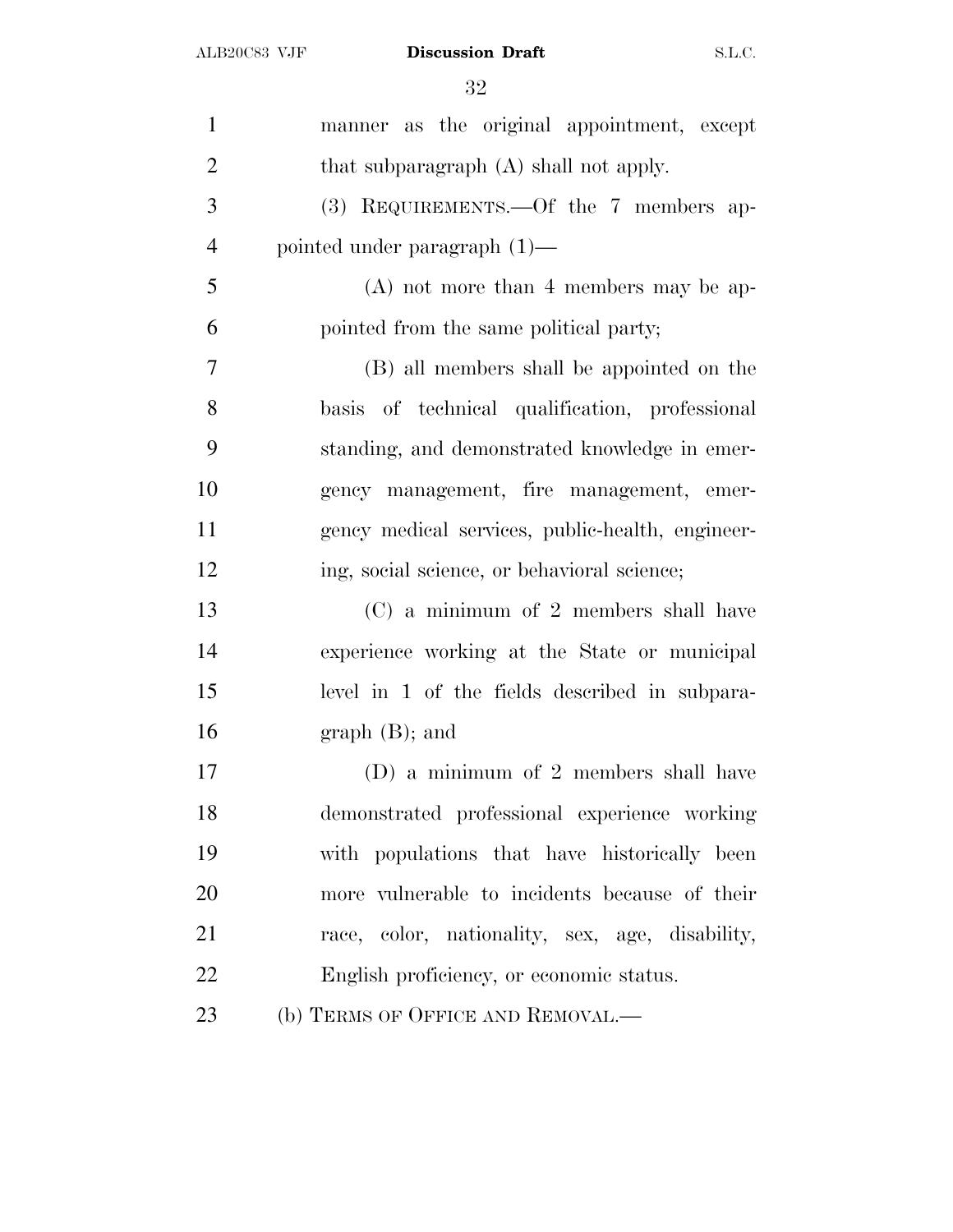(1) TERM OF OFFICE.—Except as provided in paragraph (2), the term of office of each member shall be 5 years.

 (2) FILLING OF VACANCY.—An individual ap- pointed to fill a vacancy occurring before the expira- tion of the term for which the predecessor of that individual was appointed is appointed for the re-mainder of that term.

 (3) CONTINUATION UNTIL SUCCESSOR IS AP- POINTED.—When the term of office of a member ends, the member may continue to serve until a suc-cessor is appointed and confirmed.

 (4) REMOVAL.—The President may remove a member only for inefficiency, neglect of duty, or malfeasance in office. Immediately upon removing a member of the Board, the President shall issue a public statement that details how the actions of the removed member met the criteria of this paragraph. (c) CHAIRPERSON AND VICE CHAIRPERSON.—

 (1) CHAIRPERSON.—The President shall des- ignate, by and with the advice and consent of the Senate, a member appointed under subsection (b) to serve as the Chairperson of the Board.

 (2) VICE CHAIRPERSON.—The President shall designate a member appointed under subsection (b)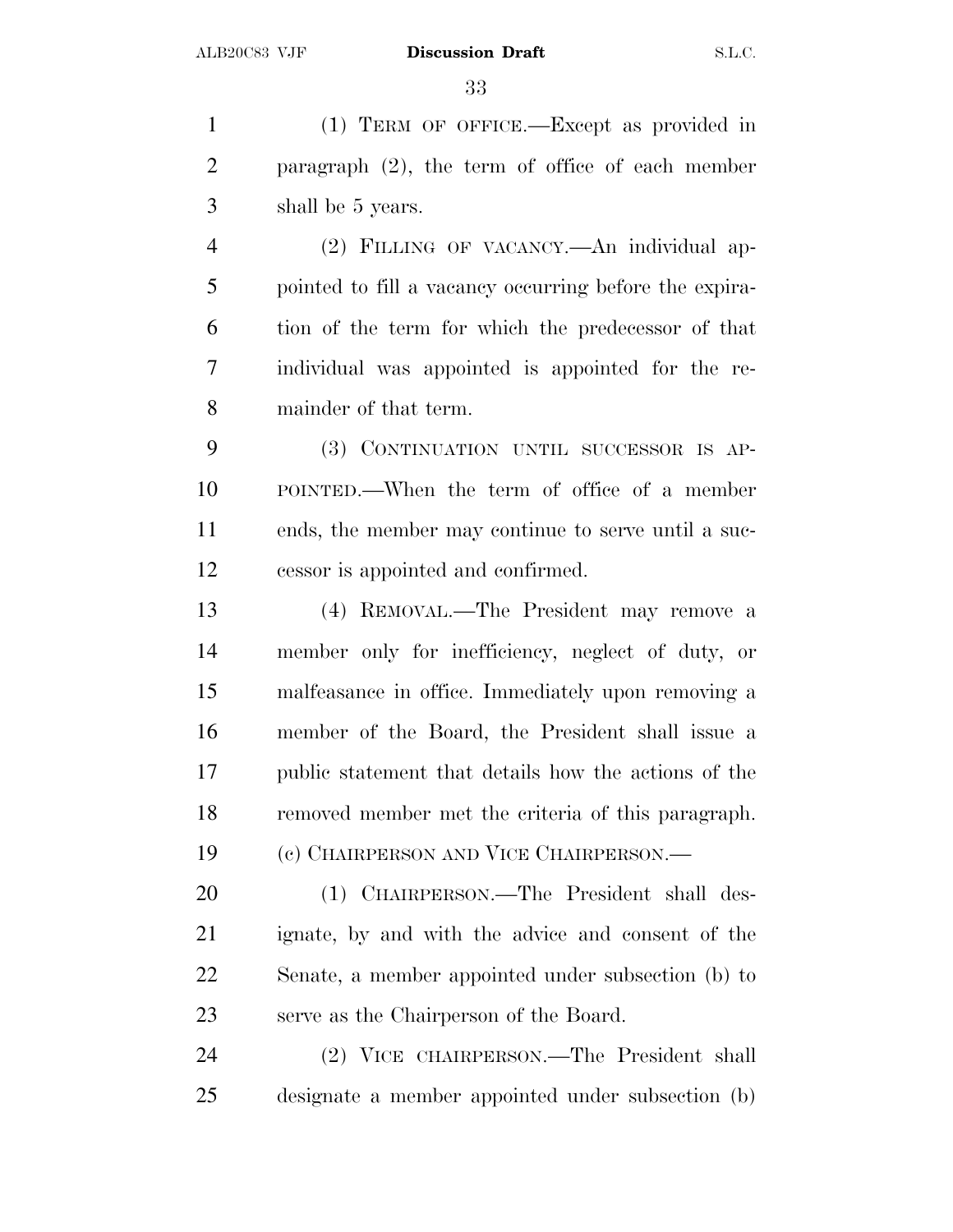| $\mathbf{1}$   | to serve as the Vice Chairperson of the Board and   |
|----------------|-----------------------------------------------------|
| $\overline{2}$ | if the Chairperson is absent or unable to serve, or |
| 3              | if the position of Chairperson is vacant, the Vice  |
| $\overline{4}$ | Chairperson shall act as the Chairperson.           |
| 5              | (3) TERM OF OFFICE.—The Chairperson and             |
| 6              | Vice Chairperson shall each serve in such position  |
| 7              | for a term of 3 years.                              |
| 8              | (d) DUTIES AND POWERS OF CHAIRPERSON.—              |
| 9              | (1) IN GENERAL.—The Chairperson shall be the        |
| 10             | chief executive and administrative officer of the   |
| 11             | Board.                                              |
| 12             | (2) POWERS.—Subject to the general policies         |
| 13             | and decisions of the Board, the Chairperson shall—  |
| 14             | (A) appoint and supervise officers and em-          |
| 15             | ployees, other than regular and full-time em-       |
| 16             | ployees in the immediate offices of another         |
| 17             | member, necessary to carry out this Act;            |
| 18             | (B) fix the pay of officers and employees           |
| 19             | necessary to carry out this Act;                    |
| 20             | (C) distribute business among the officers,         |
| 21             | employees, and administrative units of the          |
| 22             | Board; and                                          |
| 23             | supervise the expenditures of the<br>(D)            |
| 24             | Board.                                              |
| 25             | (e) QUORUM.—                                        |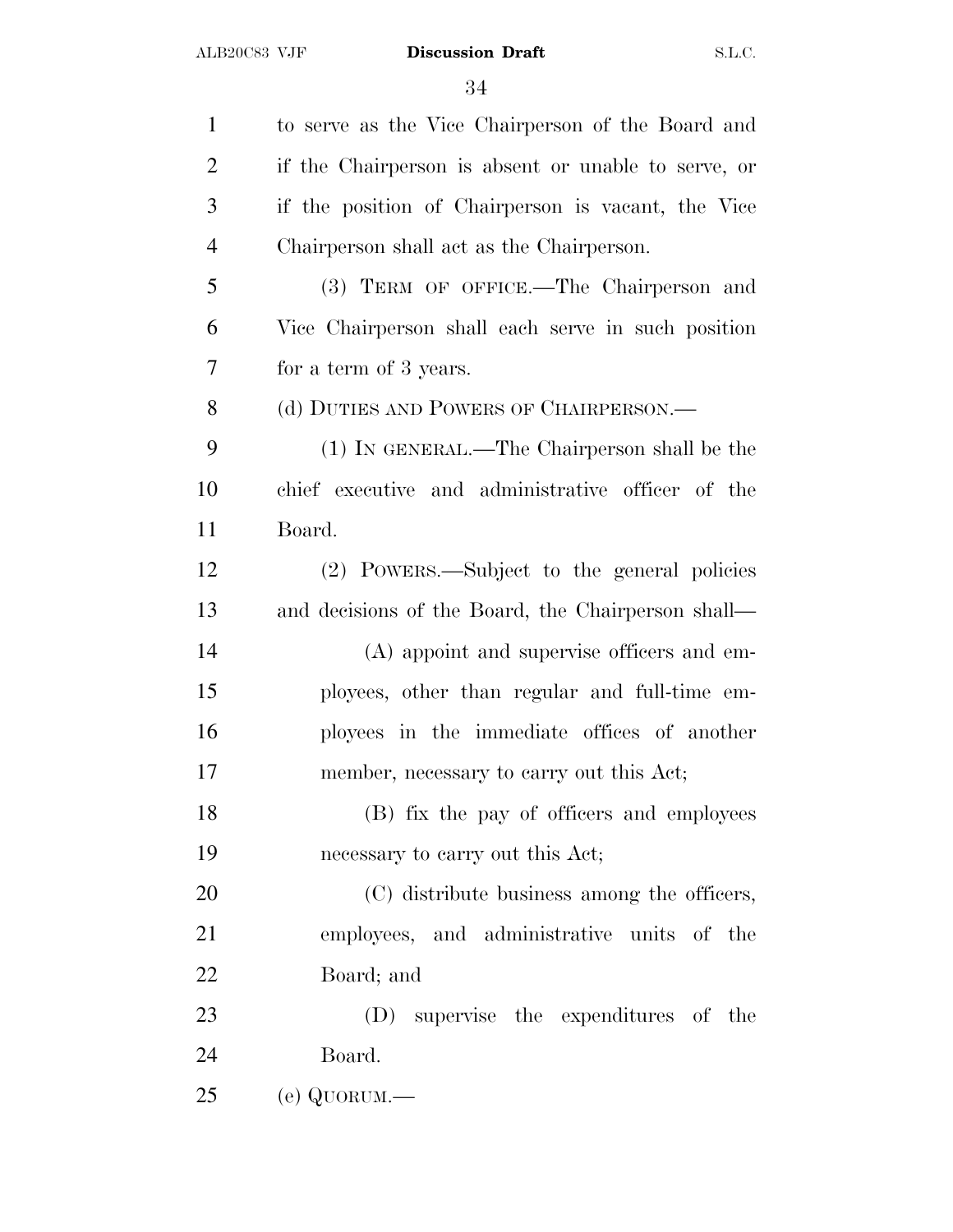| $\mathbf{1}$   | (1) IN GENERAL.—Subject to paragraphs $(2)$          |
|----------------|------------------------------------------------------|
| $\overline{2}$ | and (3), 4 members of the Board shall constitute a   |
| 3              | quorum for purposes of carrying out the duties and   |
| $\overline{4}$ | powers of the Board, subject to the limitations in   |
| 5              | the remainder of this subsection.                    |
| 6              | (2) PARTY LIMITATION.—Not less than 1 rep-           |
| 7              | resentative from each party shall be present for a   |
| 8              | quorum to be established.                            |
| 9              | (3) CHAIRPERSON.—Either the Chairperson or           |
| 10             | Vice Chairperson shall be present for a quorum to    |
| 11             | be established.                                      |
| 12             | $(f)$ OFFICES.—                                      |
| 13             | (1) IN GENERAL.—The Board shall establish            |
| 14             | such offices as are necessary to carry out this Act, |
| 15             | which may include offices responsible for—           |
| 16             | (A) operations;                                      |
| 17             | (B) science and methodology;                         |
| 18             | (C) review and evaluation;                           |
| 19             | (D) communications;                                  |
| 20             | (E) external coordination; or                        |
| 21             | (F) technical assistance.                            |
| 22             | (2)<br>OFFICE FOR THE PROTECTION OF<br>DIS-          |
| 23             | PROPORTIONATELY IMPACTED COMMUNITIES.-               |
| 24             | (A) IN GENERAL.—The Board shall estab-               |
| 25             | lish an office to review and make recommenda-        |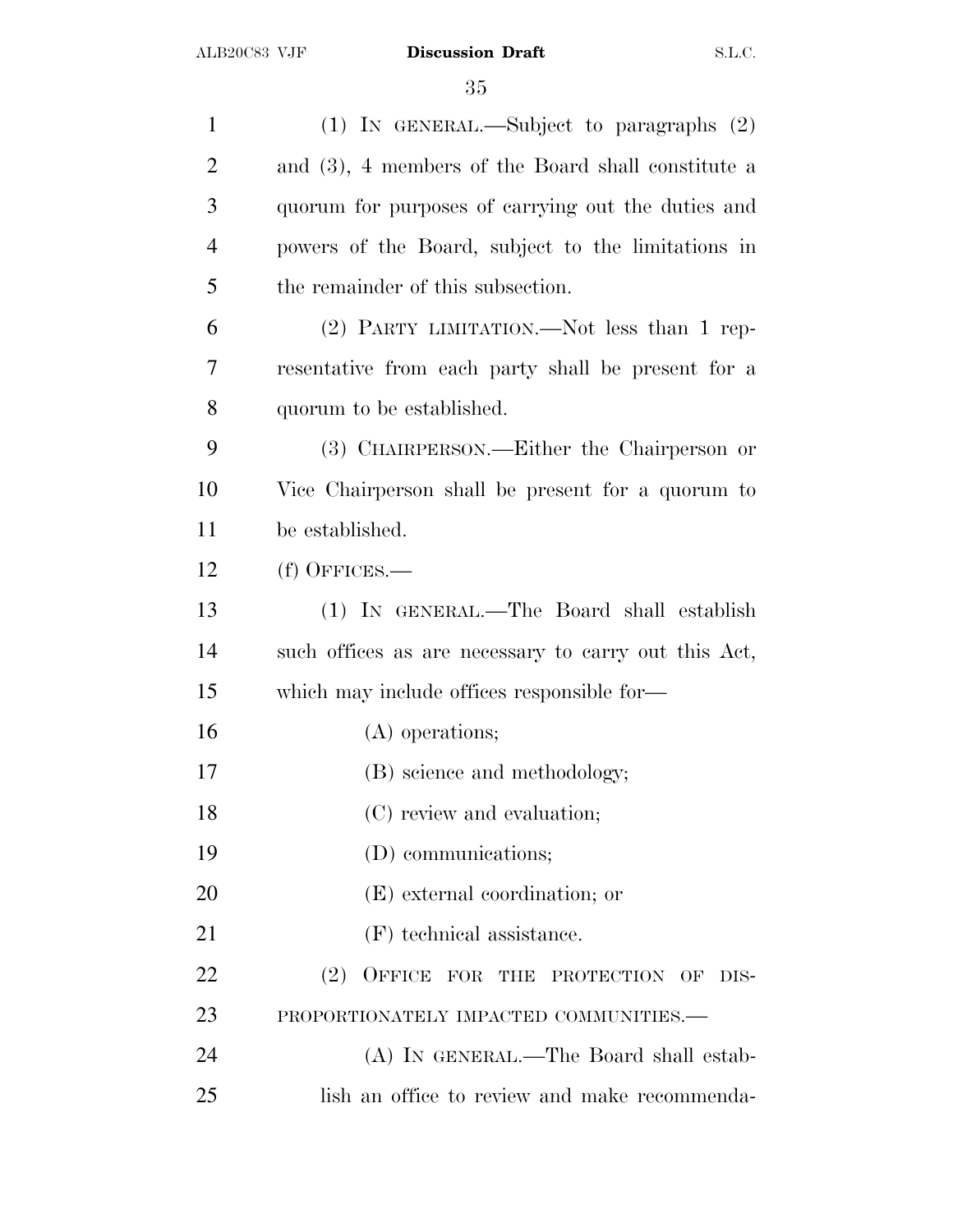| $\mathbf{1}$   | tions to mitigate and prevent the loss of life, or |
|----------------|----------------------------------------------------|
| $\overline{2}$ | human or economic injury for vulnerable popu-      |
| 3              | lations, including populations that may be more    |
| $\overline{4}$ | vulnerable because of their race, color, religion, |
| 5              | nationality, sex, age, disability, English pro-    |
| 6              | ficiency, or economic status, or other demo-       |
| 7              | graphic characteristics that the Board may de-     |
| 8              | termine appropriate.                               |
| 9              | (B) RESPONSIBILITIES.—The office estab-            |
| 10             | lished under paragraph (1) shall—                  |
| 11             | (i) provide recommendations to the                 |
| 12             | Board for incidents to review in accordance        |
| 13             | with section $4(b)(4)$ that do not otherwise       |
| 14             | meet the requirements of section $4(b)$ ; and      |
| 15             | (ii) determine and maintain a list spe-            |
| 16             | cific demographic, economic, social, and           |
| 17             | health characteristics of populations that         |
| 18             | historically have shown to be disproportion-       |
| 19             | ately impacted by incidents; and                   |
| 20             | (iii) during a review conducted by the             |
| 21             | Board, provide research and analysis on            |
| 22             | how the incident impacts populations that          |
| 23             | the Office determines to be disproportion-         |
| 24             | ately impacted;                                    |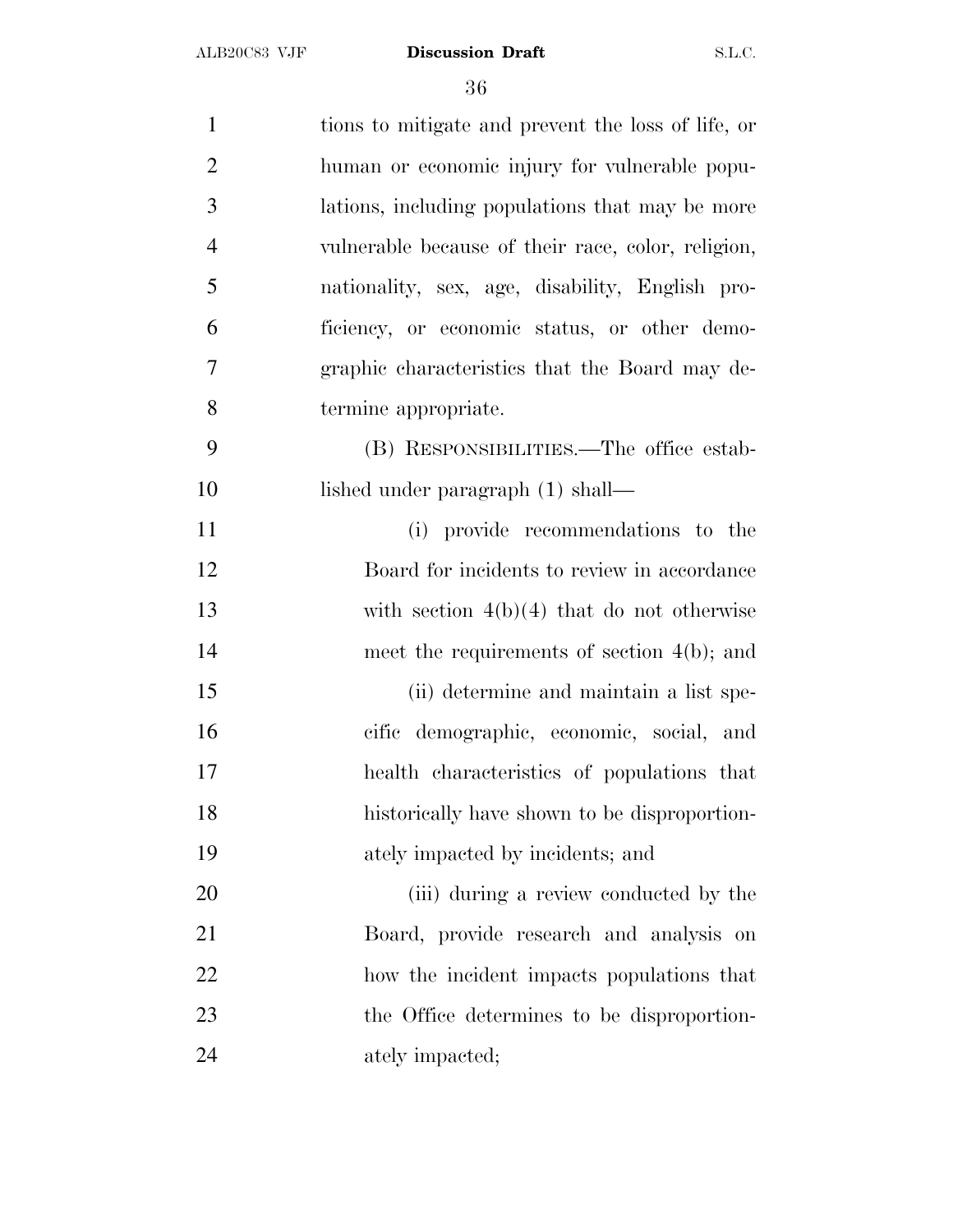| $\mathbf{1}$   | (iv) provide recommendations for each                 |
|----------------|-------------------------------------------------------|
| $\overline{2}$ | review conducted by the Board and for                 |
| 3              | each report developed under section 6 on              |
| $\overline{4}$ | actions that can be taken to reduce the im-           |
| 5              | pact to populations that are found to be              |
| 6              | disproportionately impacted under clause              |
| $\overline{7}$ | $(ii)$ ; and                                          |
| 8              | (v) provide training, and establish                   |
| 9              | training requirements, for Board members              |
| 10             | and staff in the fields of diversity, inclu-          |
| 11             | sion, and equity in consultation with orga-           |
| 12             | nizations specializing in those fields.               |
| 13             | (3) REGIONAL OFFICES.—In establishing offices         |
| 14             | under this subsection, the Board may establish re-    |
| 15             | gional offices across the United States to facilitate |
| 16             | collaboration, coordination, and the dissemination of |
| 17             | findings, recommendations, and best practices to      |
| 18             | State, Tribal, and local governments and the private  |
| 19             | sector in such regions as the Board determines ap-    |
| 20             | propriate.                                            |
| 21             | (4) PURPOSE.—Each office established under            |
| 22             | this subsection shall enable the Board to review, re- |
| 23             | port on, and issue recommendations to prevent the     |

loss of life, human injury, and economic injury and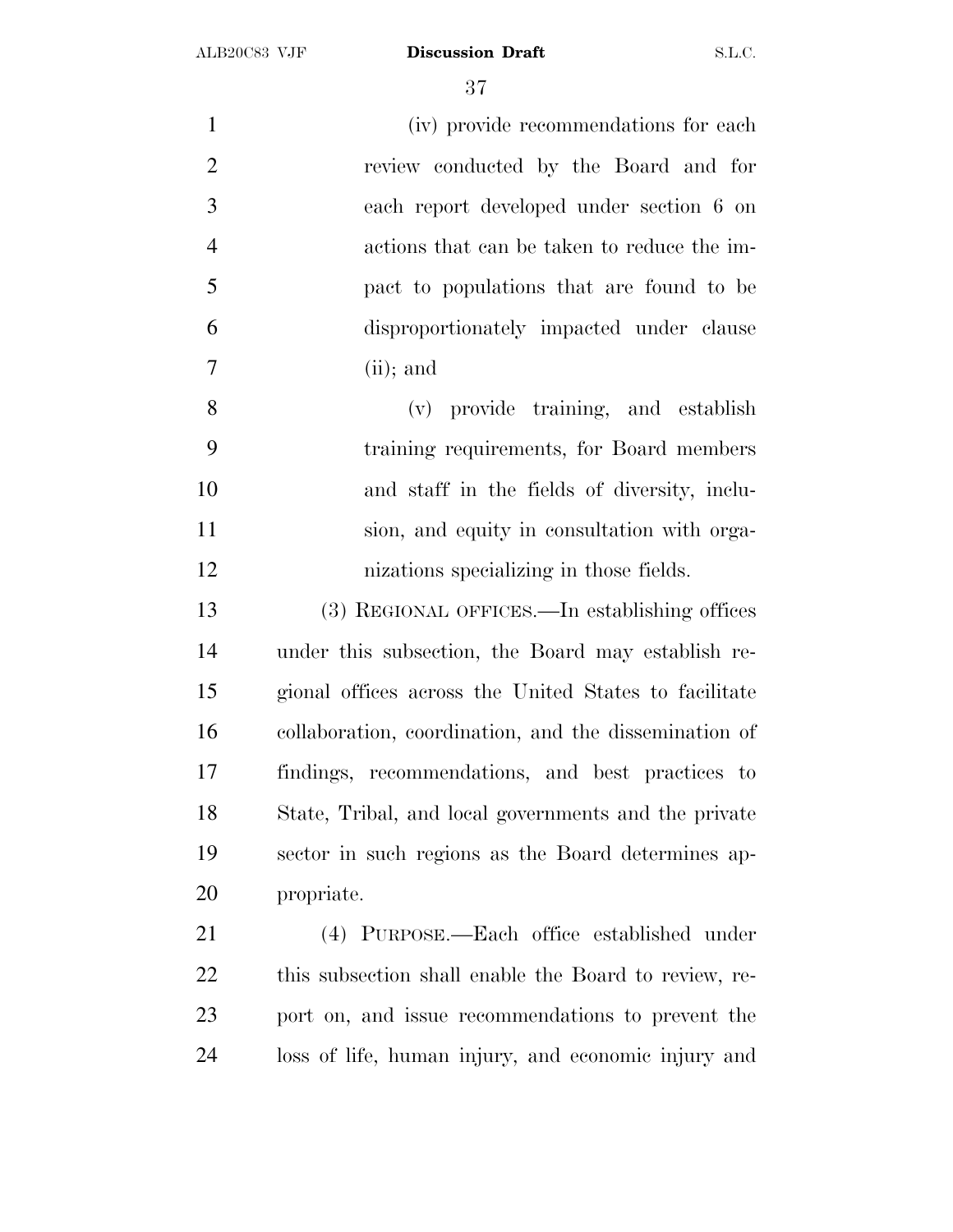| $\mathbf{1}$   | deliver technical assistance to disseminate best prac- |
|----------------|--------------------------------------------------------|
| $\overline{2}$ | tices in accordance with this Act.                     |
| 3              | (g) CHIEF FINANCIAL OFFICER.—The Chairperson           |
| $\overline{4}$ | shall designate an officer or employee of the Board to |
| 5              | serve as the Chief Financial Officer, who shall—       |
| 6              | (1) report directly to the Chairperson on finan-       |
| 7              | cial management and budget execution;                  |
| 8              | (2) direct, manage, and provide policy guidance        |
| 9              | and oversight on financial management and property     |
| 10             | and inventory control; and                             |
| 11             | (3) review the fees, rents, and other charges im-      |
| 12             | posed by the Board for services and things of value    |
| 13             | it provides and suggest appropriate revisions to       |
| 14             | those charges to reflect costs incurred by the Board   |
| 15             | in providing those services and things of value.       |
| 16             | (h) BOARD MEMBER STAFF.                                |
| 17             | (1) IN GENERAL.—Each member of the Board               |
| 18             | shall appoint and supervise regular and full-time em-  |
| 19             | ployees in his or her immediate office as long as any  |
| 20             | such employee has been approved for employment by      |
| 21             | the designated agency ethics official under the same   |
| 22             | guidelines that apply to all employees of the Board.   |
| 23             | (2) DESIGNATION.—With respect to an indi-              |
| 24             | vidual appointed under paragraph $(1)$ —               |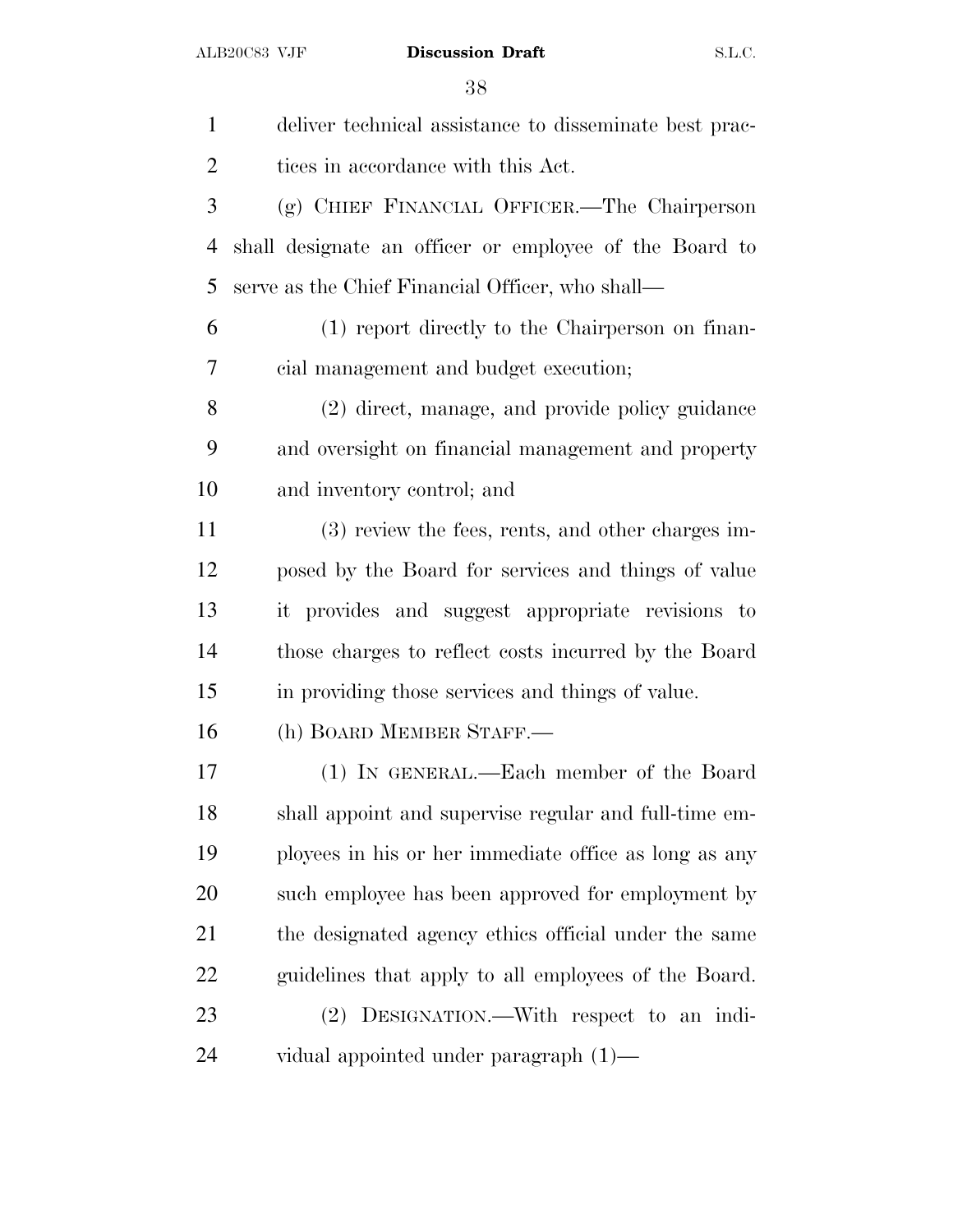| $\mathbf{1}$   | (A) the member of the Board making the                  |
|----------------|---------------------------------------------------------|
| $\overline{2}$ | appointment shall determine which grade of the          |
| 3              | General Schedule most closely corresponds with          |
| $\overline{4}$ | respect to the duties and functions of the posi-        |
| 5              | tion to which the individual is appointed; and          |
| 6              | (B) during the period of the appoint-                   |
| 7              | ment—                                                   |
| 8              | (i) the individual shall be compensated                 |
| 9              | at the appropriate rate of pay for the                  |
| 10             | grade of the General Schedule with respect              |
| 11             | to which the determination is made under                |
| 12             | subparagraph $(A)$ ; and                                |
| 13             | (ii) for the purposes of title 5, United                |
| 14             | States Code, and the rules issued under                 |
| 15             | that title, the individual shall be considered          |
| 16             | to be an employee, as that term is defined              |
| 17             | in section $5331(a)$ of title 5, United States          |
| 18             | Code.                                                   |
| 19             | (3) LIMITATION.—Except for the Chairperson,             |
| 20             | the appointment authority in paragraph (1) shall be     |
| 21             | limited to the number of full-time equivalent posi-     |
| 22             | tions, in addition to 1 senior professional staff posi- |
| 23             | tion at a level not to exceed the GS-15 level of the    |
| 24             | General Schedule and 1 administrative staff posi-       |
| 25             | tion, allocated to each member of the Board through     |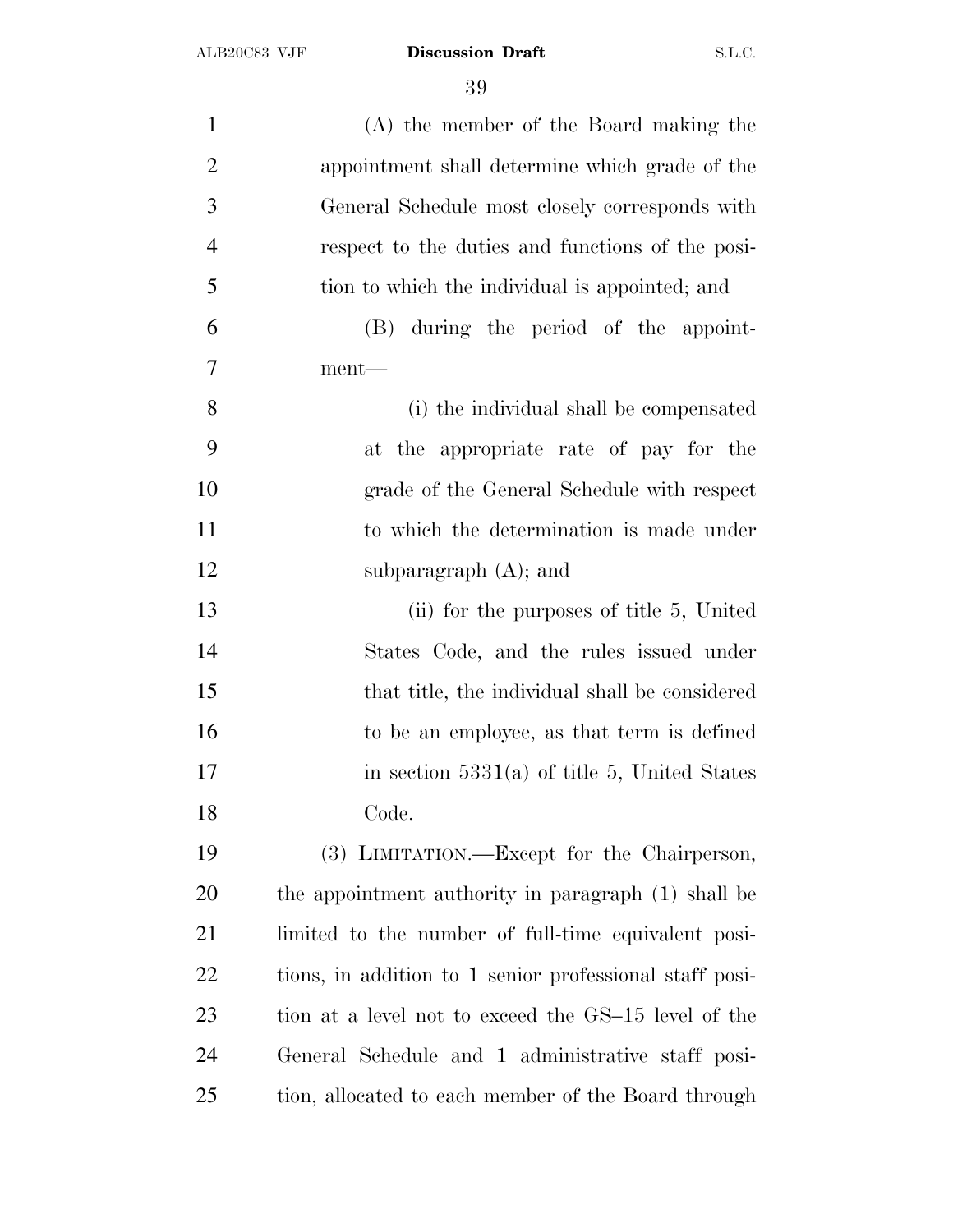| $\mathbf{1}$   | the annual budget and allocation process of the    |
|----------------|----------------------------------------------------|
| $\overline{2}$ | Board.                                             |
| 3              | (i) DETAILED STAFF.—                               |
| $\overline{4}$ | (1) FEDERAL EMPLOYEES.—                            |
| 5              | (A) IN GENERAL.—Upon request of the                |
| 6              | Board, the head of an agency described in sub-     |
| 7              | paragraph (B), or any other Federal depart-        |
| 8              | ment or agency that the Board may request,         |
| 9              | may detail, on a reimbursable basis, any of the    |
| 10             | personnel of that department or agency to the      |
| 11             | Board to assist the Board in carrying out the      |
| 12             | duties of the Board under this Act.                |
| 13             | (B) RELEVANT AGENCIES.—For purposes                |
| 14             | of subparagraph $(A)$ , the following are agencies |
| 15             | described in this subparagraph.                    |
| 16             | (i) The Federal Emergency Manage-                  |
| 17             | ment Agency.                                       |
| 18             | (ii) The Cybersecurity and Infrastruc-             |
| 19             | ture Security Agency of the Department of          |
| 20             | Homeland Security.                                 |
| 21             | (iii) The National Oceanic and Atmos-              |
| 22             | pheric Administration, including the Na-           |
| 23             | tional Weather Service.                            |
| 24             | (iv) The Department of Defense, in-                |
| 25             | cluding the Army Corps of Engineers.               |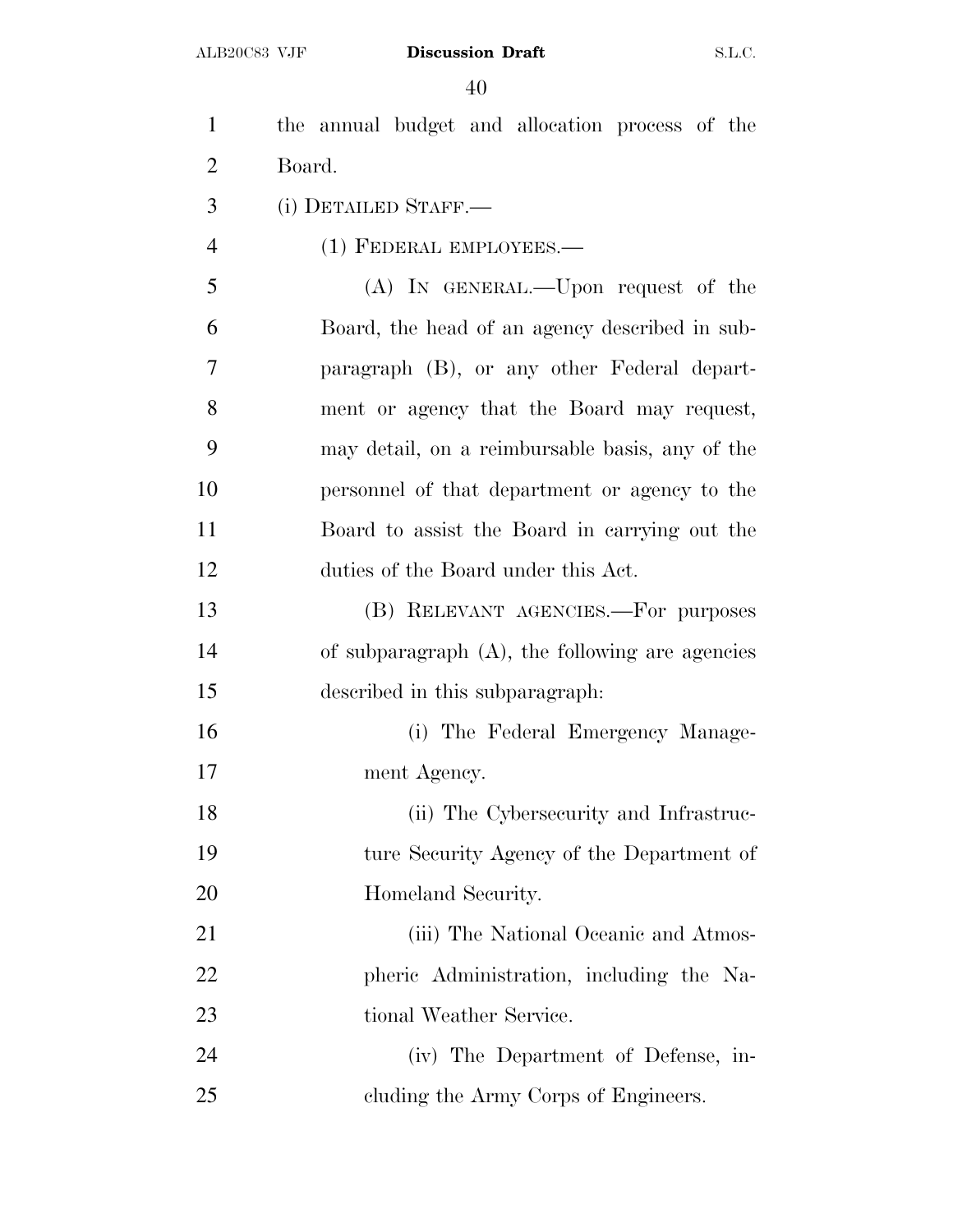| $\mathbf{1}$   | (v) The Department of Health and                         |
|----------------|----------------------------------------------------------|
| $\overline{2}$ | Human Services.                                          |
| 3              | The National Institutes of<br>$(\overline{\mathrm{vi}})$ |
| $\overline{4}$ | Health.                                                  |
| 5              | (vii) The Centers for Disease Control                    |
| 6              | and Prevention.                                          |
| 7              | (viii) The Coast Guard.                                  |
| 8              | (ix) The National Transportation                         |
| 9              | Safety Board.                                            |
| 10             | (x) The National Institute of Stand-                     |
| 11             | ards and Technology.                                     |
| 12             | (xi) The Government Accountability                       |
| 13             | Office.                                                  |
| 14             | (xii) The Department of the Interior,                    |
| 15             | including the United States Geological                   |
| 16             | Survey.                                                  |
| 17             | (xiii) Any Office of the Inspector Gen-                  |
| 18             | eral.                                                    |
| 19             | (xiv) The Small Business Administra-                     |
| 20             | tion.                                                    |
| 21             | (xv) The Chemical Safety and Hazard                      |
| 22             | Investigation Board.                                     |
| 23             | (xvi) The Department of Housing and                      |
| 24             | Urban Development.                                       |
| 25             | (xvii) The Department of Agriculture.                    |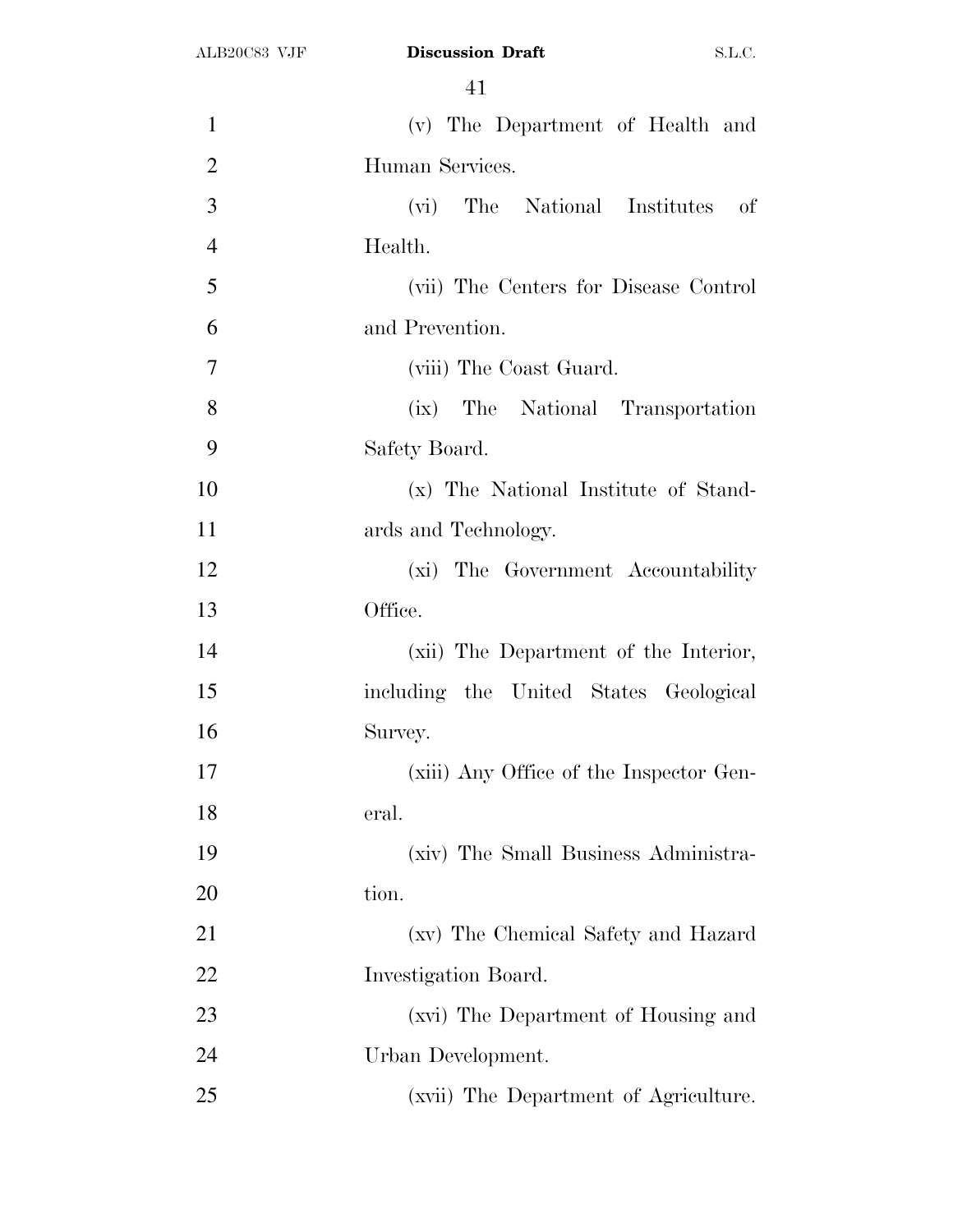(2) STATE, LOCAL, TRIBAL, AND RESEARCH STAFF.—

 (A) IN GENERAL.—The Board may enter into agreements with State, local, and Tribal governments and relevant nonprofit institutions of higher education and research institutions to request staff, with specialized experience that the Board determines relevant, to be detailed to the Board, on a reimbursable basis, and shall consult with relevant associations and organiza- tions of those entities in developing an efficient process for requesting and receiving detailed staff.

 (B) COMPENSATION.—The Board shall en- sure that any staff members detailed to the Board under this paragraph are compensated equitably and shall pay differences in salaries based on the experience of said staff and in consultation with the Office of Personnel Man-agement.

 (3) TERM OF DETAIL.—Any staff member de- tailed to the Board under this section shall be de- tailed for a term of 1 year and such detail may be extended for not more than 2 1-year terms.

(4) LIMITATIONS.—Under this subsection—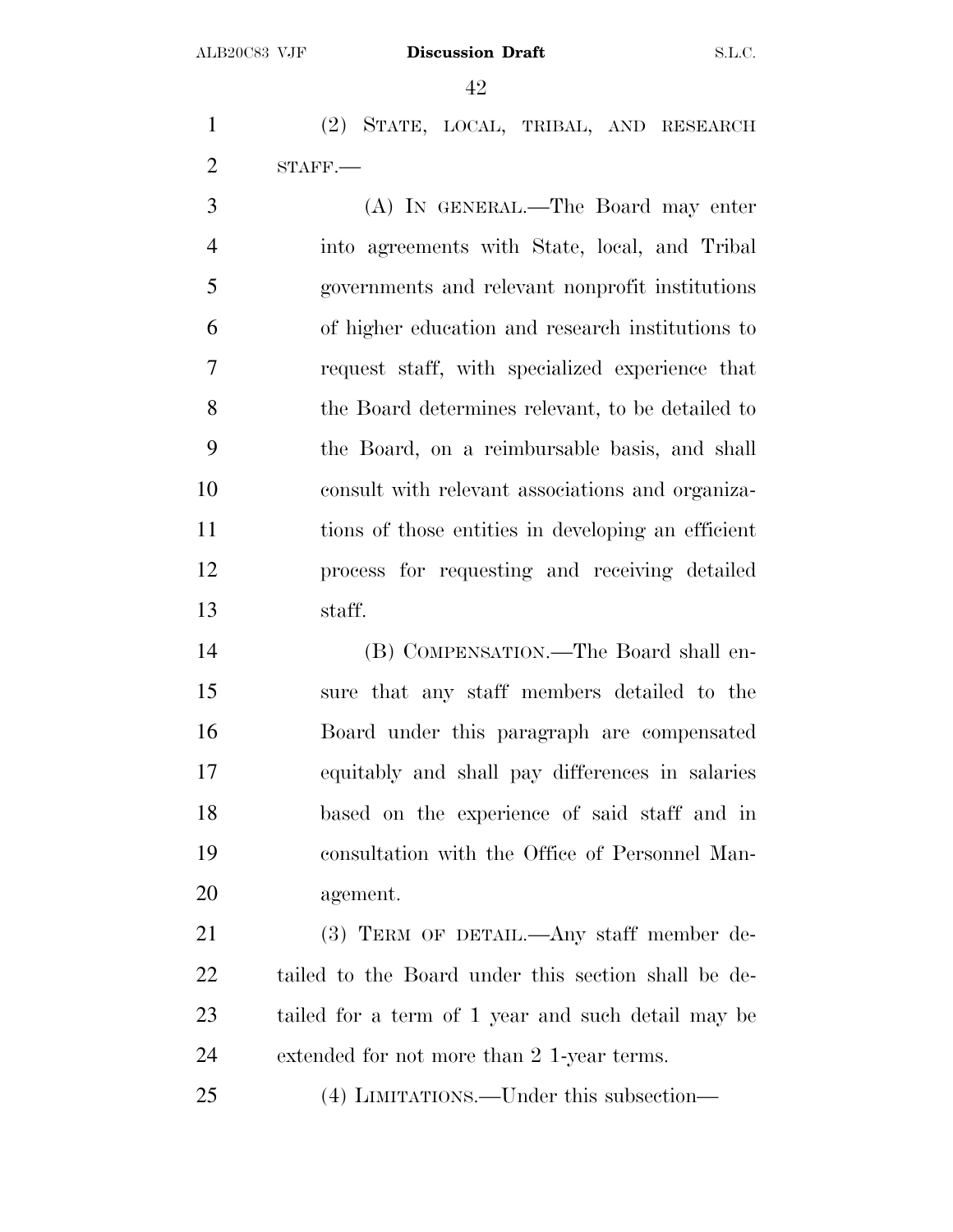| $\mathbf{1}$   | $(A)$ not more than 25 percent of the total            |
|----------------|--------------------------------------------------------|
| $\overline{2}$ | number of staff members working for the                |
| 3              | Board at any time may be detailees or other-           |
| 4              | wise nonpermanent staff;                               |
| 5              | (B) a detailee shall serve as an adviser or            |
| 6              | supplemental professional staff in any office es-      |
| 7              | tablished by the Board under subsection (g);           |
| 8              | and                                                    |
| 9              | $(C)$ a detailee may not—                              |
| 10             | (i) determine any final findings or rec-               |
| 11             | ommendations; and                                      |
| 12             | (ii) be the sole decision maker in re-                 |
| 13             | view or evaluation methodologies.                      |
| 14             | (j) SEAL.—The Board shall have a seal that shall be    |
| 15             | judicially recognized.                                 |
| 16             | (k) OPEN MEETINGS.—                                    |
| 17             | $(1)$ In GENERAL.—Except as provided in para-          |
| 18             | graph (2), the Board shall be considered an agency     |
| 19             | for purposes of section 552b of title 5, United States |
| 20             | Code.                                                  |
| 21             | NONPUBLIC COLLABORATIVE<br>(2)<br>DISCUS-              |
| 22             | $SIONS$ .                                              |
| 23             | (A) IN GENERAL.—Notwithstanding sec-                   |
| 24             | tion 552b of title 5, United States Code, a ma-        |
| 25             | jority of the members may hold a meeting that          |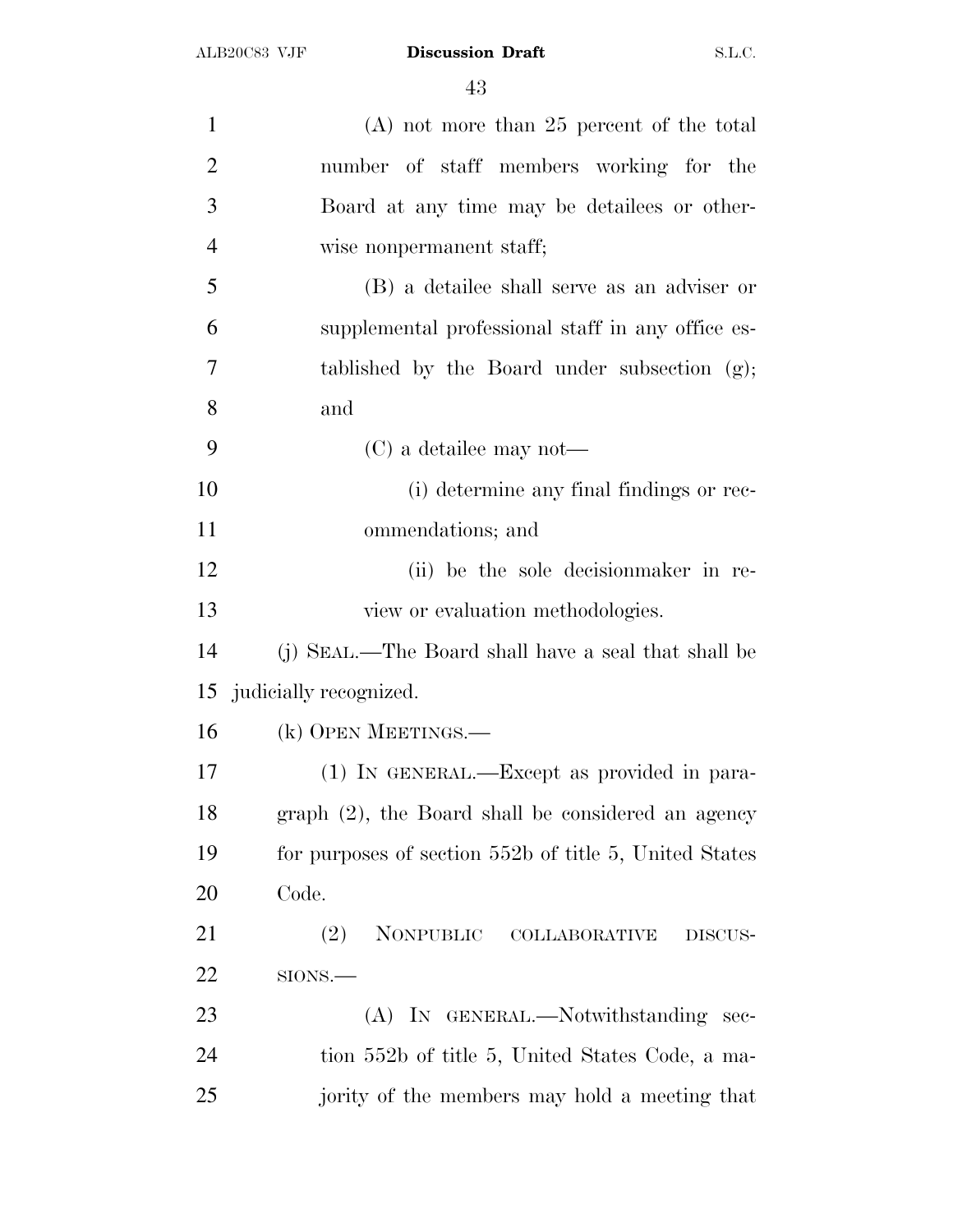| $\mathbf{1}$   | is not open to public observation to discuss offi- |
|----------------|----------------------------------------------------|
| $\overline{2}$ | cial agency business, if—                          |
| 3              | (i) no formal or informal vote or other            |
| $\overline{4}$ | official agency action is taken at the meet-       |
| 5              | ing;                                               |
| 6              | (ii) each individual present at the                |
| 7              | meeting is a member or an employee of the          |
| 8              | Board;                                             |
| 9              | (iii) at least 1 member of the Board               |
| 10             | from each political party is present at the        |
| 11             | meeting, if applicable;                            |
| 12             | (iv) the General Counsel of the Board              |
| 13             | is present at the meeting; and                     |
| 14             | (v) the records of the meeting, includ-            |
| 15             | ing the names of the individuals in attend-        |
| 16             | ance, time, place, and summary to be as            |
| 17             | thorough as the Board determines to be             |
| 18             | prudent, are posted publicly and online.           |
| 19             | (B) DISCLOSURE OF NONPUBLIC COLLABO-               |
| 20             | DISCUSSIONS.—Except as provided<br><b>RATIVE</b>   |
| 21             | under subparagraphs $(C)$ and $(D)$ , not later    |
| 22             | than 2 business days after the conclusion of a     |
| 23             | meeting under subparagraph (A), the Board          |
| 24             | shall make available to the public, in a place     |
| 25             | easily accessible to the public—                   |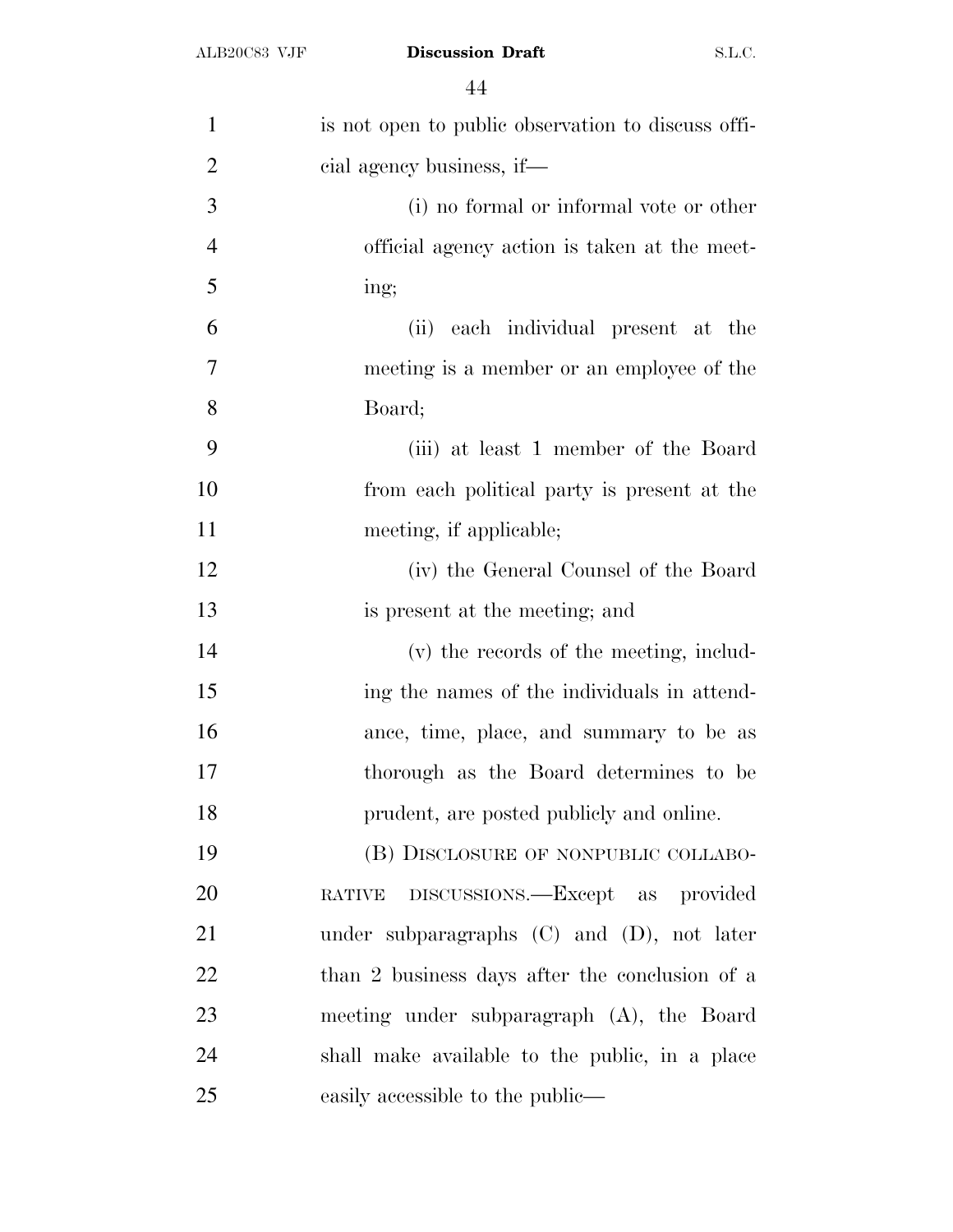| $\mathbf{1}$   | (i) a list of the individuals present at          |
|----------------|---------------------------------------------------|
| $\mathfrak{2}$ | the meeting; and                                  |
| 3              | (ii) a summary of the matters, includ-            |
|                |                                                   |
| $\overline{4}$ | ing key issues, discussed at the meeting,         |
| 5              | except for any matter the Board properly          |
| 6              | determines may be withheld from the pub-          |
| $\tau$         | lic under section $552b(c)$ of title 5, United    |
| 8              | States Code.                                      |
| 9              | (C) SUMMARY.—If the Board properly de-            |
| 10             | termines a matter may be withheld from the        |
| 11             | public under section $552b(c)$ of title 5, United |
| 12             | States Code, the Board shall provide a sum-       |
| 13             | mary with as much general information as pos-     |
| 14             | sible on each matter withheld from the public.    |
| 15             | (D) ACTIVE REVIEWS.—If a discussion               |
| 16             | under subparagraph $(A)$ directly relates to an   |
| 17             | active review, the Board shall make the disclo-   |
| 18             | sure under subparagraph $(B)$ on the date the     |
| 19             | Board adopts the final report.                    |
| 20             | (E) PRESERVATION OF OPEN MEETINGS                 |
| 21             | REQUIREMENTS FOR AGENCY ACTION.-Noth-             |
| 22             | ing in this paragraph may be construed to limit   |
| 23             | the applicability of section $552b$ of title 5,   |
| 24             | United States Code, with respect to a meeting     |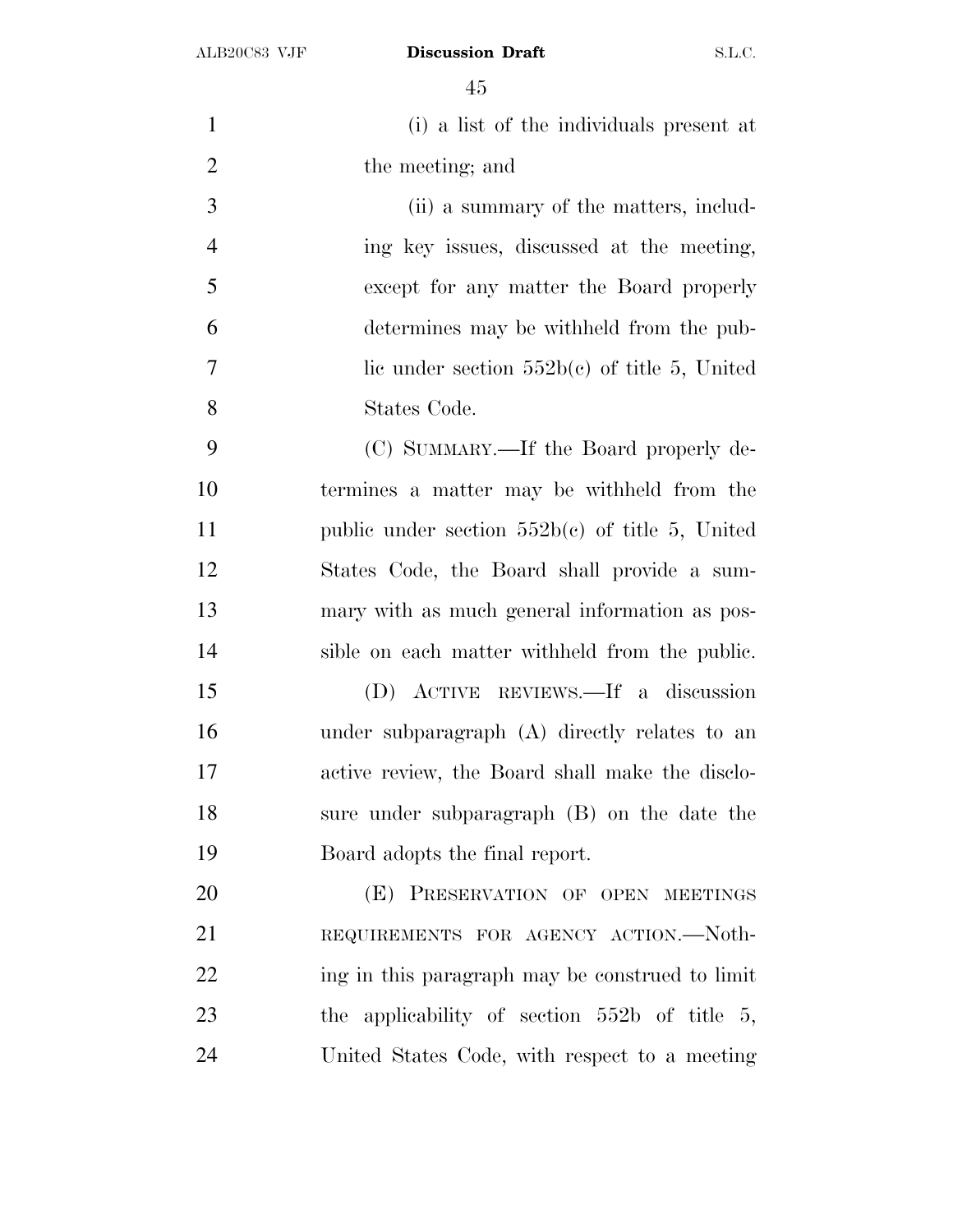| $\mathbf{1}$   | of the members other than that described in                     |
|----------------|-----------------------------------------------------------------|
| $\overline{2}$ | this paragraph.                                                 |
| 3              | (F) STATUTORY CONSTRUCTION.—Nothing                             |
| $\overline{4}$ | in this paragraph may be construed—                             |
| 5              | (i) to limit the applicability of section                       |
| 6              | 552b of title 5, United States Code, with                       |
| $\overline{7}$ | respect to any information which is pro-                        |
| 8              | posed to be withheld from the public under                      |
| 9              | subparagraph $(B)(ii)$ ; or                                     |
| 10             | (ii) to authorize the Board to withhold                         |
| 11             | from any individual any record that is ac-                      |
| 12             | cessible to that individual under section                       |
| 13             | 552a of title 5, United States Code.                            |
| 14             | SEC. 8. METHODOLOGY.                                            |
| 15             | (a) IN GENERAL.—The Board shall conduct each re-                |
|                | 16 - Jan James saak maanuman kaling - kanakan saak menjadi jauh |

 view, issue each recommendation, develop each report, and deliver all technical assistance authorized under this Act using the methods that are in accordance with relevant professional best practices, including those by analogous review organizations, academia, and government and pri-vate organizations.

(b) REQUIRED REVIEW.—The Board shall—

 (1) review, on a regular basis, the methodolo-gies of the Board; and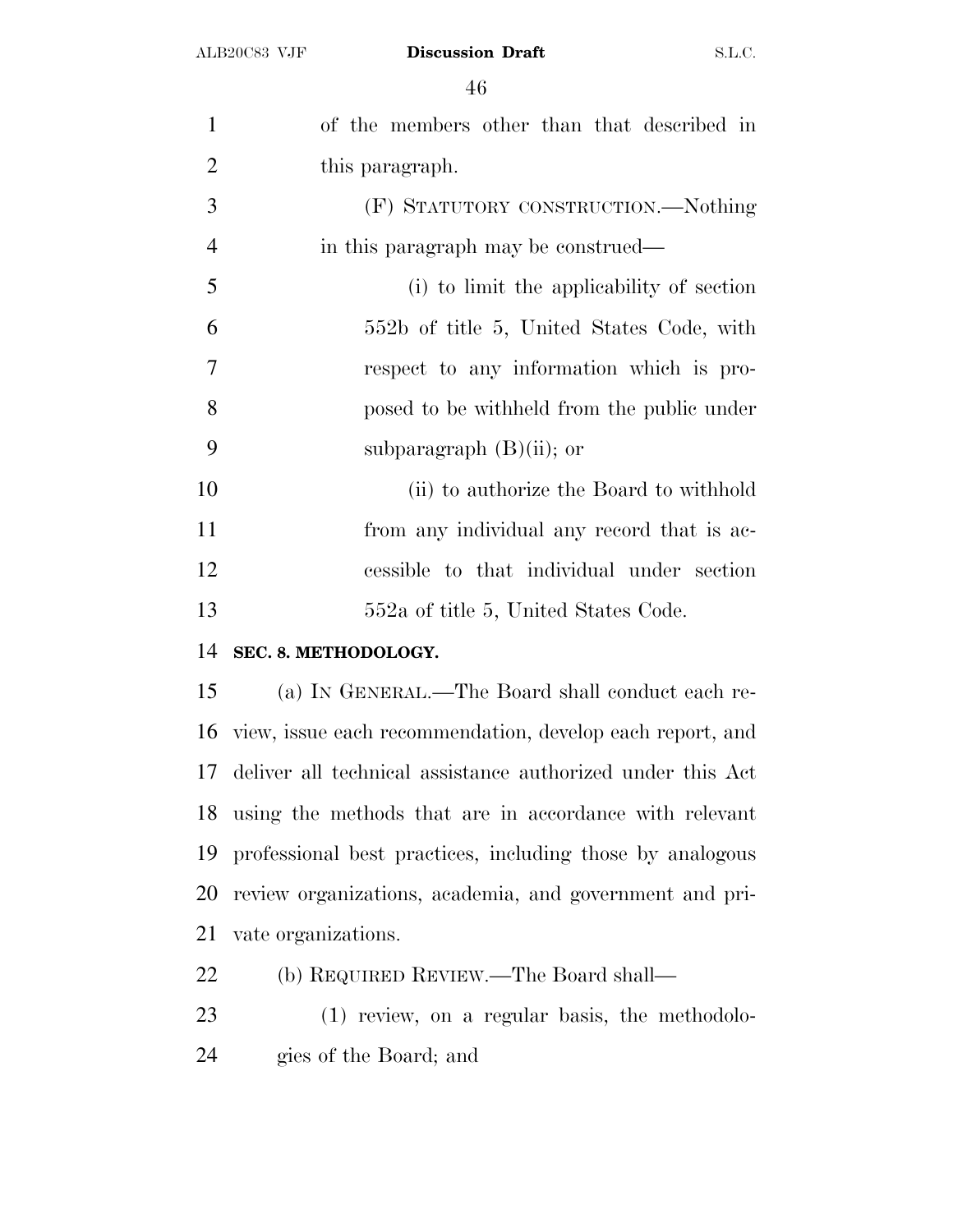(2) update the methodologies of the Board in accordance with the findings of each review con-ducted under paragraph (1).

 (c) REQUIREMENT.—In establishing the methodolo- gies of the Board under this section, the Board shall incor- porate all relevant information from relevant Federal, State, and local entities, including past experience with similar incidents, exercises, risk assessments, and all other past research and analysis.

 (d) TRANSPARENCY.—The Chairperson shall include with each review report in which a recommendation is issued by the Board a methodology section detailing the process and information underlying the selection of each recommendation.

 (e) ELEMENTS.—Except as provided in subsection (f), the methodology section under subsection (a) shall in-clude, for each recommendation—

 (1) a brief summary of the Board's collection and analysis of the specific information most rel-evant to the recommendation;

 (2) a description of the Board's use of external information, including studies, reports, and experts, other than the findings of a specific review, if any were used to inform or support the recommendation, including a brief summary of the specific resilience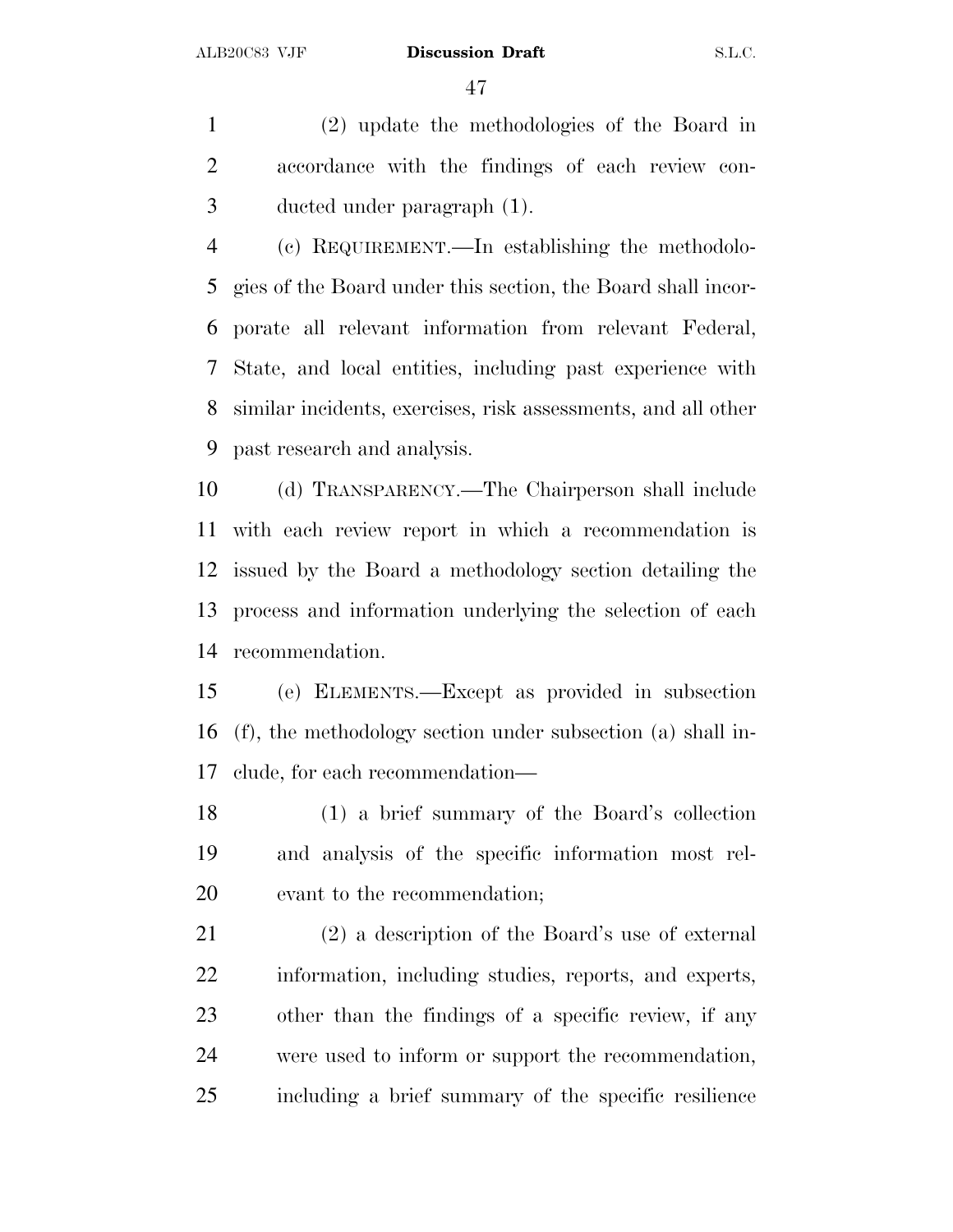| $\mathbf{1}$   | benefits and other effects identified by each study, |
|----------------|------------------------------------------------------|
| $\overline{2}$ | report, or expert; and                               |
| 3              | (3) a brief summary of actions, including im-        |
| $\overline{4}$ | portant examples, taken by regulated entities before |
| 5              | the publication of the recommendation, to the extent |
| 6              | such actions are known to the Board, that were con-  |
| 7              | sistent with the recommendation.                     |
| 8              | (f) SAVINGS CLAUSE.—                                 |
| 9              | (1) IN GENERAL.—Nothing in this section may          |
| 10             | be construed—                                        |
| 11             | (A) to delay publication of the findings,            |
| 12             | cause, or probable cause of a Board review;          |
| 13             | (B) to delay the issuance of an urgent rec-          |
| 14             | ommendation that the Board has determined            |
| 15             | must be issued to avoid immediate death, or          |
| 16             | human or economic injury; or                         |
| 17             | (C) to limit the number of examples the              |
| 18             | Board may consider before issuing a rec-             |
| 19             | ommendation                                          |
| 20             | (2) LIMITATION.—Notwithstanding paragraph            |
| 21             | (1), the Board shall publish the methodology re-     |
| 22             | quired under this section not later than 30 days     |
| 23             | after the date on which the review is initially pub- |
| 24             | lished.                                              |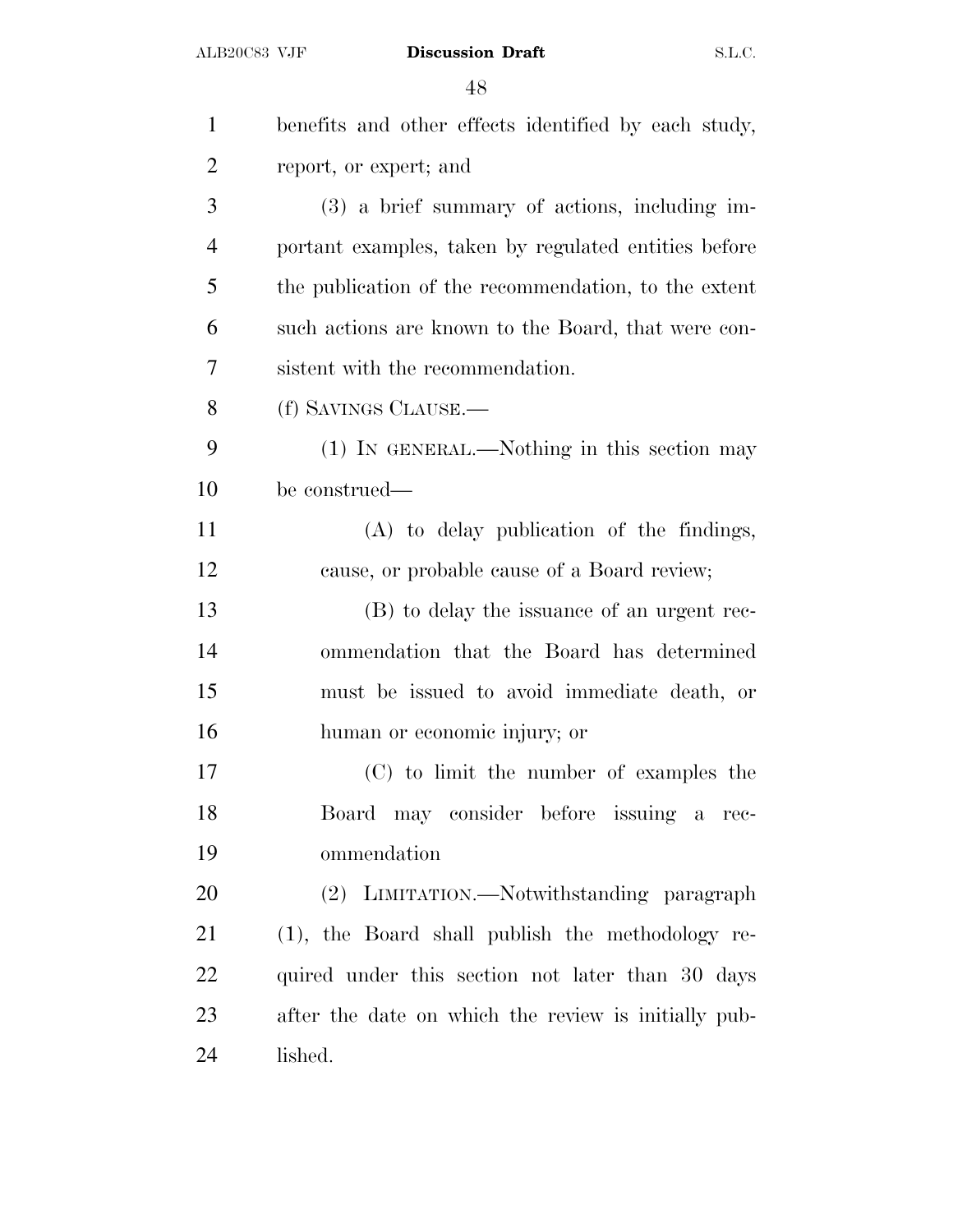## **SEC. 9. ADMINISTRATIVE.**

(a) AUTHORITY.—

 (1) IN GENERAL.—The Board, and when au- thorized by the Board, a member of the Board, an administrative law judge employed by or assigned to the Board, or an officer or employee designated by the Chairperson, may conduct hearings to carry out this Act, administer oaths, and require, by subpoena or otherwise, necessary witnesses and evidence.

 (2) SUBPOENA AUTHORITY.—A witness or evi- dence in a hearing under paragraph (1) of this sub- section may be summoned or required to be pro- duced from any place in the United States to the designated place of the hearing. A witness sum- moned under this subsection is entitled to the same fee and mileage the witness would have been paid in a court of the United States.

 (3) REQUIREMENT.—A subpoena shall be issued under the signature of the Chairperson or the Chairperson's designee, but may be served by any person designated by the Chairperson.

 (4) ENFORCEMENT.—If a person disobeys a subpoena, order, or inspection notice of the Board, the Board may bring a civil action in a district court of the United States to enforce the subpoena, order, or notice. An action under this paragraph may be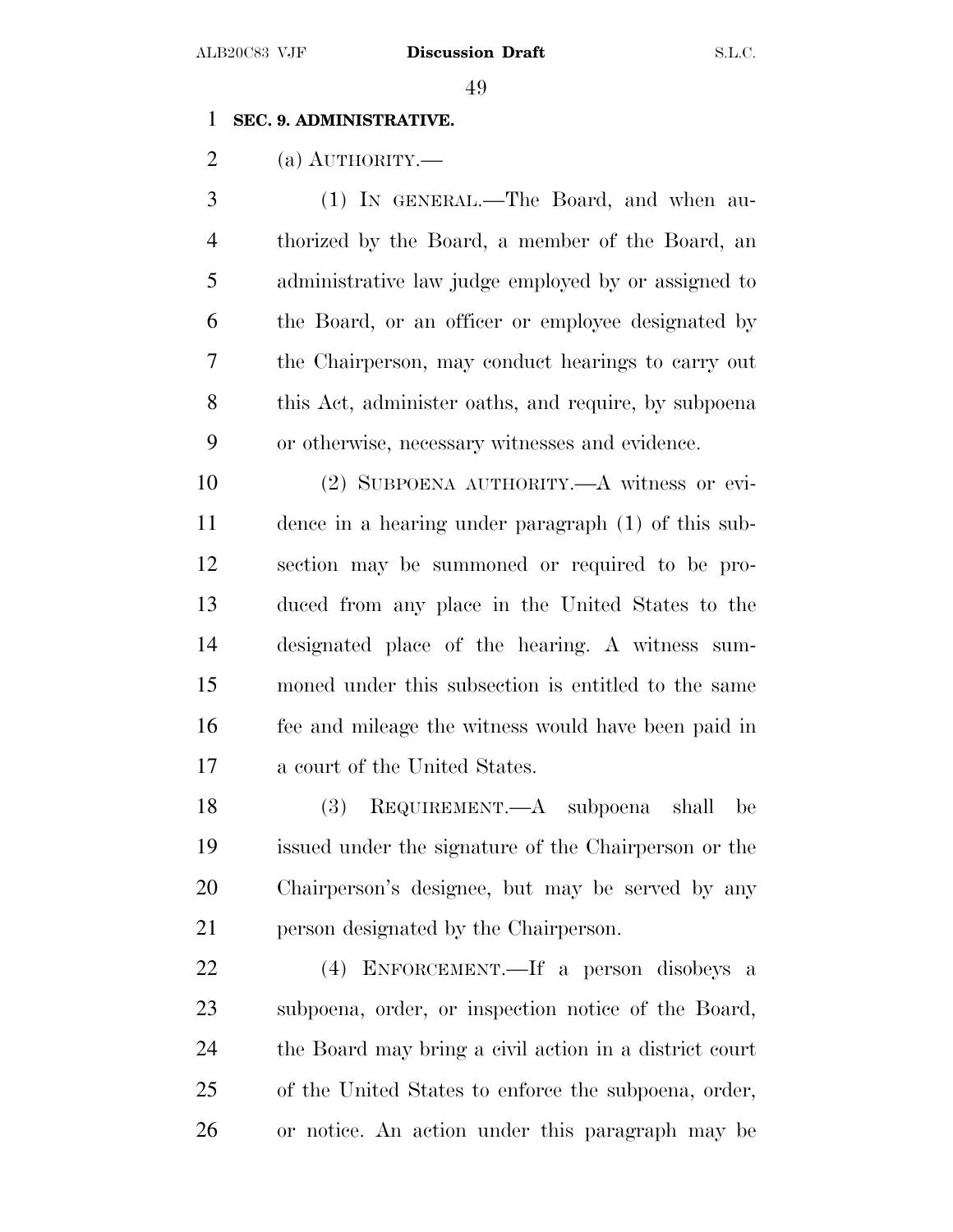| brought in the judicial district in which the person    |
|---------------------------------------------------------|
| against whom the action is brought resides, is found,   |
| or does business. The court may punish a failure to     |
| obey an order of the court to comply with the sub-      |
| poena, order, or notice as a contempt of court.         |
| (b) ADDITIONAL POWERS.—The Board may—                   |
| (1) procure the temporary or intermittent serv-         |
| ices of experts or consultants under section 3109 of    |
| title 5, United States Code;                            |
| (2) make agreements and other transactions              |
| necessary to carry out this Act without regard to       |
| subsection (b), (c), and (d) of section $6101$ of title |
| 41, United States Code;                                 |
| (3) use, when appropriate, available services,          |
| equipment, personnel, and facilities of a department,   |
| agency, or instrumentality of the United States Gov-    |
| ernment on a reimbursable or other basis;               |
| (4) confer with employees and use services,             |
| records, and facilities of State and local govern-      |
| mental authorities;                                     |
| (5) appoint advisory committees composed of             |
| qualified private citizens and officials of the Govern- |
| ment and State and local governments as appro-          |
| priate;                                                 |
|                                                         |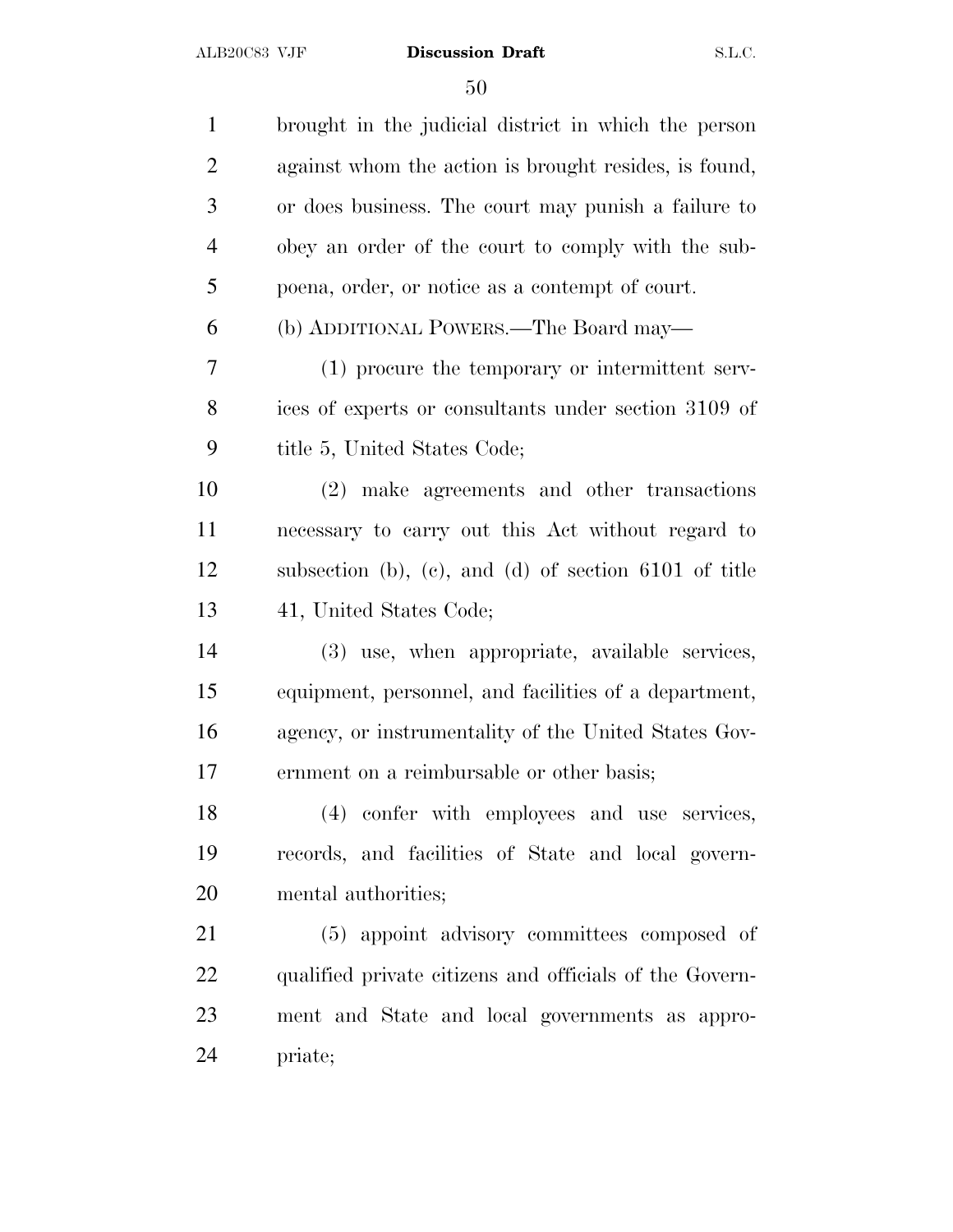(6) accept voluntary and uncompensated serv-ices notwithstanding another law;

 (7) make contracts with private entities to carry out studies related to duties and powers of the Board; and

 (8) negotiate and enter into agreements with individuals and private entities and departments, agencies, and instrumentalities of the Federal Gov- ernment, State, Tribal, and local governments, and governments of foreign countries for the provision of facilities, technical services, or training in research theory and techniques, and require that such entities provide appropriate consideration for the reasonable costs of any facilities, goods, services, or training provided by the Board.

 (c) COLLECTION OF FUNDS.—The Board shall de- posit in the Treasury of the United States amounts re- ceived under subsection (b)(8) of this subsection to be credited as offsetting collections to the appropriation of the Board. The Board shall maintain an annual record of collections received under subsection (b)(8).

 (d) SUBMISSION OF CERTAIN COPIES TO CON-GRESS.—

 (1) IN GENERAL.—When the Board submits to the President or the Director of the Office of Man-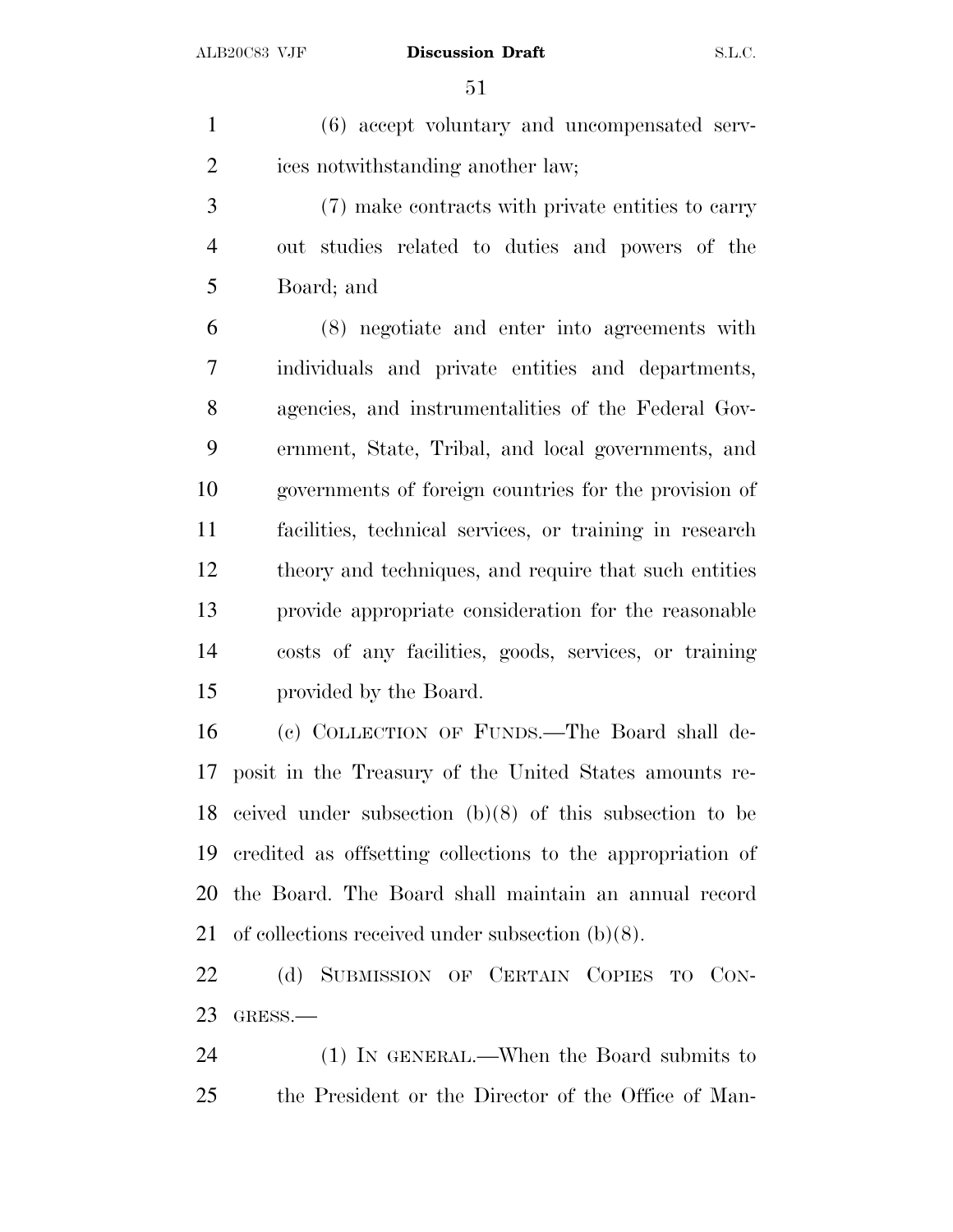agement and Budget a budget estimate, budget re- quest, supplemental budget estimate, other budget information, a legislative recommendation, prepared testimony for congressional hearings, or comments on legislation, the Board must submit a copy to Congress at the same time.

 (2) LIMITATION.—An officer, department, agency, or instrumentality of the Government may not require the Board to submit the estimate, re- quest, information, recommendation, testimony, or comments to another officer, department, agency, or instrumentality of the Government for approval, comment, or review before being submitted to Con-gress.

 (3) BUDGET PROCESS.—The Board shall de- velop and approve a process for the Board's review and comment or approval of documents submitted to the President, Director of the Office of Management and Budget, or Congress under this subsection.

 (e) LIAISON COMMITTEES.—The Chairperson may determine the number of committees that are appropriate to maintain effective liaison with other departments, agen- cies, and instrumentalities of the Federal Government, State and local governmental authorities, and independent standard-setting authorities that carry out programs and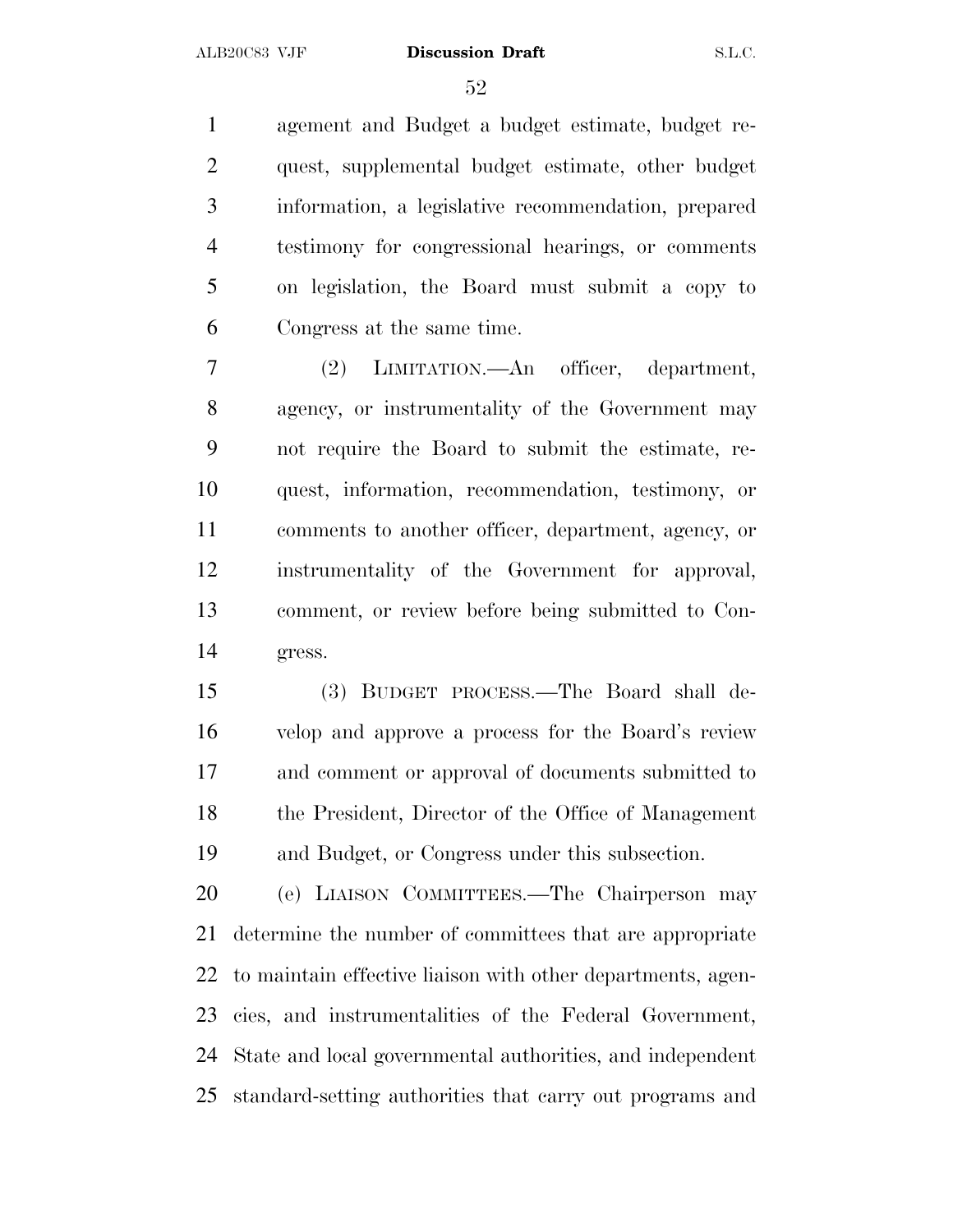activities related to its work. The Board may designate representatives to serve on or assist those committees.

 (f) INQUIRIES.—The Board, or an officer or employee of the Board designated by the Chairperson, may conduct an inquiry to obtain information related to natural hazard and public health safety after publishing notice of the in- quiry in the Federal Register. The Board or designated officer or employee may require by order a department, agency, or instrumentality of the Federal Government, a State, Tribal, or local governmental authority, or a person transporting individuals or property in commerce to sub- mit to the Board a written report and answers to requests and questions related to a duty or power of the Board. The Board may prescribe the time within which the report and answers must be given to the Board or to the des- ignated officer or employee. Copies of the report and an-swers shall be made available for public inspection.

 (g) REGULATIONS.—The Board may prescribe regu-lations to carry out this Act.

20 (h) OVERTIME PAY.—

21 (1) IN GENERAL.—Subject to the requirements of this section and notwithstanding paragraphs (1) and (2) of section 5542(a) of title 5, United States Code, for an employee of the Board whose basic pay is at a rate which equals or exceeds the minimum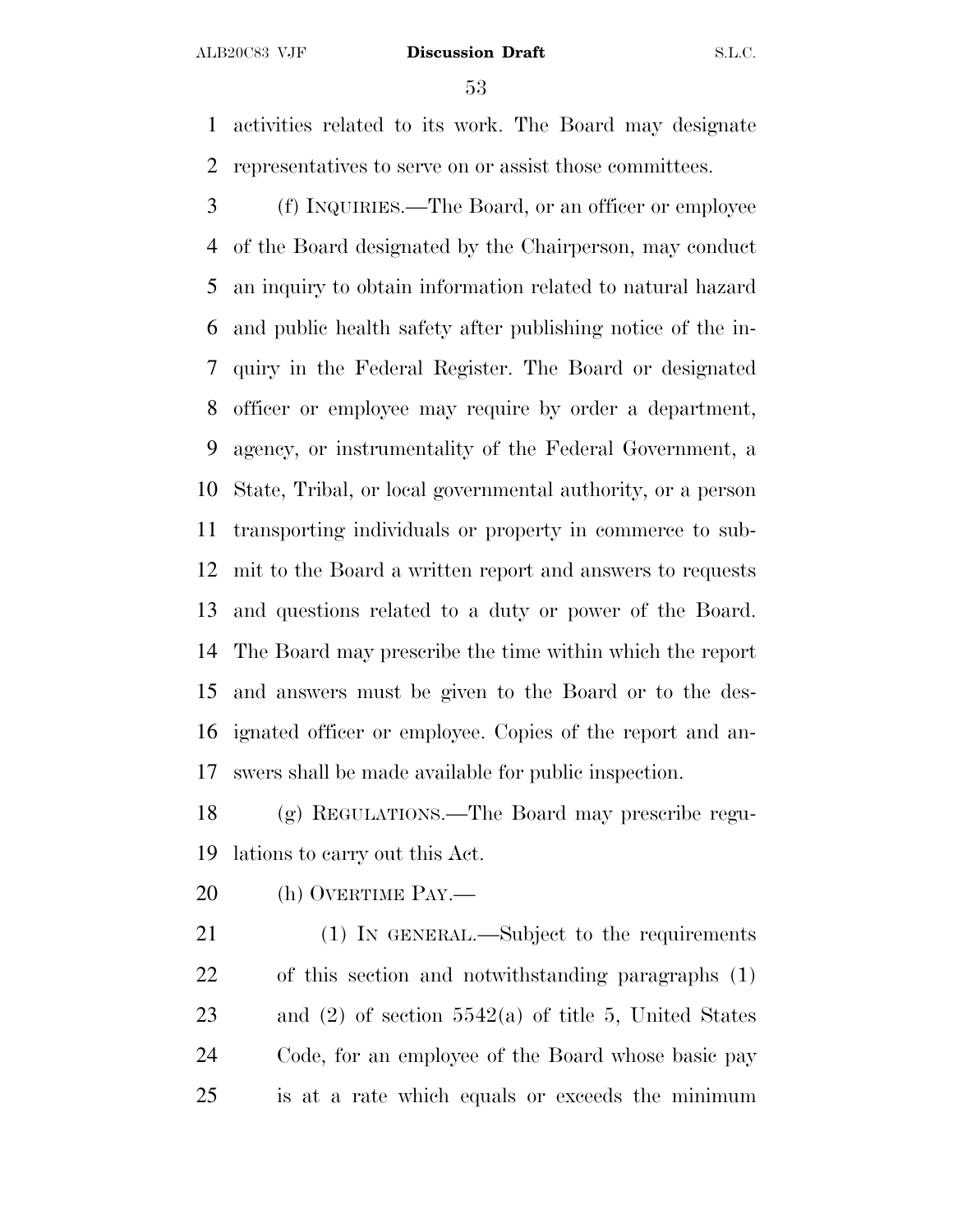1 rate of basic pay for GS–10 of the General Schedule, the Board may establish an overtime hourly rate of pay for the employee with respect to work performed in the field (including travel to or from) and other work that is critical to a review in an amount equal to one and one-half times the hourly rate of basic pay of the employee. All of such amount shall be considered to be premium pay.

 (2) LIMITATION ON OVERTIME PAY TO AN EM- PLOYEE.—An employee of the Board may not re- ceive overtime pay under paragraph (1), for work performed in a calendar year, in an amount that ex- ceeds 25 percent of the annual rate of basic pay of 14 the employee for such calendar year.

 (3) BASIC PAY DEFINED.—In this subsection, the term ''basic pay'' includes any applicable local- ity-based comparability payment under section 5304 of title 5, United States Code (or similar provision of law) and any special rate of pay under section 5305 of such title 5 (or similar provision of law).

21 (4) ANNUAL REPORT.—Not later than January 31, 2022, and annually thereafter, the Board shall transmit to Congress a report identifying the total amount of overtime payments made under this sub-section in the preceding fiscal year, and the number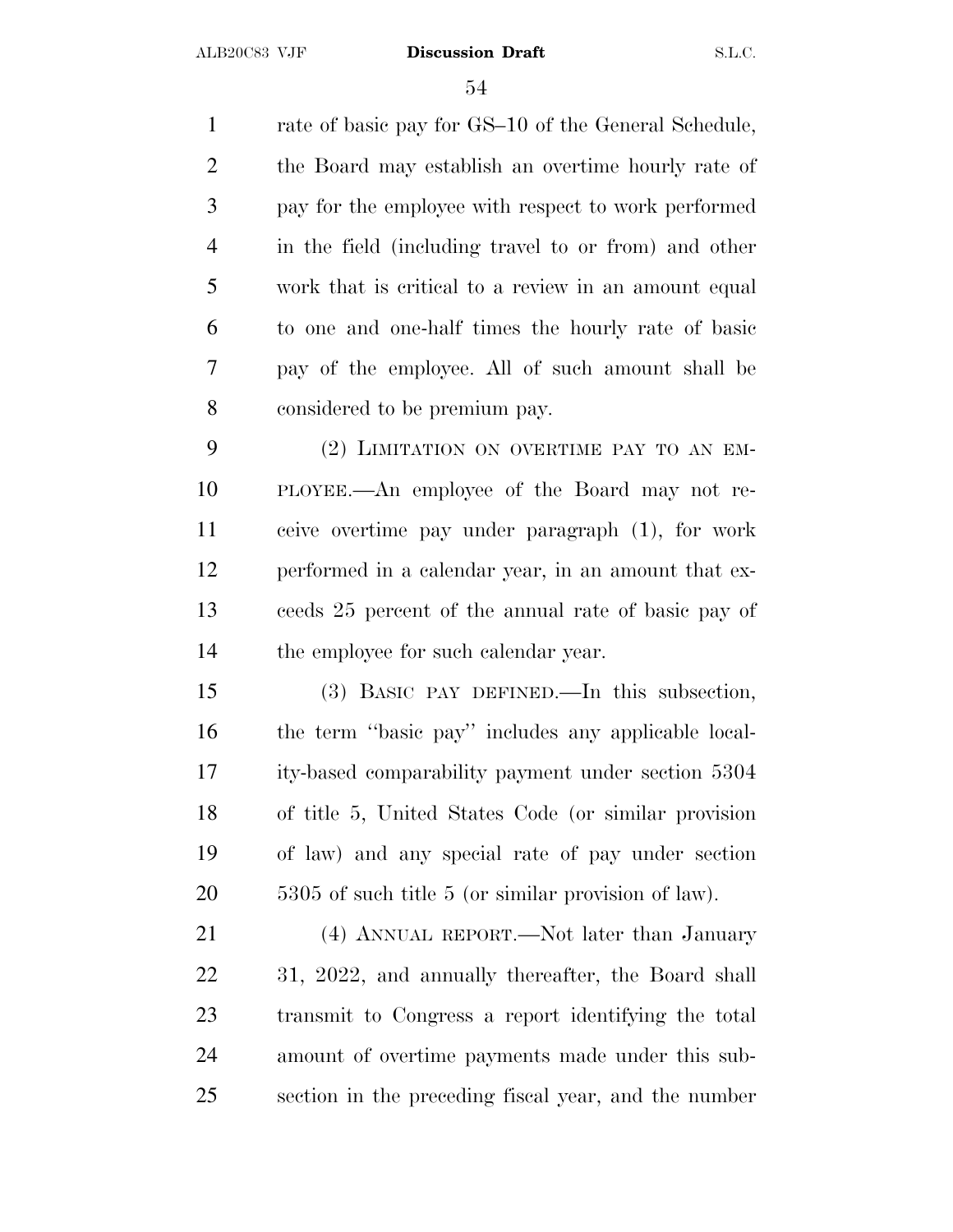| $\mathbf{1}$   | of employees whose overtime pay under this sub-         |
|----------------|---------------------------------------------------------|
| $\overline{2}$ | section was limited in that fiscal year as a result of  |
| 3              | the $25$ percent limit established by paragraph $(2)$ . |
| $\overline{4}$ | (i) ENTRY AND INSPECTION.—                              |
| 5              | (1) IN GENERAL.—An officer or employee of               |
| 6              | the Board—                                              |
| 7              | (A) on display of appropriate credentials               |
| 8              | and written notice of authority, may—                   |
| 9              | (i) enter an area where an incident                     |
| 10             | has occurred;                                           |
| 11             | (ii) take such actions as are necessary                 |
| 12             | to conduct a review under this section, so              |
| 13             | long as the actions do not interfere with               |
| 14             | ongoing lifesaving and life-sustaining oper-            |
| 15             | ations; and                                             |
| 16             | (iii) during reasonable hours, inspect                  |
| 17             | any record, including an electronic record,             |
| 18             | process, control, or facility related to an in-         |
| 19             | eident under this Act.                                  |
| 20             | (2) REQUIREMENT.—The Board shall use ut-                |
| 21             | most discretion to prevent interference with ongoing    |
| 22             | response efforts, including by developing review pro-   |
| 23             | endures with input from relevant authorities nation-    |
| 24             | wide.                                                   |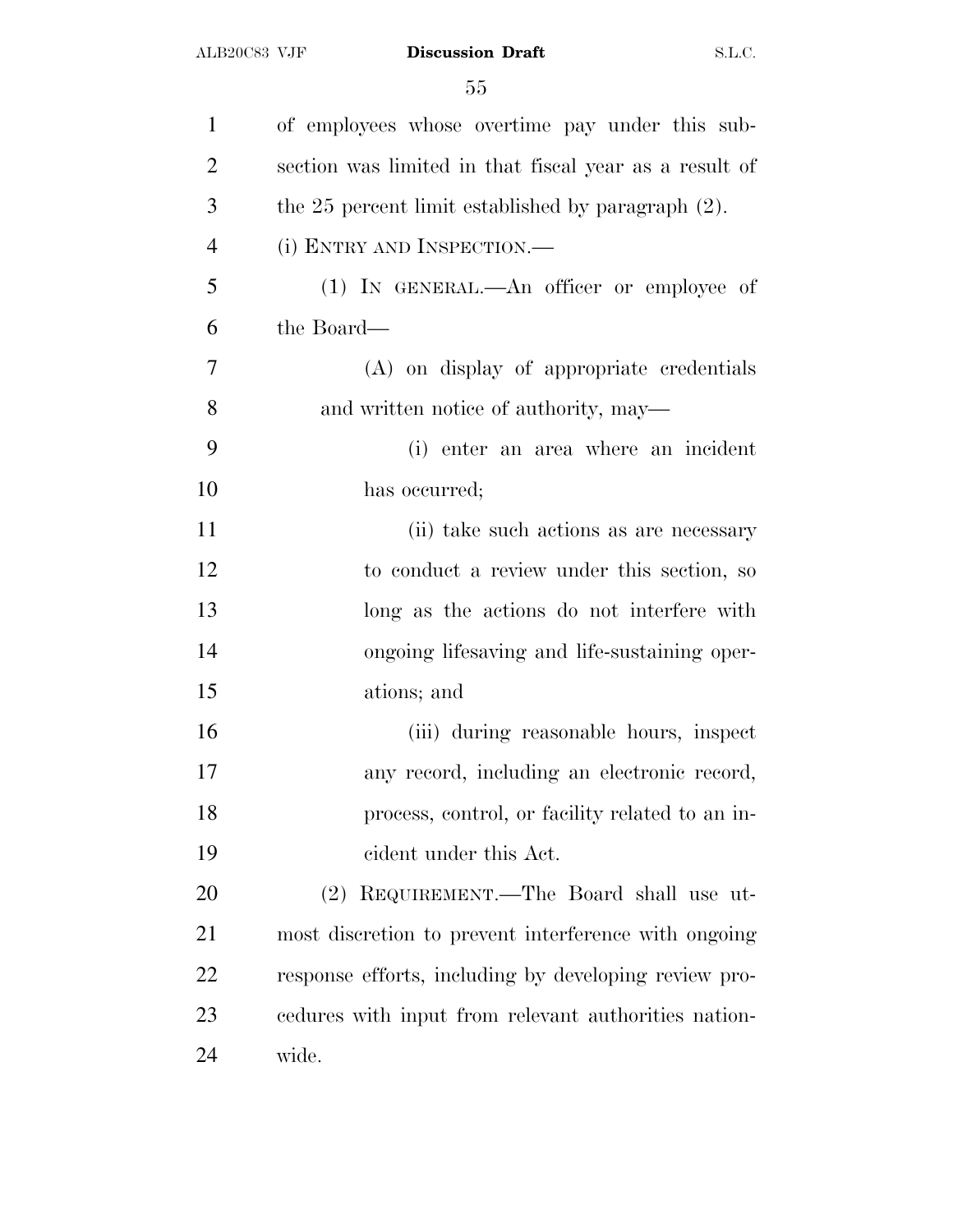# **SEC. 10. DISCLOSURE, AVAILABILITY, AND USE OF INFOR- MATION.** (a) DISCLOSURE OF INFORMATION.— (1) IN GENERAL.—Except as provided in sub- sections (b), (c), (d), and (f) of this section, a copy of a record, information, or review submitted or re- ceived by the National Disaster Safety Board, or a member or employee of the Board, shall be posted publicly. (2) RULE OF CONSTRUCTION.—Nothing in this subsection shall be construed to require the release of information described in section 552(b) of title 5, United States Code, or protected from disclosure by another law of the United States. (b) TRADE SECRETS.— (1) IN GENERAL.—The Board may disclose in- formation related to a trade secret referred to in sec-18 tion 1905 of title 18, United States Code, only— (A) to another department, agency, or in- strumentality of the United States Government 21 when requested for official use; (B) to a committee of Congress having ju- risdiction over the subject matter to which the information is related, when requested by that committee;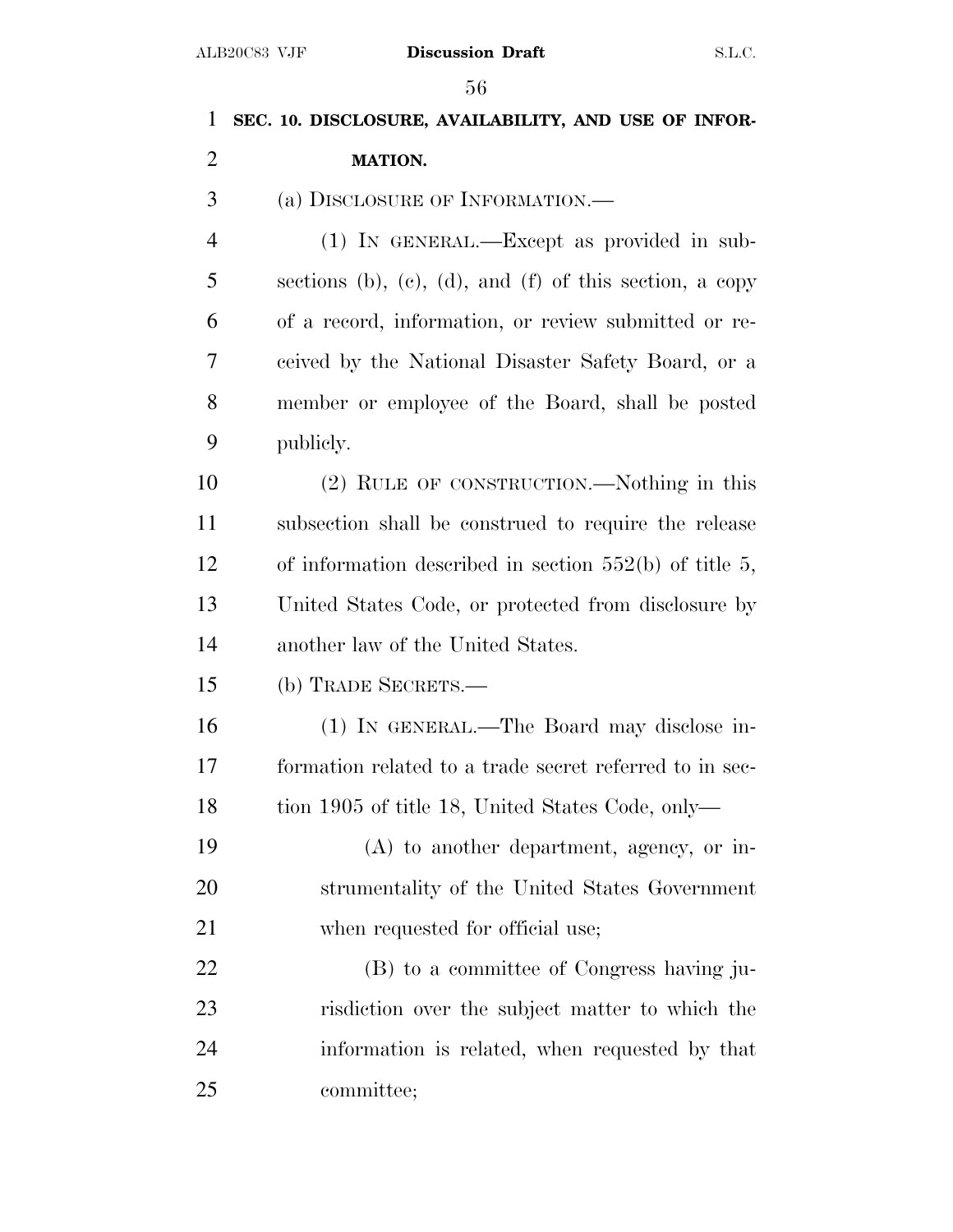(C) in a judicial proceeding under a court order that preserves the confidentiality of the information without impairing the proceeding; and

 (D) to the public to protect health and safety after giving notice to any interested per- son to whom the information is related and an opportunity for that person to comment in writ- ing, or orally in closed session, on the proposed disclosure, if the delay resulting from notice and opportunity for comment would not be det-rimental to health and safety.

 (2) REQUIREMENT.—Information disclosed under paragraph (1) of this subsection may be dis- closed only in a way designed to preserve its con-fidentiality.

 (3) PROTECTION OF VOLUNTARY SUBMISSION OF INFORMATION.—Notwithstanding any other pro- vision of law, neither the Board, nor any agency re- ceiving information from the Board, shall disclose voluntarily provided safety-related information if that information is not related to the exercise of the Board's review authority under this Act and if the Board finds that the disclosure of the information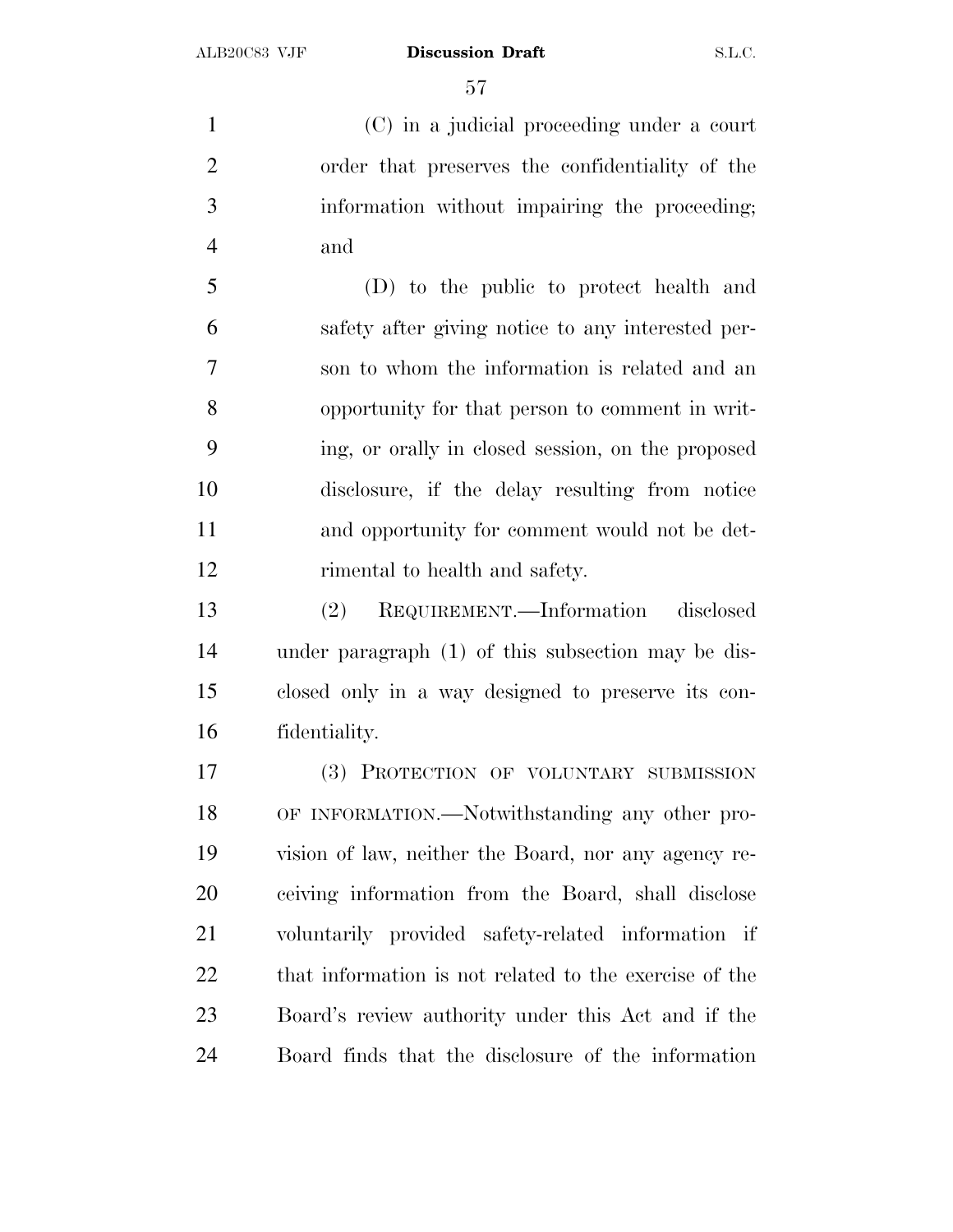- would inhibit the voluntary provision of that type of information. (c) RECORDINGS AND TRANSCRIPTS.— (1) CONFIDENTIALITY OF RECORDINGS.—Ex- cept as provided in paragraph (2), the Board may not disclose publicly any part of an original record-ing or transcript of oral communications or original
- and contemporary written communications between Federal, State, Tribal, or local officials responding to an incident under review by the Board.
- (2) EXCEPTION.—Subject to subsections (b) and (g), the Board shall make public any part of a transcript, any written depiction of visual informa- tion obtained from an audio or video recording, or any still image obtained from a recording the Board decides is relevant to the incident—
- (A) if the Board holds a public hearing on the incident at the time of the hearing; or
- (B) if the Board does not hold a public hearing, at the time a majority of the other fac- tual reports on the incident are placed in the 22 public docket.
- (3) REFERENCES TO INFORMATION IN MAKING SAFETY RECOMMENDATIONS.—This subsection does not prevent the Board from referring at any time to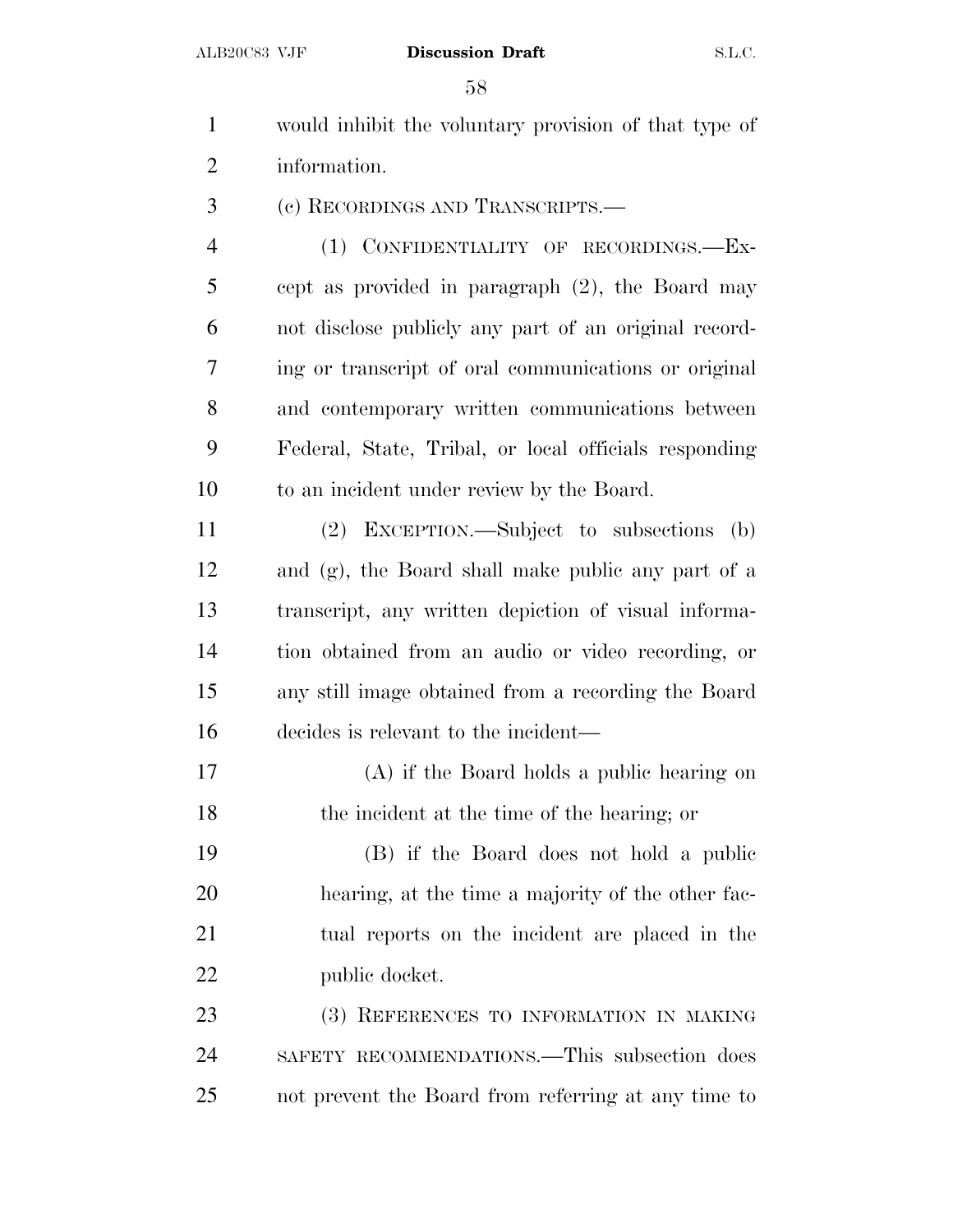| $\mathbf{1}$   | recorded or written information in making safety          |
|----------------|-----------------------------------------------------------|
| $\overline{2}$ | recommendations.                                          |
| 3              | (d) FOREIGN REVIEWS.—                                     |
| $\overline{4}$ | (1) IN GENERAL.—Notwithstanding any other                 |
| 5              | provision of law, neither the Board, nor any agency       |
| 6              | receiving information from the Board, shall disclose      |
| 7              | records or information relating to its participation in   |
| 8              | foreign incident review, except that—                     |
| 9              | (A) the Board shall release records per-                  |
| 10             | taining to such a review when the country con-            |
| 11             | ducting the review issues its final report or 2           |
| 12             | years following the date of the incident, which-          |
| 13             | ever occurs first; and                                    |
| 14             | (B) the Board may disclose records and in-                |
| 15             | formation when authorized to do so by the                 |
| 16             | country conducting the review.                            |
| 17             | (2) SAFETY RECOMMENDATIONS.—Nothing in                    |
| 18             | this subsection shall restrict the Board at any time      |
| 19             | from referring to foreign review information in mak-      |
| 20             | ing safety recommendations.                               |
| 21             | (e) PRIVACY PROTECTIONS.—Before making public             |
| 22             | any still image obtained from a video recorder under sub- |
| 23             | section (c)(2) or subsection (d)(2), the Board shall take |
| 24             | such action as appropriate to protect from public disclo- |
|                |                                                           |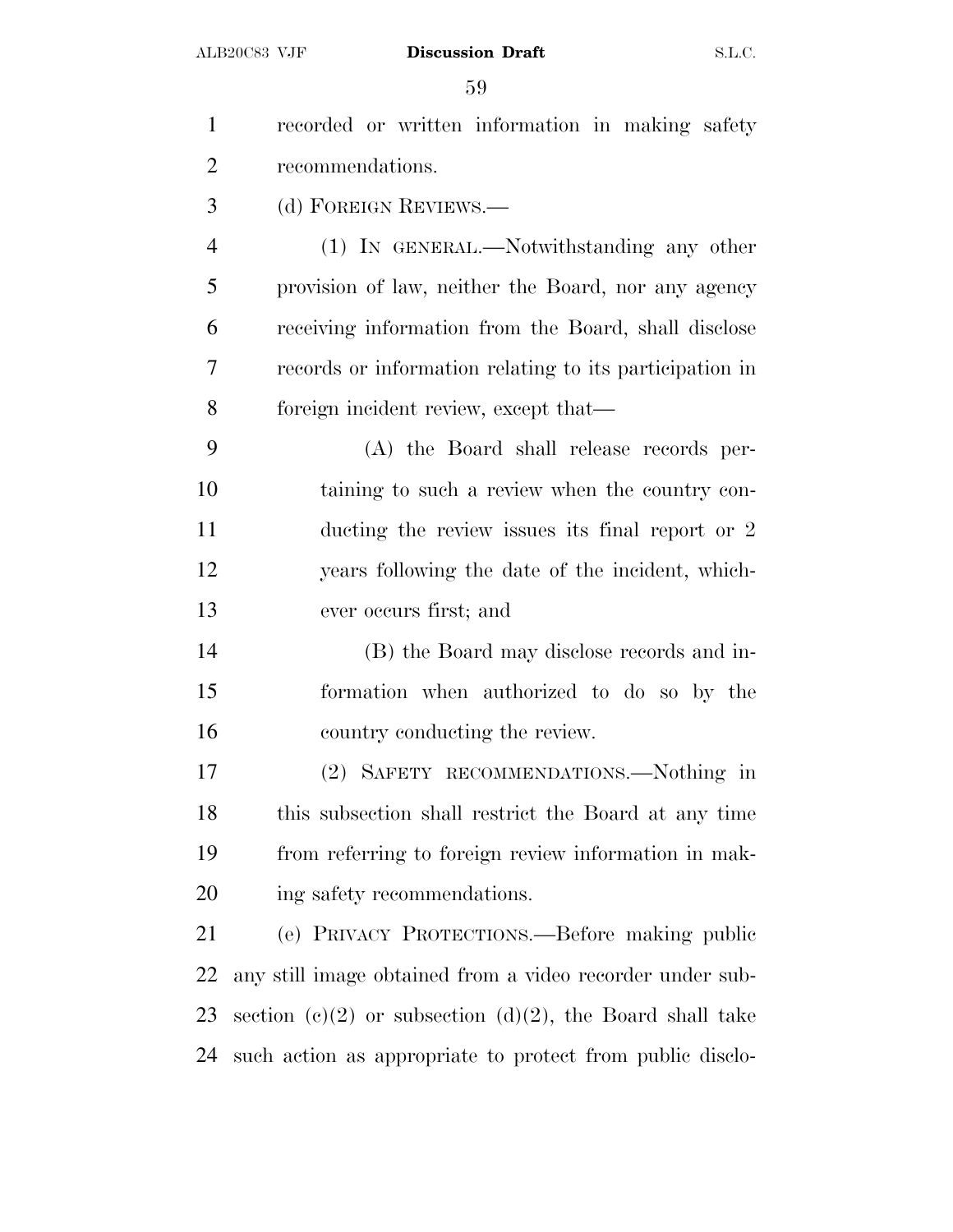sure any information that readily identifies an individual, including a decedent.

## **SEC. 11. TRAINING.**

 (a) USE OF TRAINING FACILITIES.—The Board may use, on a reimbursable basis, the services of any training facility in the Federal Government, including those oper- ated by the Department of Homeland Security, Depart- ment of Health and Human Services, and Department of Commerce. The responsible department or agency shall make such training facility and any relevant training course available to—

 (1) the Board for safety training of employees of the Board in carrying out their duties and pow-ers; and

 (2) other relevant personnel of the United States Government, State and local governments, governments of foreign countries, interstate authori- ties, and private organizations the Board designates in consultation with the relevant departments and agencies.

 (b) FEES.—Training shall be provided at a reason- able fee established periodically by the Board in consulta- tion with the relevant departments and agencies. The fee shall be paid directly to the relevant departments and agencies, and shall be deposited in the Treasury.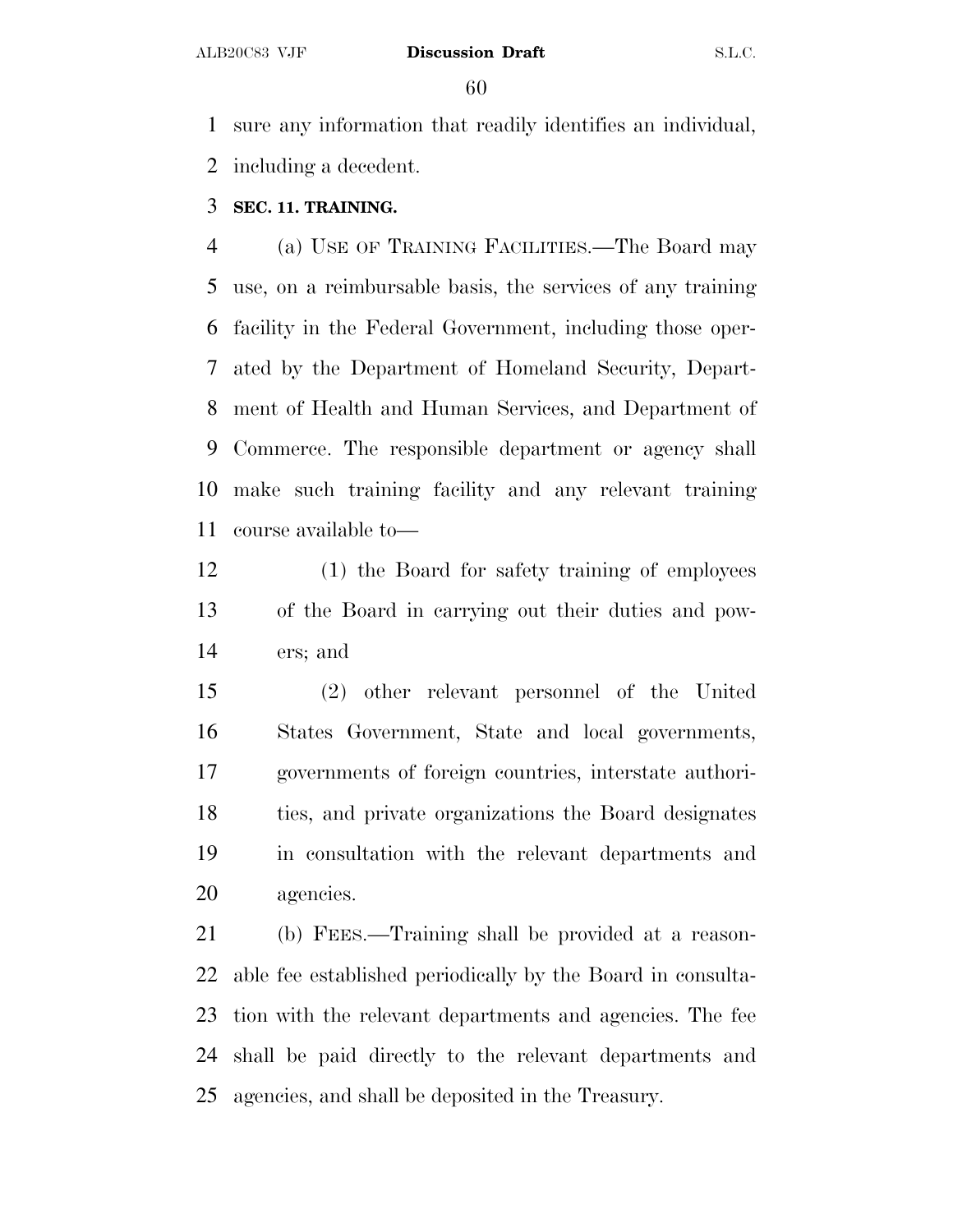(c) TRAINING OF BOARD EMPLOYEES AND OTH- ERS.—The Board may conduct training of its employees in those subjects necessary for proper performance. The Board may also authorize attendance at courses given under this subsection by other government personnel, per- sonnel of foreign governments, and personnel from indus- try or otherwise who have a requirement for training. The Board may require non-Board personnel to reimburse some or all of the training costs, and amounts so reim- bursed shall be credited to the appropriation of the Board as offsetting collections.

## **SEC. 12. AUTHORIZATION OF APPROPRIATIONS.**

 (a) I<sup>N</sup> GENERAL.—There are authorized to be appro- priated, to remain available until expended, for the pur-poses of this Act—

- (1) \$25,000,000 for fiscal year 2021;
- (2) \$40,000,000 for fiscal year 2022;
- (3) \$50,000,000 for fiscal year 2023; and
- (4) \$60,000,000 for fiscal year 2024.
- 20 (b) EMERGENCY FUND.—

 (1) IN GENERAL.—There shall be established in the Treasury of the United States an Emergency Fund for the Board, which shall be available to the Board for necessary expenses of the Board, not oth-erwise provided for, for reviews.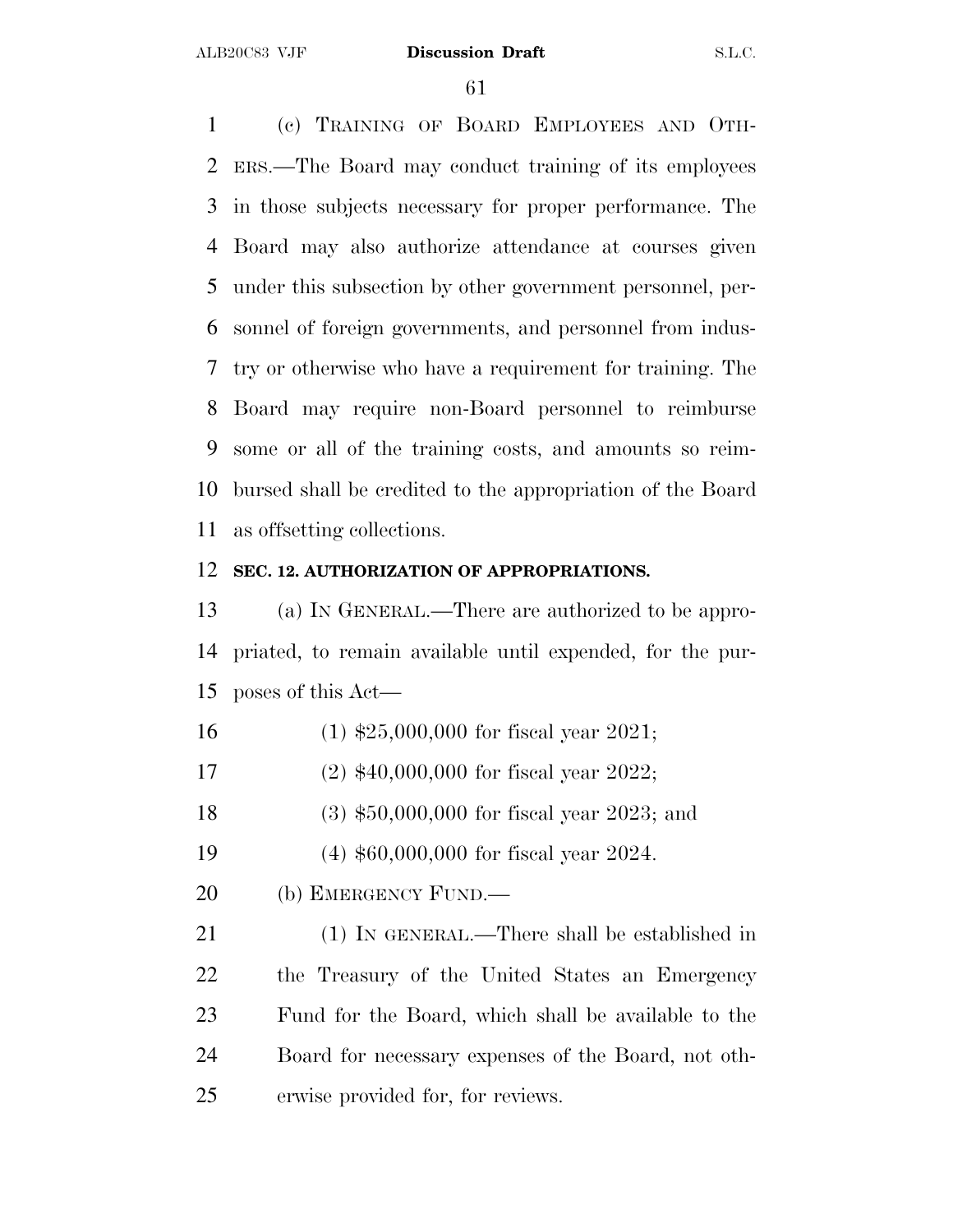| $\mathbf{1}$   | (2) APPROPRIATIONS.—There shall be appro-             |
|----------------|-------------------------------------------------------|
| $\overline{2}$ | priated, out of amounts in the Treasury not other-    |
| 3              | wise appropriated, to the Emergency Fund—             |
| $\overline{4}$ | (A) $$2,000,000$ for fiscal year 2021;                |
| 5              | (B) such sums as are necessary to main-               |
| 6              | tain the Emergency Fund at a level not to ex-         |
| 7              | ceed $$4,000,000$ for each fiscal year thereafter;    |
| 8              | and                                                   |
| 9              | (C) such other sums as Congress deter-                |
| 10             | mines necessary.                                      |
| 11             | (c) FEES, REFUNDS, AND REIMBURSEMENTS.—               |
| 12             | (1) IN GENERAL.—The Board may impose and              |
| 13             | collect such fees, refunds, and reimbursements as it  |
| 14             | determines to be appropriate for services provided by |
| 15             | or through the Board.                                 |
| 16             | (2) RECEIPTS CREDITED AS OFFSETTING COL-              |
| 17             | LECTIONS.—Notwithstanding section 3302 of title       |
| 18             | 31, United States Code, any fee, refund, or reim-     |
| 19             | bursement collected under this subsection—            |
| 20             | (A) shall be credited as offsetting collec-           |
| 21             | tions to the account that finances the activities     |
| 22             | and services for which the fee is imposed or          |
| 23             | with which the refund or reimbursement is as-         |
| 24             | sociated;                                             |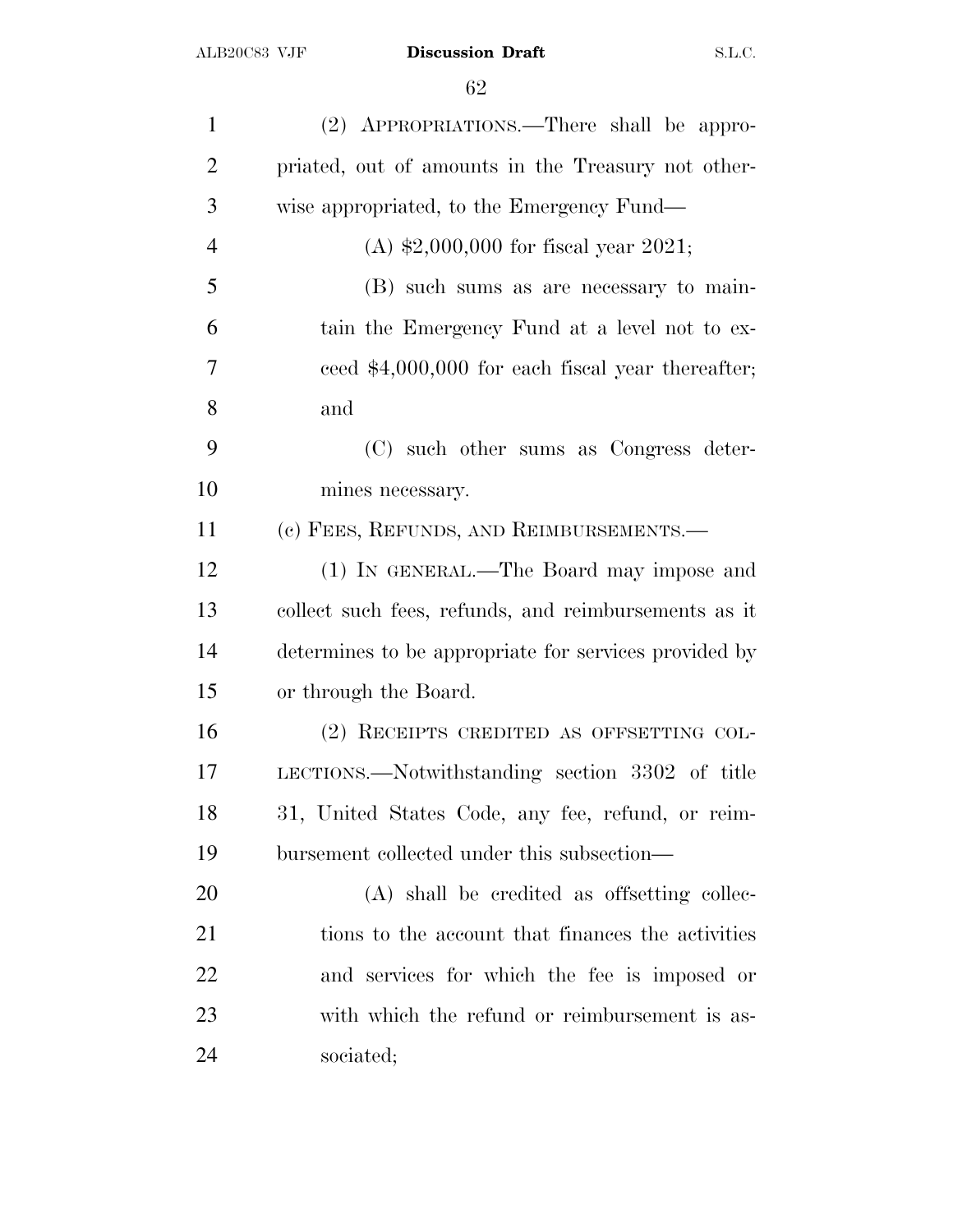(B) shall be available for expenditure only to pay the costs of activities and services for which the fee is imposed or with which the re- fund or reimbursement is associated; and (C) shall remain available until expended. (3) REFUNDS.—The Board may refund any fee

 paid by mistake or any amount paid in excess of that required.

## **SEC. 13. AUTHORITY OF THE INSPECTOR GENERAL.**

 (a) I<sup>N</sup> GENERAL.—The Inspector General of the De- partment of Homeland Security, in accordance with the mission of the Inspector General to prevent and detect fraud and abuse, shall have authority to review only the financial management, property management, and busi- ness operations of the Board, including internal account- ing and administrative control systems, to determine com- pliance with applicable Federal laws, rules, and regula-tions.

 (b) DUTIES.—In carrying out this section, the In-spector General shall—

 (1) keep the Chairperson of the Board and Congress fully and currently informed about prob- lems relating to administration of the internal ac- counting and administrative control systems of the Board;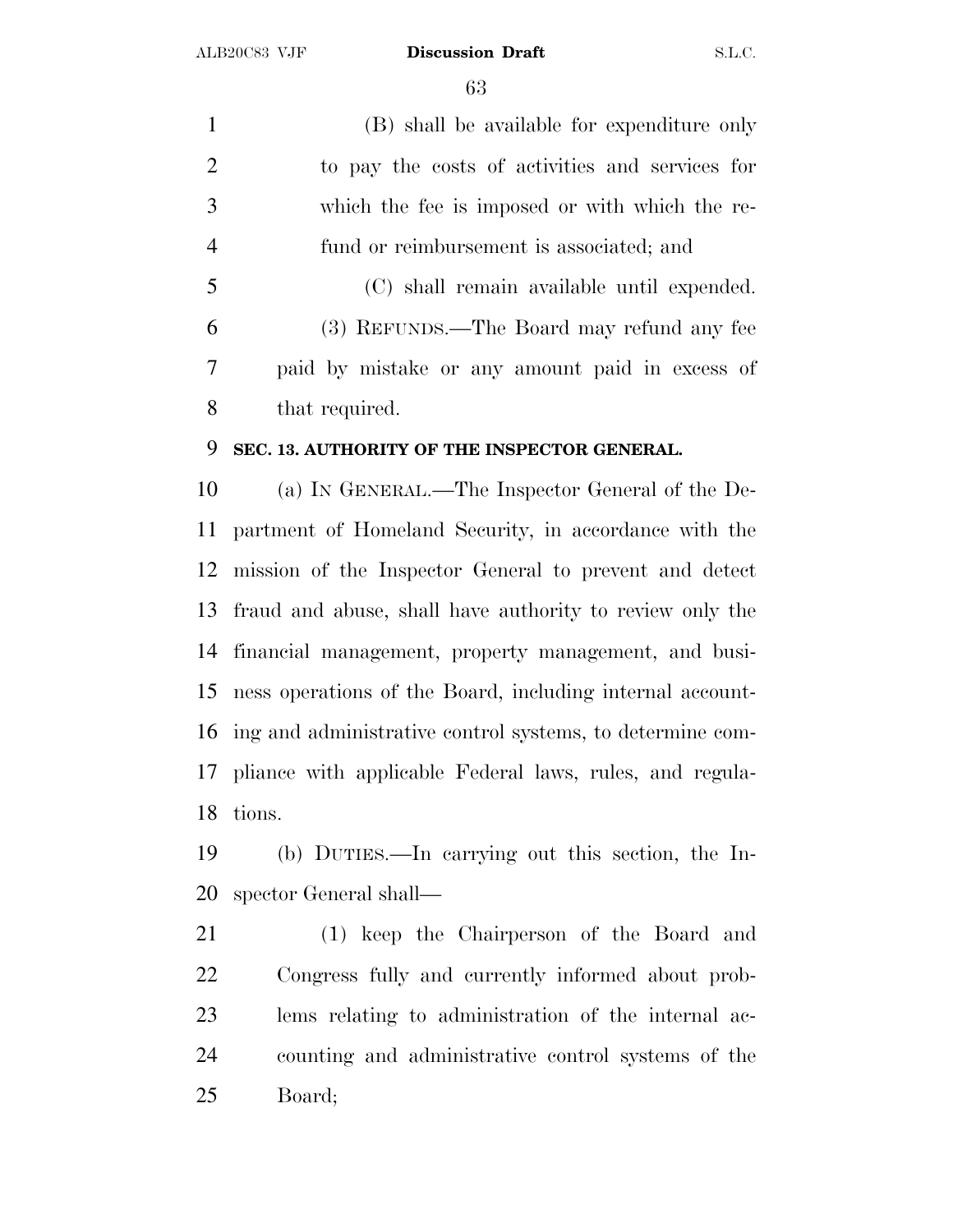(2) issue findings and recommendations for ac-2 tions to address such problems; and

 (3) report periodically to Congress on any progress made in implementing actions to address such problems.

 (c) ACCESS TO INFORMATION.—In carrying out this section, the Inspector General may exercise authorities granted to the Inspector General under subsections (a) and (b) of section 6 of the Inspector General Act of 1978 (5 U.S.C. App.).

(d) AUTHORIZATIONS OF APPROPRIATIONS.—

 (1) FUNDING.—There are authorized to be ap- propriated to the Secretary of Homeland Security for use by the Inspector General of the Department of Homeland Security such sums as may be nec- essary to cover expenses associated with activities pursuant to the authority exercised under this sec-tion.

 (2) REIMBURSABLE AGREEMENT.—In the ab- sence of an appropriation under this subsection for an expense referred to in paragraph (1), the Inspec-22 tor General and the Board shall have a reimbursable agreement to cover such expense.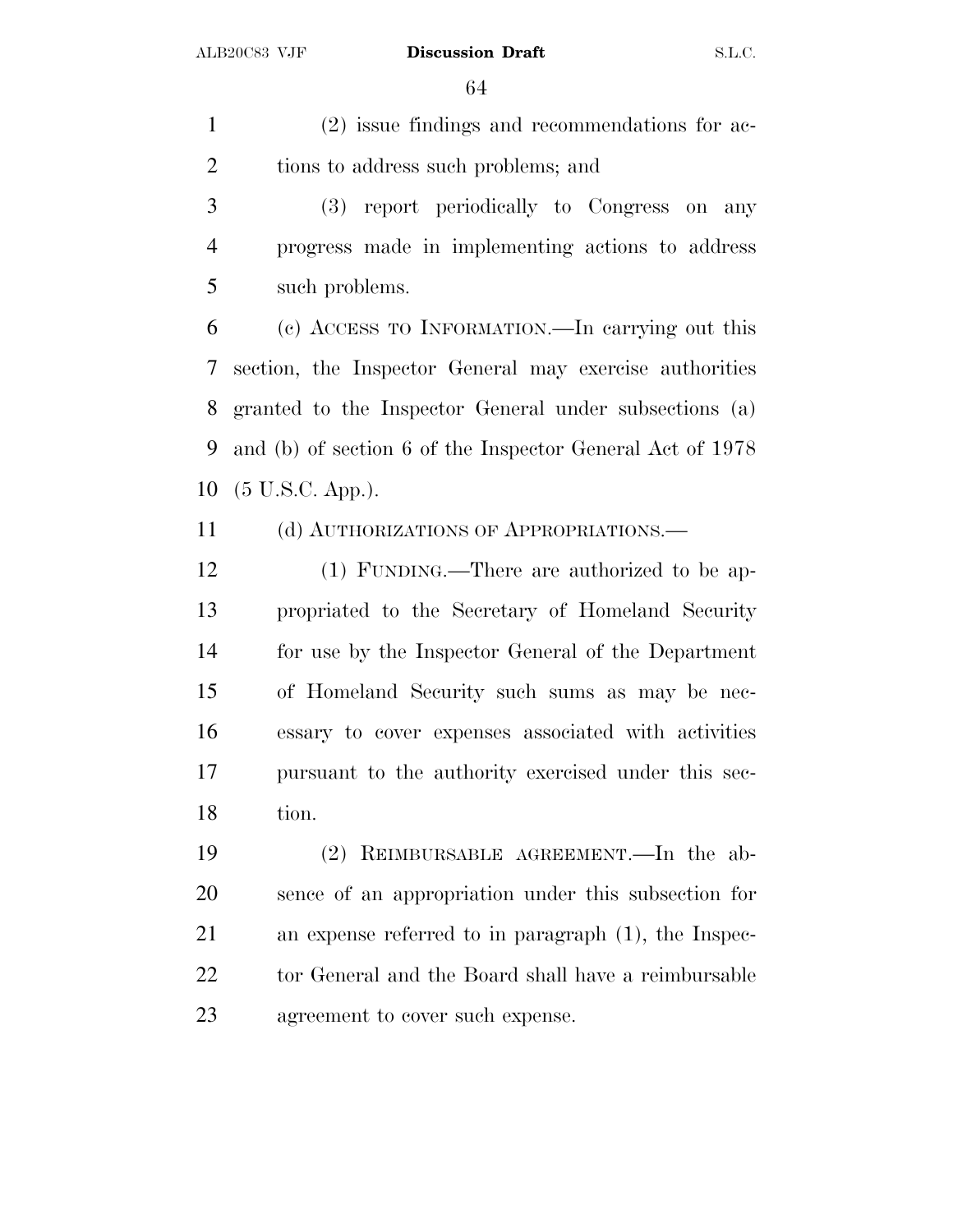## **SEC. 14. EVALUATION AND AUDIT OF NATIONAL DISASTER SAFETY BOARD.**

 (a) I<sup>N</sup> GENERAL.—As determined necessary by the Comptroller General of the United States or the appro- priate congressional committees, but not less frequently than once every 2 years, the Comptroller General of the United States shall evaluate and audit the programs and expenditures of the Board in order to promote economy, efficiency, and effectiveness in the administration of the programs, operations, and activities of the Board.

 (b) RESPONSIBILITY OF COMPTROLLER GENERAL.— In carrying out subsection (a), the Comptroller General of the United States shall evaluate and audit the pro-grams, operations, and activities of the Board, including—

- (1) information management and security, in- cluding privacy protection of personally identifiable information;
- (2) the resource levels of the Board and man- agement of such resources relative to the mission of the Board;
- 21 (3) workforce development;
- (4) procurement and contracting planning, practices and policies;

 (5) the process and procedures to select an inci-dent to review;